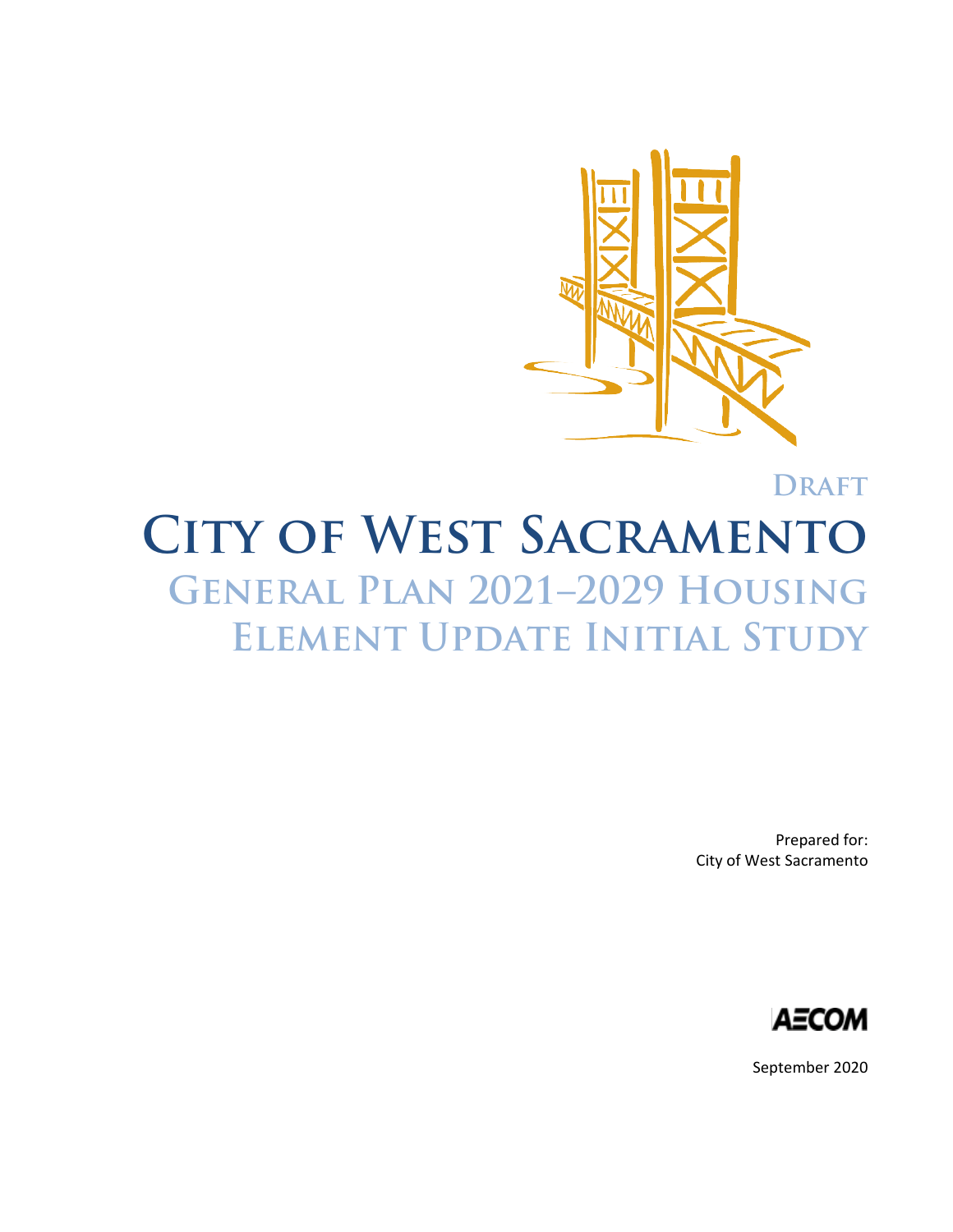### **Draft City of West Sacramento General Plan 2021–2029 Housing Element Update Initial Study**

*Prepared for:* City of West Sacramento Economic Development and Housing Department

> Contact: Elijah Ortega Community Investment Specialist (916) 743-8096 elijaho@cityofwestsacramento.org

> > *Prepared by:* AECOM 2020 L Street, Suite 400 Sacramento, CA 95811

> > Contact: Matthew Gerken, AICP Project Manager 916/414-5800



September 2020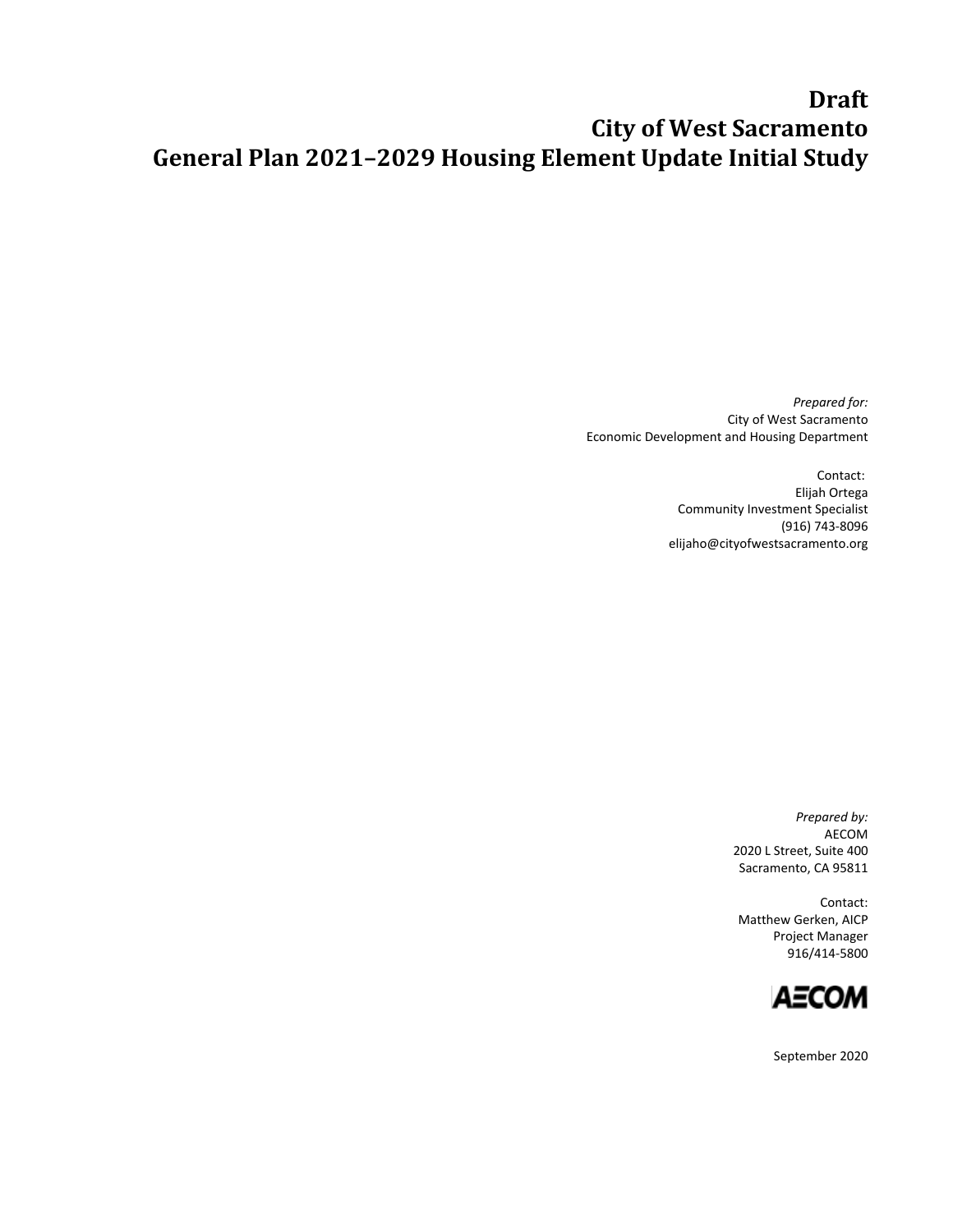# **TABLE OF CONTENTS**

|                  | <b>Section</b> |       | Page |
|------------------|----------------|-------|------|
| $\mathbf{1}$     |                |       |      |
| $\boldsymbol{2}$ |                |       |      |
|                  | 2.1            |       |      |
|                  | 2.2            |       |      |
|                  | 2.3            |       |      |
|                  | 2.4            |       |      |
| 3                |                |       |      |
|                  | 3.1            |       |      |
|                  |                | 3.1.1 |      |
|                  |                | 3.1.2 |      |
|                  | 3.2            |       |      |
|                  |                | 3.2.1 |      |
|                  |                | 3.2.2 |      |
|                  | 3.3            |       |      |
|                  |                | 3.3.1 |      |
|                  |                | 3.3.2 |      |
|                  | 3.4            |       |      |
|                  |                | 3.4.1 |      |
|                  |                | 3.4.2 |      |
|                  | 3.5            |       |      |
|                  |                | 3.5.1 |      |
|                  |                | 3.5.2 |      |
|                  |                | 3.5.3 |      |
|                  | 3.6            |       |      |
|                  |                | 3.6.1 |      |
|                  |                | 3.6.2 |      |
|                  |                | 3.6.3 |      |
|                  | 3.7            |       |      |
|                  |                | 3.7.1 |      |
|                  |                | 3.7.2 |      |
|                  | 3.8            |       |      |
|                  |                | 3.8.1 |      |
|                  |                | 3.8.2 |      |
|                  | 3.9            |       |      |
|                  |                | 3.9.1 |      |
|                  |                | 3.9.2 |      |
|                  |                | 3.9.3 |      |
|                  | 3.10           |       |      |
|                  |                |       |      |
|                  |                |       |      |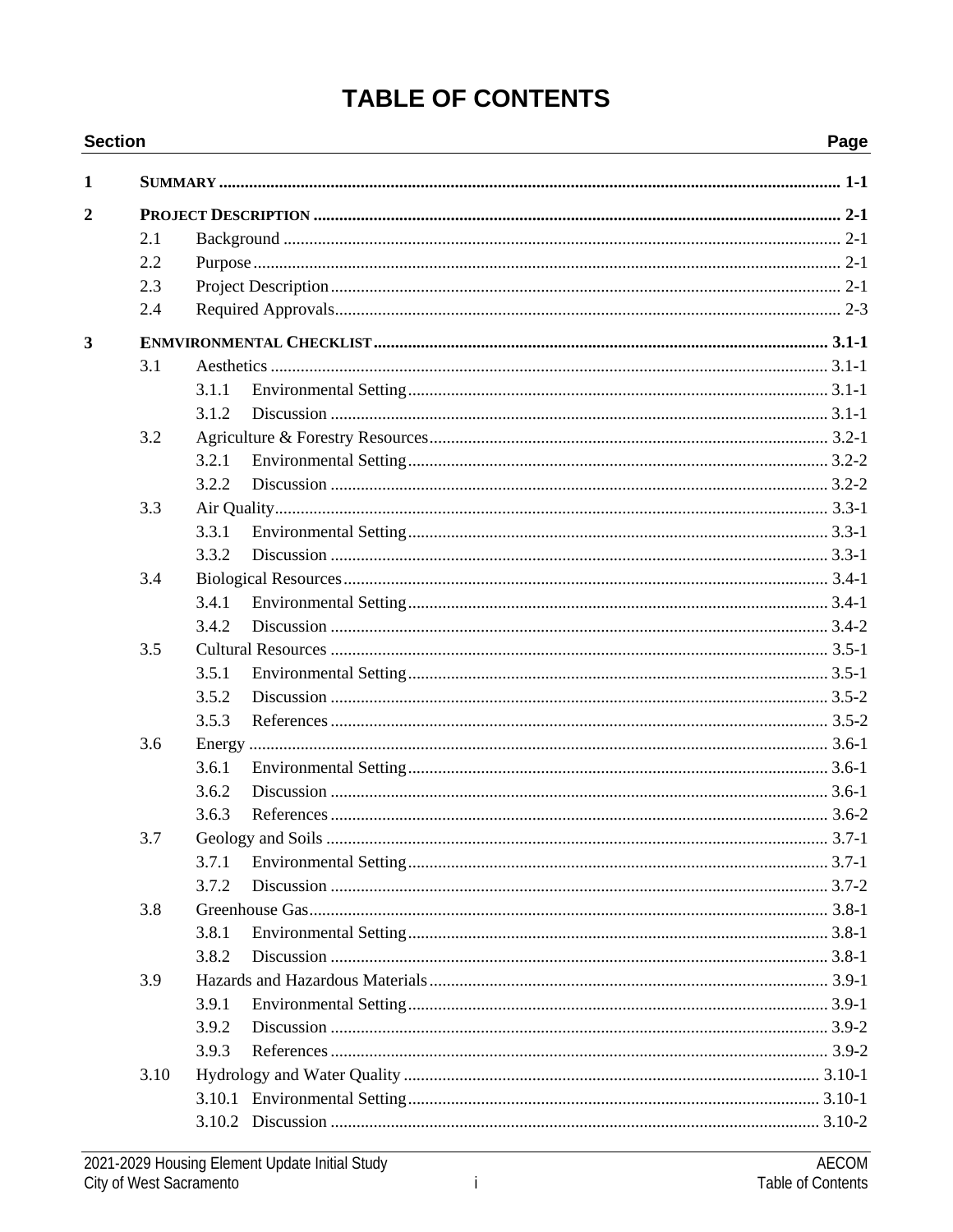| 3.11 |        |  |
|------|--------|--|
|      |        |  |
|      |        |  |
| 3.12 |        |  |
|      |        |  |
|      |        |  |
|      |        |  |
| 3.13 |        |  |
|      |        |  |
|      |        |  |
| 3.14 |        |  |
|      |        |  |
|      |        |  |
|      |        |  |
| 3.15 |        |  |
|      |        |  |
|      |        |  |
| 3.16 |        |  |
|      |        |  |
|      |        |  |
| 3.17 |        |  |
|      |        |  |
|      |        |  |
| 3.18 |        |  |
|      |        |  |
|      |        |  |
| 3.19 |        |  |
|      |        |  |
|      |        |  |
|      |        |  |
|      | 3.20.1 |  |
|      |        |  |
|      |        |  |
| 3.21 |        |  |
|      |        |  |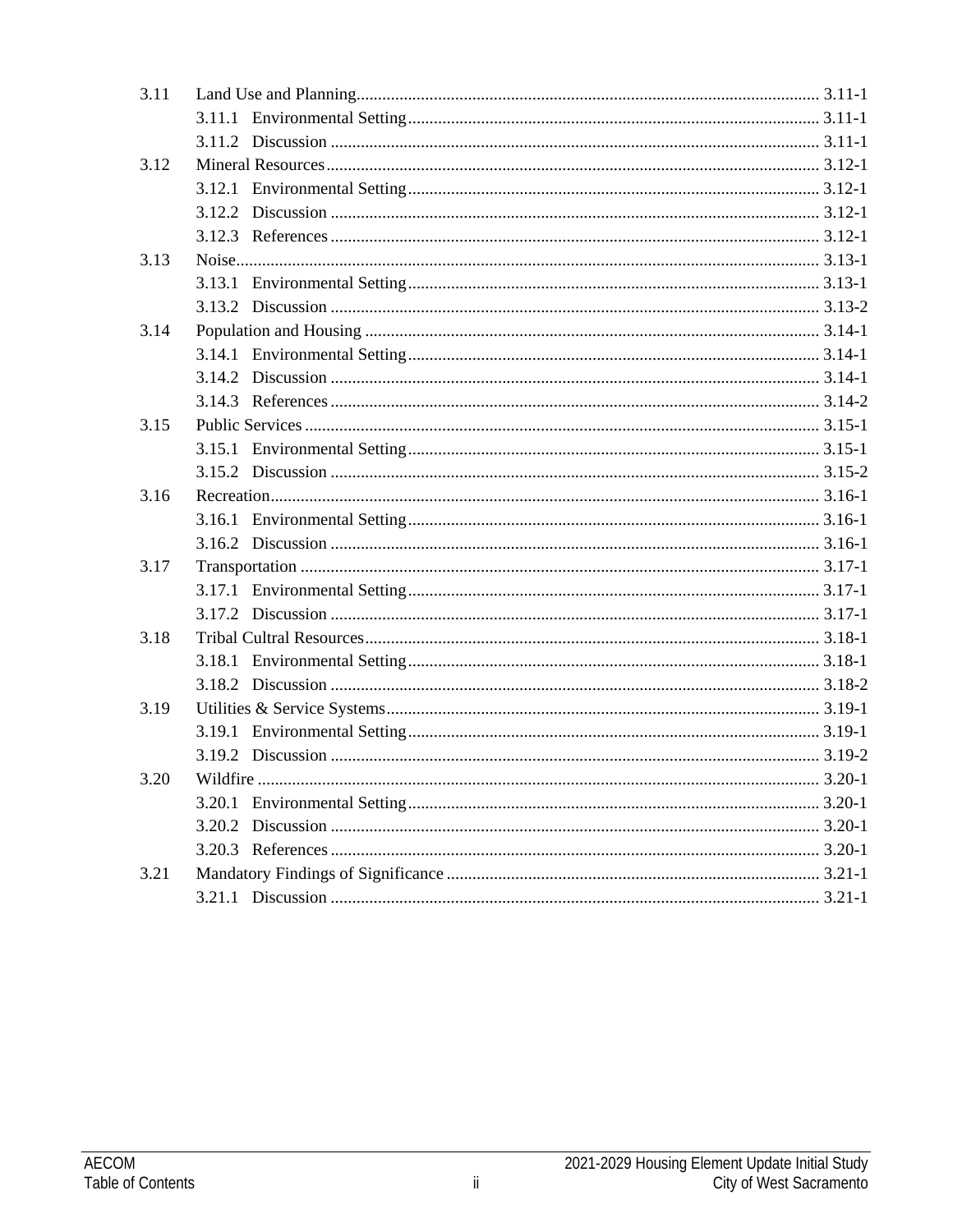# **ACRONYMS AND OTHER ABBREVIATIONS**

| Assembly Bill                                      |
|----------------------------------------------------|
| California Environmental Quality Act               |
| City of West Sacramento                            |
| community noise equivalent level                   |
| U.S. Energy Information Administration             |
| <b>Environmental Impact Report</b>                 |
| greenhouse gas                                     |
| <b>Habitat Conservation Plan</b>                   |
| mineral resource zone                              |
| Natural Community Conservation Plan                |
| Pacific Gas & Electric Company                     |
| <b>Yolo-Solano Air Quality Management District</b> |
|                                                    |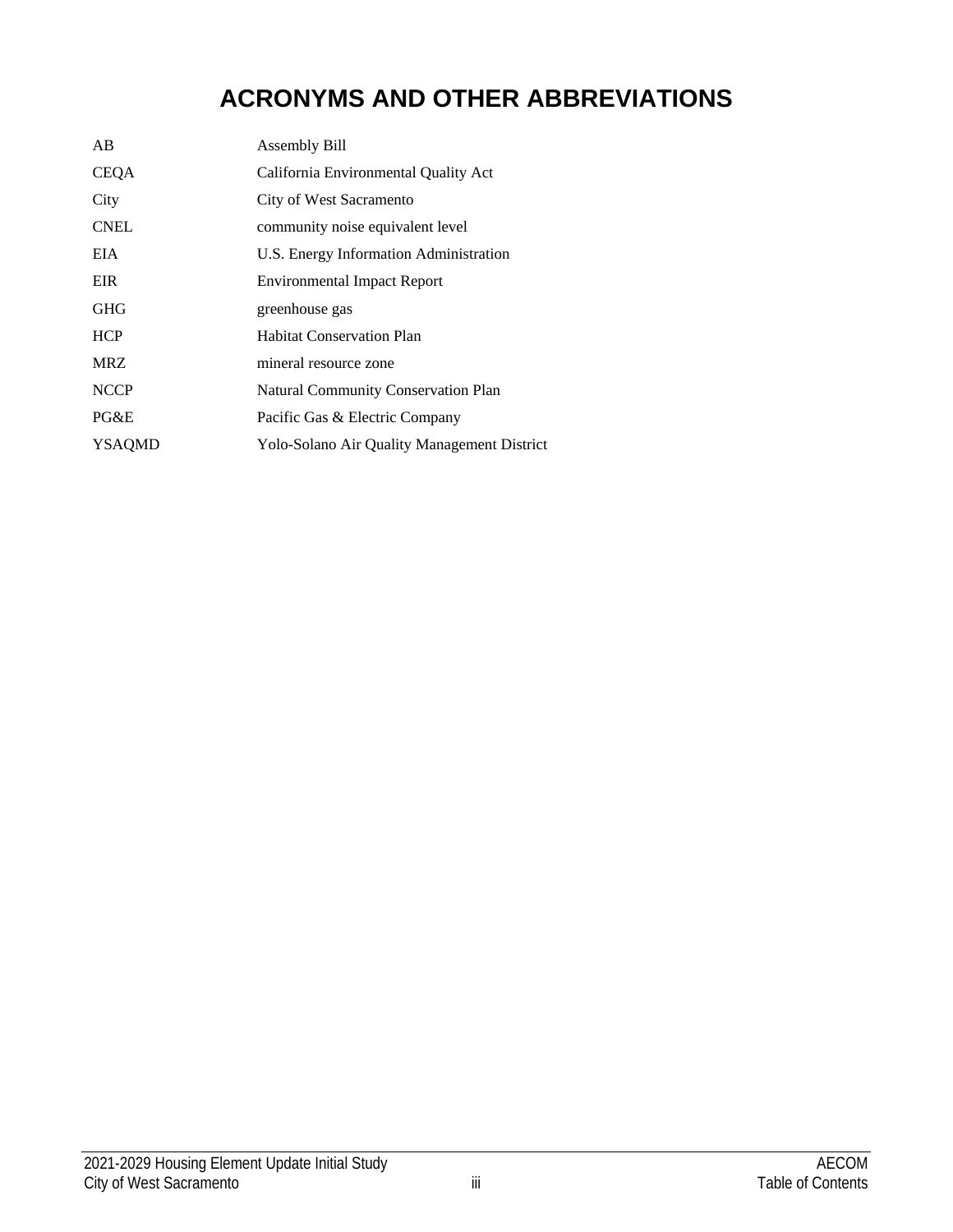This page intentionally left blank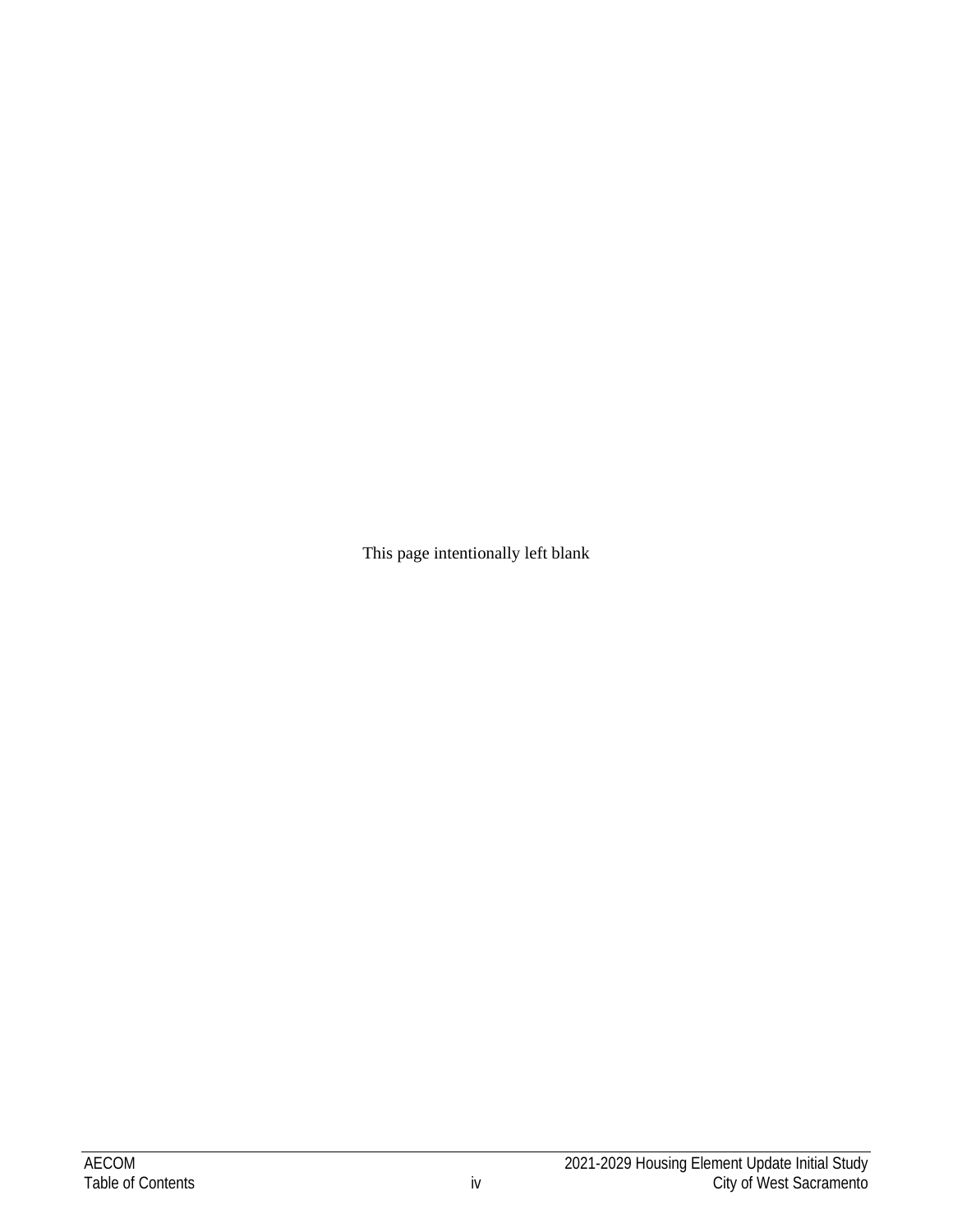## **1 SUMMARY**

|        |                                                                                                                                                                                                                     |  | PROJECT INFORMATION                                                 |  |  |                                                                                                                                                                                                                                                                                                                                                                                                                                                                                                                                                                                             |
|--------|---------------------------------------------------------------------------------------------------------------------------------------------------------------------------------------------------------------------|--|---------------------------------------------------------------------|--|--|---------------------------------------------------------------------------------------------------------------------------------------------------------------------------------------------------------------------------------------------------------------------------------------------------------------------------------------------------------------------------------------------------------------------------------------------------------------------------------------------------------------------------------------------------------------------------------------------|
|        | Project Title:                                                                                                                                                                                                      |  |                                                                     |  |  | City of West Sacramento 2021-2029 Housing Element Update                                                                                                                                                                                                                                                                                                                                                                                                                                                                                                                                    |
| 2.     | Lead Agency Name and Address:                                                                                                                                                                                       |  | CA 95691                                                            |  |  | <b>City of West Sacramento, Economic Development and Housing</b><br>Department, 1110 West Capitol Avenue; 3rd Floor, West Sacramento,                                                                                                                                                                                                                                                                                                                                                                                                                                                       |
| 3.     | <b>Contact Person and Phone Number:</b>                                                                                                                                                                             |  | Elijah Ortega, Community Investment Specialist,<br>$(916)$ 617-4555 |  |  |                                                                                                                                                                                                                                                                                                                                                                                                                                                                                                                                                                                             |
| 4.     | Project Location:                                                                                                                                                                                                   |  | <b>City of West Sacramento</b>                                      |  |  |                                                                                                                                                                                                                                                                                                                                                                                                                                                                                                                                                                                             |
| 5.     | Project Sponsor's Name and Address:                                                                                                                                                                                 |  | <b>City of West Sacramento</b>                                      |  |  |                                                                                                                                                                                                                                                                                                                                                                                                                                                                                                                                                                                             |
| 6.     | General Plan Designation:                                                                                                                                                                                           |  | <b>Various</b>                                                      |  |  |                                                                                                                                                                                                                                                                                                                                                                                                                                                                                                                                                                                             |
| 7.     | Zoning:                                                                                                                                                                                                             |  | <b>Various</b>                                                      |  |  |                                                                                                                                                                                                                                                                                                                                                                                                                                                                                                                                                                                             |
| 8.     | Description of Project:                                                                                                                                                                                             |  |                                                                     |  |  |                                                                                                                                                                                                                                                                                                                                                                                                                                                                                                                                                                                             |
| code.  | The Housing Element Update addresses current demographic and housing trends; ensures that the City can<br>accommodate its regional housing needs; and incorporates policies and programs that reflect new Statewide |  |                                                                     |  |  | requirements, funding programs, and guidance. The Housing Element Update does not propose construction of new<br>development that would result in physical environmental effects. The location of future housing development will<br>continue to be guided by the City of West Sacramento General Plan Update land use designations and City zoning                                                                                                                                                                                                                                         |
| 9.     | Surrounding Land Uses and Setting:<br>(Briefly describe the project's<br>surroundings)                                                                                                                              |  |                                                                     |  |  | The City of West Sacramento is located in eastern Yolo County and<br>encompasses 21.4 square miles. The City is bound by the Sacramento<br>River on the east and northeast and the Sacramento Deep-Water Ship<br>Channel on the west and southwest. The Yolo Bypass is west of the City<br>and the Sacramento Bypass Area is northwest. The City of Sacramento is<br>directly east of the City, east of the Sacramento River. Interstate 80<br>crosses the northwestern part of the City and U.S. Highway 50/Capital<br>City Freeway bisects the city east-west through the center of town. |
|        | 10: Other public agencies whose approval is required:<br>(e.g., permits, financing approval, or participation agreement)                                                                                            |  |                                                                     |  |  | <b>California Department of Housing and</b><br><b>Community Development</b>                                                                                                                                                                                                                                                                                                                                                                                                                                                                                                                 |
|        |                                                                                                                                                                                                                     |  | ENVIRONMENTAL FACTORS POTENTIALLY AFFECTED:                         |  |  |                                                                                                                                                                                                                                                                                                                                                                                                                                                                                                                                                                                             |
|        | a "Potentially Significant Impact" as indicated by the checklist on the following pages.                                                                                                                            |  |                                                                     |  |  | The environmental factors checked below would be potentially affected by this project, involving at least one impact that is                                                                                                                                                                                                                                                                                                                                                                                                                                                                |
|        | Aesthetics                                                                                                                                                                                                          |  | <b>Agriculture Resources</b>                                        |  |  | Air Quality                                                                                                                                                                                                                                                                                                                                                                                                                                                                                                                                                                                 |
| $\Box$ | <b>Biological Resources</b>                                                                                                                                                                                         |  | <b>Cultural Resources</b>                                           |  |  | Geology / Soils                                                                                                                                                                                                                                                                                                                                                                                                                                                                                                                                                                             |
| $\Box$ | <b>Greenhouse Gas Emissions</b>                                                                                                                                                                                     |  | Hazards & Hazardous Materials                                       |  |  | Hydrology / Water Quality                                                                                                                                                                                                                                                                                                                                                                                                                                                                                                                                                                   |
| $\Box$ | Land Use / Planning                                                                                                                                                                                                 |  | <b>Mineral Resources</b>                                            |  |  | Noise                                                                                                                                                                                                                                                                                                                                                                                                                                                                                                                                                                                       |
| $\Box$ | Population / Housing                                                                                                                                                                                                |  | <b>Public Services</b>                                              |  |  | Recreation                                                                                                                                                                                                                                                                                                                                                                                                                                                                                                                                                                                  |
| $\Box$ | Transportation / Traffic                                                                                                                                                                                            |  | Utilities / Service Systems                                         |  |  | Mandatory Findings of Significance                                                                                                                                                                                                                                                                                                                                                                                                                                                                                                                                                          |
|        |                                                                                                                                                                                                                     |  |                                                                     |  |  | None with Mitigation                                                                                                                                                                                                                                                                                                                                                                                                                                                                                                                                                                        |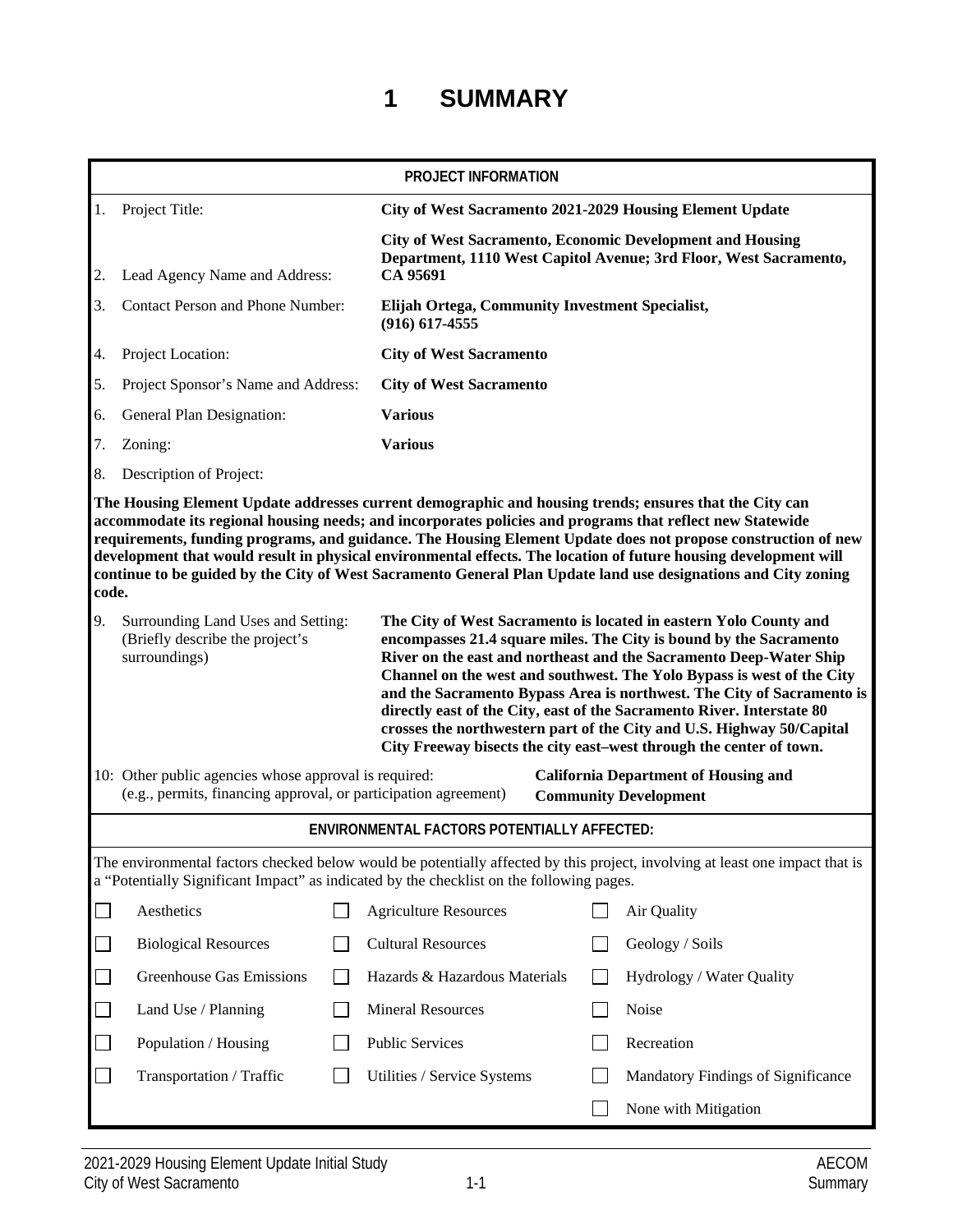|                                                                                                                                                                                                                                                                                                                                                                                                                                                                                                                               |                                                                                                                                                                                                                                                                                                                                                                                                                                                                                             | DETERMINATION (To be completed by the Lead Agency)                                                                                                                                                                                                                                                          |  |  |  |  |
|-------------------------------------------------------------------------------------------------------------------------------------------------------------------------------------------------------------------------------------------------------------------------------------------------------------------------------------------------------------------------------------------------------------------------------------------------------------------------------------------------------------------------------|---------------------------------------------------------------------------------------------------------------------------------------------------------------------------------------------------------------------------------------------------------------------------------------------------------------------------------------------------------------------------------------------------------------------------------------------------------------------------------------------|-------------------------------------------------------------------------------------------------------------------------------------------------------------------------------------------------------------------------------------------------------------------------------------------------------------|--|--|--|--|
|                                                                                                                                                                                                                                                                                                                                                                                                                                                                                                                               | On the basis of this initial evaluation:                                                                                                                                                                                                                                                                                                                                                                                                                                                    |                                                                                                                                                                                                                                                                                                             |  |  |  |  |
| $\boxtimes$                                                                                                                                                                                                                                                                                                                                                                                                                                                                                                                   | I find that the proposed project COULD NOT have a significant effect on the environment, and a<br><b>NEGATIVE DECLARATION</b> will be prepared.                                                                                                                                                                                                                                                                                                                                             |                                                                                                                                                                                                                                                                                                             |  |  |  |  |
|                                                                                                                                                                                                                                                                                                                                                                                                                                                                                                                               |                                                                                                                                                                                                                                                                                                                                                                                                                                                                                             | I find that although the proposed project <b>COULD</b> have a significant effect on the environment, there will<br>not be a significant effect in this case because revisions in the project have been made by or agreed to by the<br>project proponent. A MITIGATED NEGATIVE DECLARATION will be prepared. |  |  |  |  |
|                                                                                                                                                                                                                                                                                                                                                                                                                                                                                                                               | <b>ENVIRONMENTAL IMPACT REPORT</b> is required.                                                                                                                                                                                                                                                                                                                                                                                                                                             | I find that the proposed project MAY have a significant effect on the environment, and an                                                                                                                                                                                                                   |  |  |  |  |
| I find that the proposed project MAY have a "potentially significant impact" or "potentially significant<br>unless mitigated" impact on the environment, but at least one effect 1) has been adequately analyzed in an<br>earlier document pursuant to applicable legal standards, and 2) has been addressed by mitigation measures<br>based on the earlier analysis as described on attached sheets. An ENVIRONMENTAL IMPACT<br><b>REPORT</b> is required, but it must analyze only the effects that remain to be addressed. |                                                                                                                                                                                                                                                                                                                                                                                                                                                                                             |                                                                                                                                                                                                                                                                                                             |  |  |  |  |
|                                                                                                                                                                                                                                                                                                                                                                                                                                                                                                                               | I find that although the proposed project could have a significant effect on the environment, because all<br>potentially significant effects (a) have been analyzed adequately in an earlier EIR or NEGATIVE<br><b>DECLARATION</b> pursuant to applicable standards, and (b) have been avoided or mitigated pursuant to that<br>earlier EIR or NEGATIVE DECLARATION, including revisions or mitigation measures that are imposed<br>upon the proposed project, nothing further is required. |                                                                                                                                                                                                                                                                                                             |  |  |  |  |
|                                                                                                                                                                                                                                                                                                                                                                                                                                                                                                                               |                                                                                                                                                                                                                                                                                                                                                                                                                                                                                             | 9/24/2020                                                                                                                                                                                                                                                                                                   |  |  |  |  |
| Signat dre                                                                                                                                                                                                                                                                                                                                                                                                                                                                                                                    |                                                                                                                                                                                                                                                                                                                                                                                                                                                                                             | Date                                                                                                                                                                                                                                                                                                        |  |  |  |  |
|                                                                                                                                                                                                                                                                                                                                                                                                                                                                                                                               | J. Matthew Gerken                                                                                                                                                                                                                                                                                                                                                                                                                                                                           | Project Manager                                                                                                                                                                                                                                                                                             |  |  |  |  |
| <b>Printed Name</b>                                                                                                                                                                                                                                                                                                                                                                                                                                                                                                           |                                                                                                                                                                                                                                                                                                                                                                                                                                                                                             | Title                                                                                                                                                                                                                                                                                                       |  |  |  |  |
| On behalf of the City of West Sacramento                                                                                                                                                                                                                                                                                                                                                                                                                                                                                      |                                                                                                                                                                                                                                                                                                                                                                                                                                                                                             |                                                                                                                                                                                                                                                                                                             |  |  |  |  |
| Agency                                                                                                                                                                                                                                                                                                                                                                                                                                                                                                                        |                                                                                                                                                                                                                                                                                                                                                                                                                                                                                             |                                                                                                                                                                                                                                                                                                             |  |  |  |  |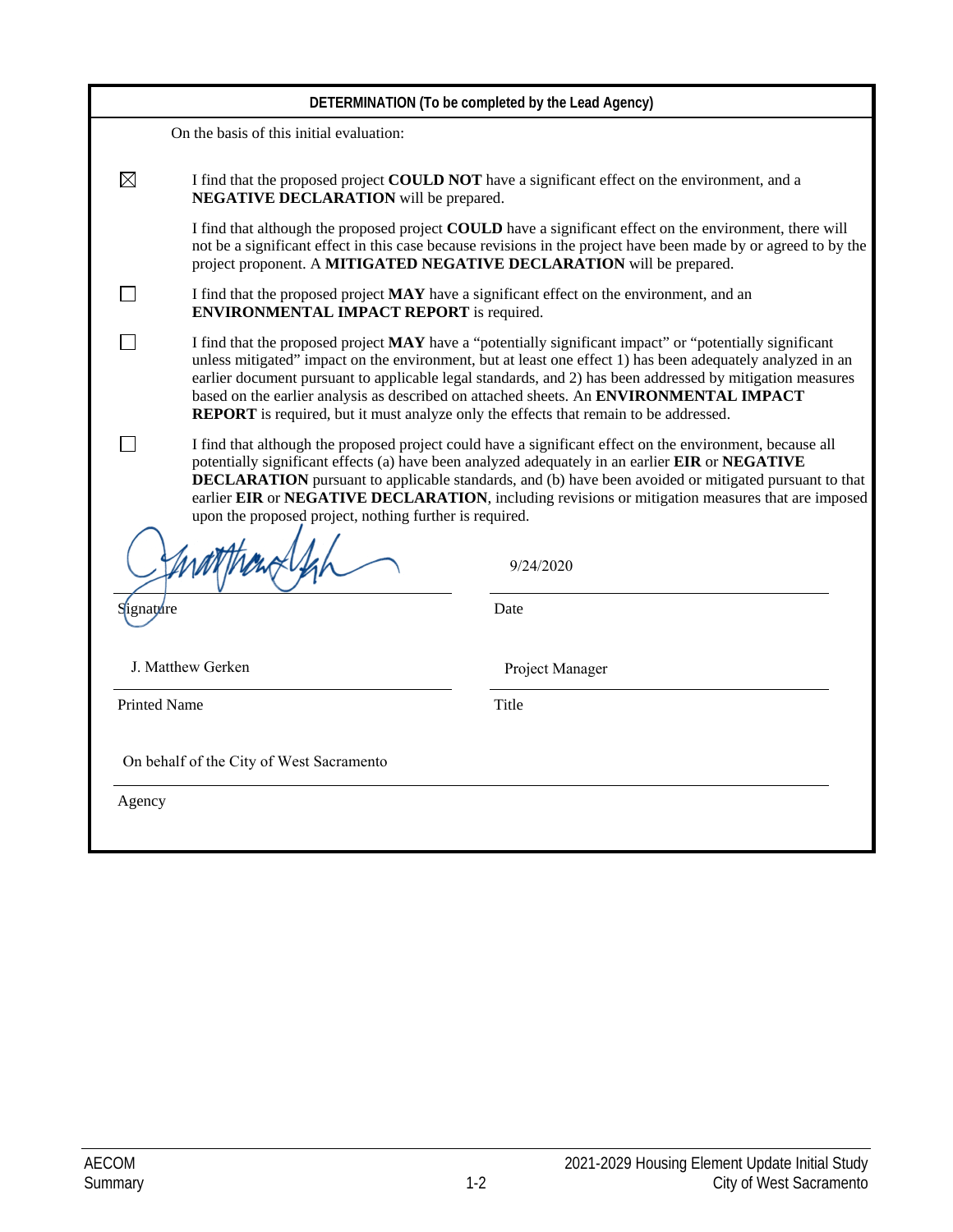#### **EVALUATION OF ENVIRONMENTAL IMPACTS**

- 1. A brief explanation is required for all answers except "No Impact" answers that are adequately supported by the information sources a lead agency cites in the parentheses following each question. A "No Impact" answer is adequately supported if the referenced information sources show that the impact simply does not apply to projects like the one involved (e.g., the project falls outside a fault rupture zone). A "No Impact" answer should be explained where it is based on project-specific factors as well as general standards (e.g., the project will not expose sensitive receptors to pollutants, based on a project-specific screening analysis).
- 2. All answers must take account of the whole action involved, including off-site as well as on-site, cumulative as well as project-level, indirect as well as direct, and construction as well as operational impacts.
- 3. Once the lead agency has determined that a particular physical impact may occur, then the checklist answers must indicate whether the impact is potentially significant, less than significant with mitigation, or less than significant. "Potentially Significant Impact" is appropriate if there is substantial evidence that an effect may be significant. If there are one or more "Potentially Significant Impact" entries when the determination is made, an EIR is required.
- 4. "Negative Declaration: Less Than Significant With Mitigation Incorporated" applies where the incorporation of mitigation measures has reduced an effect from "Potentially Significant Impact" to a "Less Than Significant Impact." The lead agency must describe the mitigation measures, and briefly explain how they reduce the effect to a less than significant level (mitigation measures from "Earlier Analyses," as described in (5) below, may be cross-referenced).
- 5. Earlier analyses may be used where, pursuant to the tiering, program EIR, or other CEQA process, an effect has been adequately analyzed in an earlier EIR or negative declaration. Section 15063(c)(3)(D). In this case, a brief discussion should identify the following:
	- a) Earlier Analysis Used. Identify and state where they are available for review.
	- b) Impacts Adequately Addressed. Identify which effects from the above checklist were within the scope of and adequately analyzed in an earlier document pursuant to applicable legal standards, and state whether such effects were addressed by mitigation measures based on the earlier analysis.
	- c) Mitigation Measures. For effects that are "Less than Significant with Mitigation Measures Incorporated," describe the mitigation measures which were incorporated or refined from the earlier document and the extent to which they address site-specific conditions for the project.
- 6. Lead agencies are encouraged to incorporate into the checklist references to information sources for potential impacts (e.g., general plans, zoning ordinances). Reference to a previously prepared or outside document should, where appropriate, include a reference to the page or pages where the statement is substantiated.
- 7. Supporting Information Sources: A source list should be attached, and other sources used or individuals contacted should be cited in the discussion.
- 8. This is only a suggested form, and lead agencies are free to use different formats; however, lead agencies should normally address the questions from this checklist that are relevant to a project's environmental effects in whatever format is selected.
- 9. The explanation of each issue should identify: the significance criteria or threshold, if any, used to evaluate each question; and the mitigation measure identified, if any, to reduce the impact to less than significance.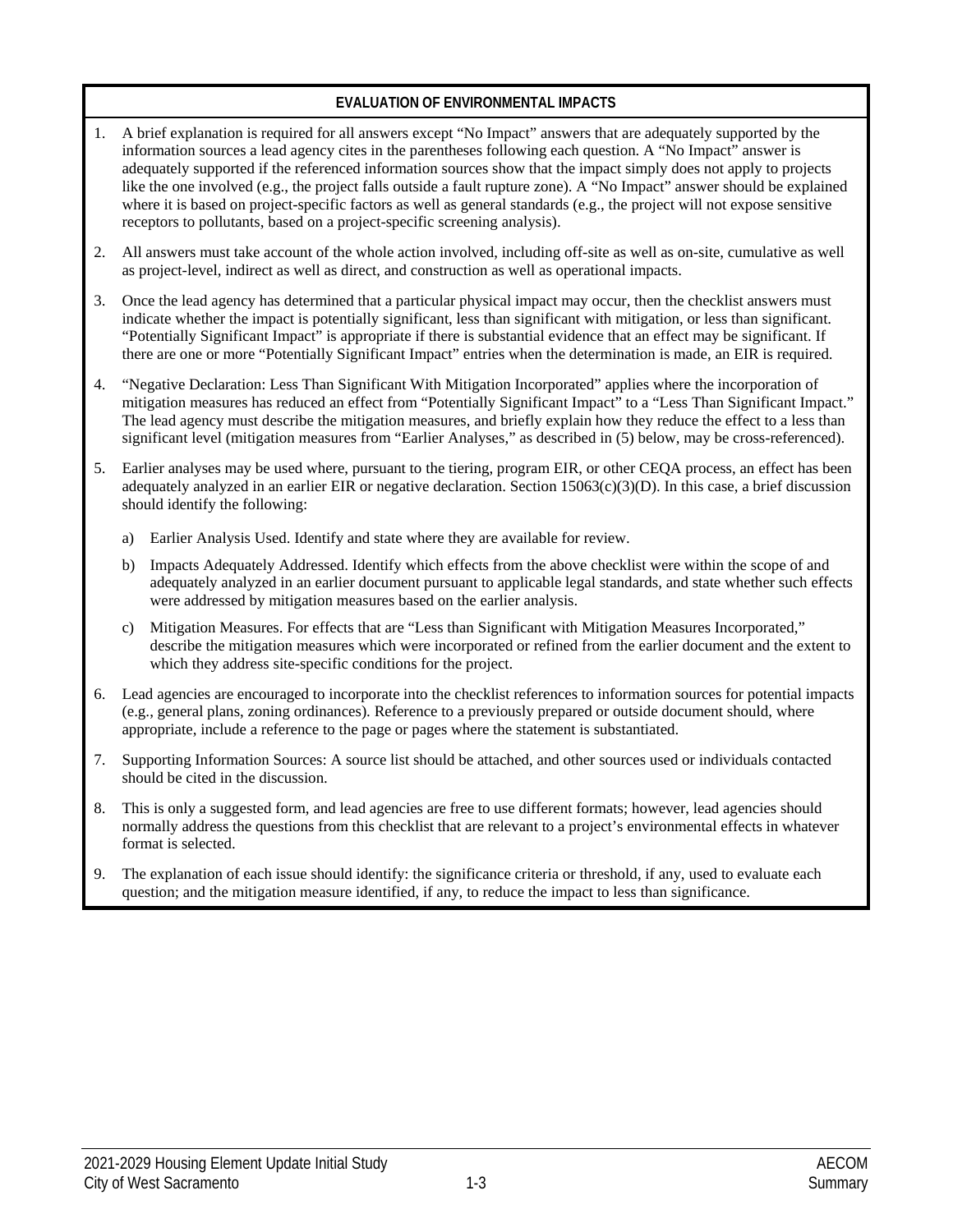This page intentionally left blank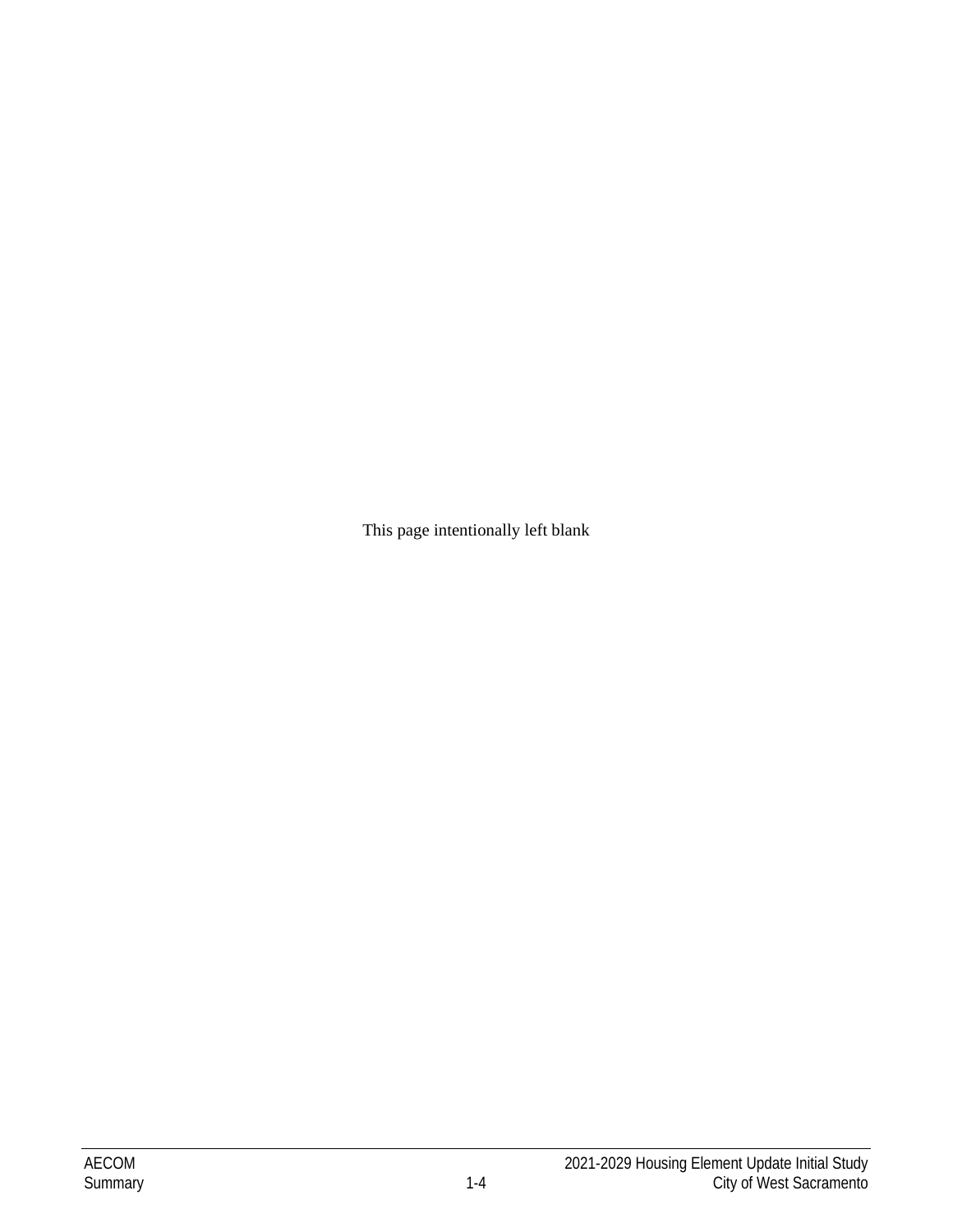# **2 PROJECT DESCRIPTION**

### **2.1 BACKGROUND**

As an element of the West Sacramento General Plan, and in accordance with the California Government Code, the Housing Element presents a comprehensive set of housing policies and programs to address identified housing needs for City of West Sacramento (City). The housing element is one of the seven required general plan elements mandated by California state law. State law requires that each city and county adopt a housing element that conforms to the detailed statutory requirements established in Article 10.6 (Sections 65580 to 65589.8) of the Government Code, and which must be updated every four to eight years.

### **2.2 PURPOSE**

The purpose of the Housing Element Update is to revise the 2013–2021 Housing Element to reflect current conditions and changes in State and local policies and programs since the previous Housing Element was adopted in 2013. This Housing Element Update will cover the  $6<sup>th</sup>$  cycle for planning period 2021 – 2029, and builds on the City's achievements and successes since 2013 when the last Housing Element was adopted. It replaces the Housing Element corresponding to the planning period of 2013 to 2021 that was adopted by City Council and certified by the California Department of Housing and Community Development in 2013.<sup>1</sup>

### **2.3 PROJECT DESCRIPTION**

Consistent with the 2035 General Plan, this Housing Element focuses on the concept of "complete communities" that provide for the basic needs of all residents, including access to public and private services and jobs, a variety of mobility choices, and community design that supports active lifestyles and social interaction.

With this Housing Element Update the City will redouble its efforts to facilitate an appropriate range of housing types with affordable transportation options and access to jobs and services. As noted in the 2035 General Plan Vision and City's Community Investment Action Plan, the City will pursue creative interventions, fiscally prudent risk taking, and innovative financing and other incentives to spur compact housing and mixed-use development along the West Sacramento Riverfront. The City will also facilitate context-sensitive infill opportunities for housing in existing neighborhoods and plan for a broad range of housing types in each of the City's new growth areas.

This Housing Element Update is organized around key themes and initiatives, consistent with the 2035 General Plan, such as:

- Providing a full range of quality housing choices that provide a sense of local identity and pride.
- ► Offering a diversity of safe, affordable, convenient, and sustainable transportation options that contribute to a healthy community.

The City's existing Housing Element is available online for review at: https://blob.cityofwestsacramento.org/civica/filebank/blobdload.asp?BlobID=9878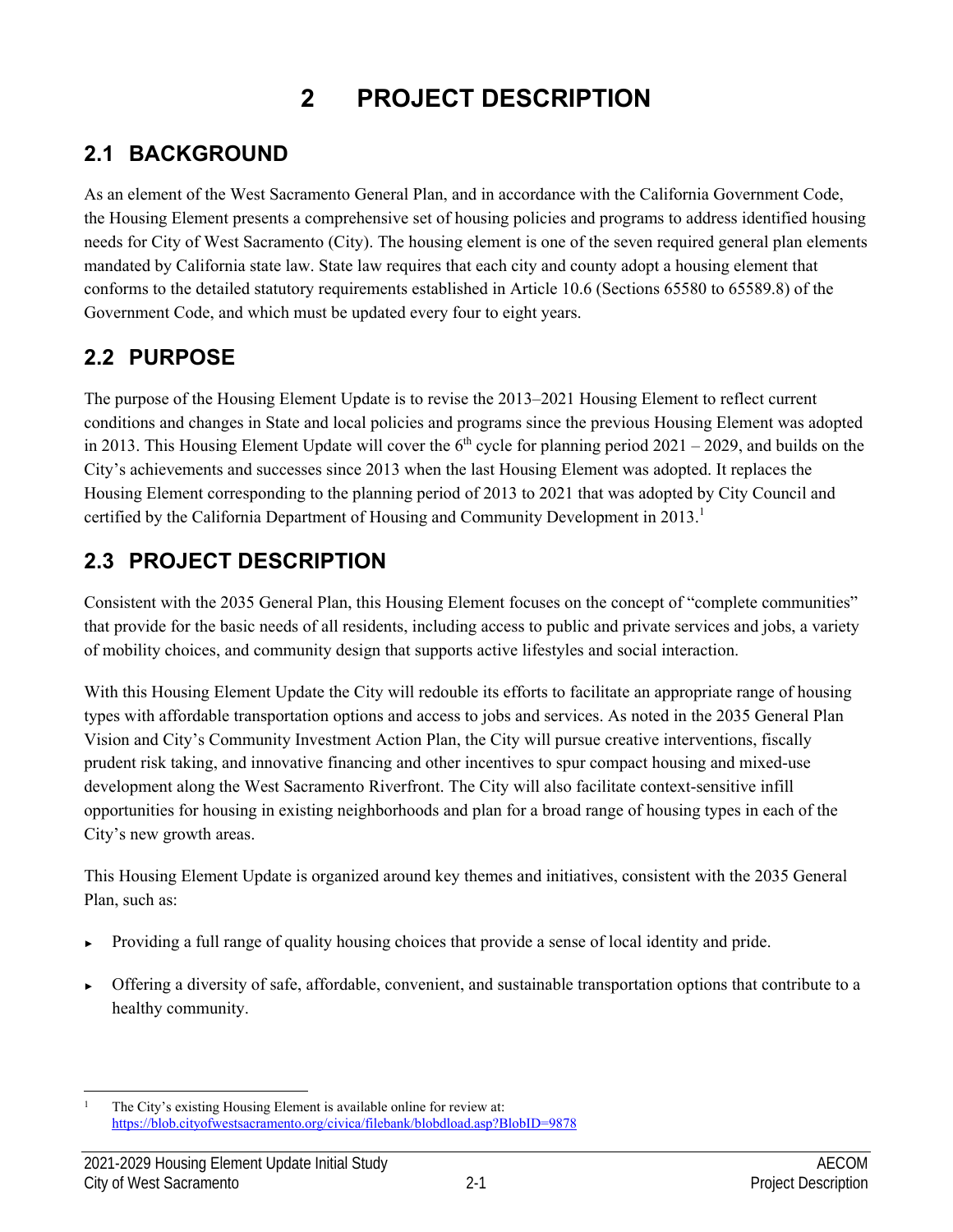- ► Ensuring that housing on both sides of the Sacramento River are part of a strong, vibrant, healthy, transitoriented, and sustainable metropolitan downtown core.
- Continuing to add significant employment opportunities accessible to West Sacramento residents through multiple transportation options.
- Continuing to grow the City's downtown as an active, mixed-use commercial/residential core.
- Growing the City with pedestrian- and transit-friendly villages that provide a wide range of amenities for households of all income levels and backgrounds.
- ► Building new neighborhoods with their own identity and character, but that are connected to the city as a whole.
- Supporting the City's public-nonprofit-private partnerships, which have produced affordable housing, and affordable-by-design housing, particularly in targeted reinvestment areas.

The Housing Element Update reflects current conditions and trends, including the ongoing statewide housing affordability crisis, as well as new state regulations, funding programs, and guidance that have been adopted or updated related to housing. This includes, among other things:

- Require housing elements to demonstrate how cities and counties are Affirmatively Furthering Fair Housing;<sup>2</sup>
- Encourage cities and counties to streamline and incentivize housing development;
- Provide additional funding to create and preserve affordable housing;
- Require cities to zone more appropriately for their share regional housing needs and in certain circumstances require by-right development on identified sites; and
- ► Require greater documentation of suitability when non-vacant sites are used to meet housing needs, particularly for lower income housing.3

Among the City's initial steps to meet new state requirements are adoption of the 2035 General Plan (2016) and significant changes to its zoning code to accelerate housing production, including affordable housing, to ensure the availability of adequate sites for housing for all income groups. The City has also improved infrastructure and public amenities, such as greater access to public transit, new and improved parks and open spaces, new pedestrian and bicycle facilities, and improved amenities for neighborhoods bordering the riverfront.

This Housing Element demonstrates how West Sacramento will meet new recommendations and requirements, while also continuing the momentum under the previous Housing Element and the 2035 General Plan. The Housing Element's programs address:

adequate sites at appropriate densities to provide for future housing needs

<sup>&</sup>lt;sup>2</sup> Source: U.S. Department of Housing and Urban Development at https://www.huduser.gov/portal/sites/default/files/pdf/AFFH-Fact-Sheet.pdf

<sup>3</sup> Source: California Department of Housing & Community Development https://www.hcd.ca.gov/policy-research/housing-package/cahp-faq.shtml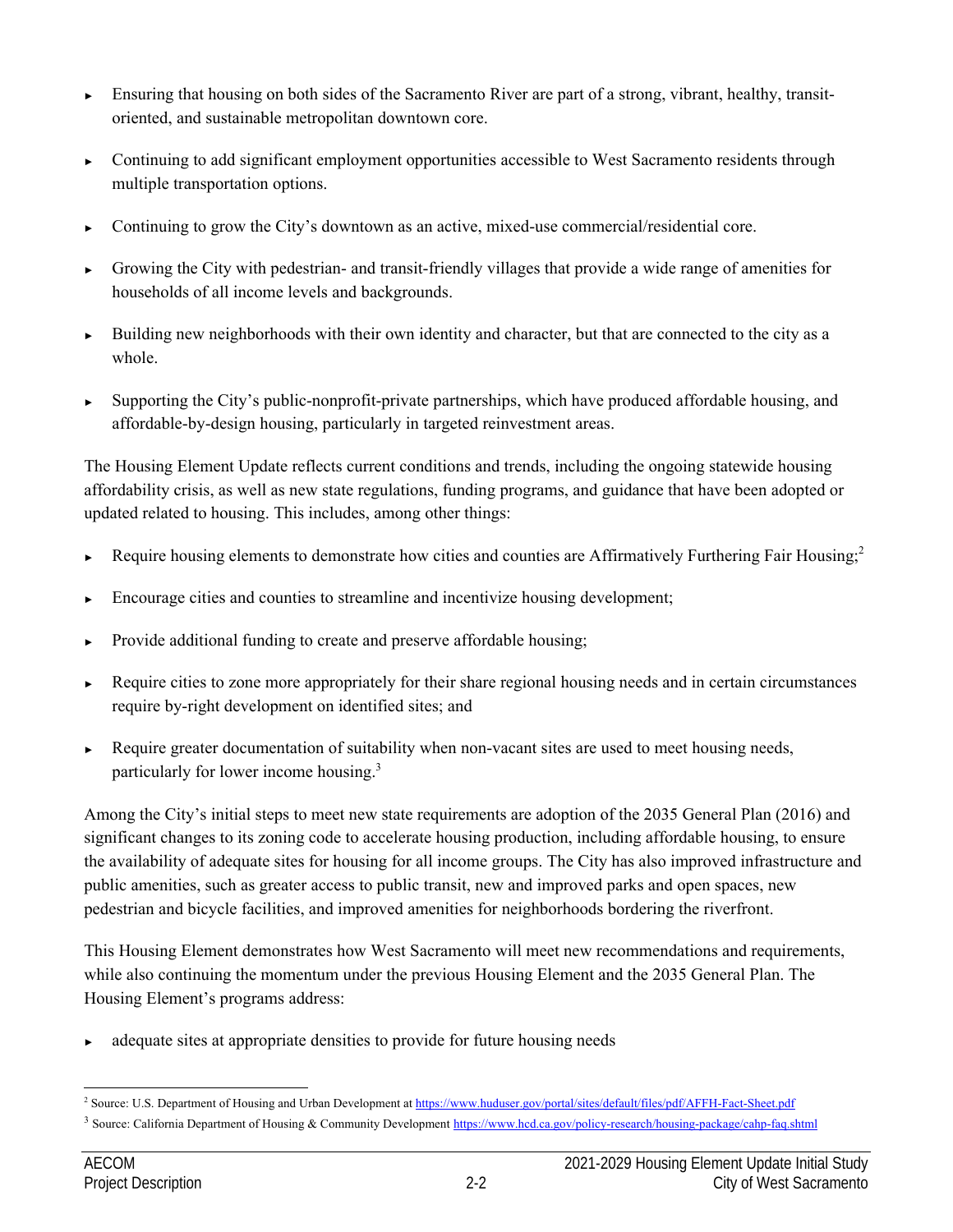- inclusionary housing
- density bonuses for affordable housing
- funding to encourage infill, high-density, transit-oriented housing developments
- accessory dwelling units
- federal and state funding applied to meet local housing needs
- manufactured homes with permanent foundations on individual lots and subdivisions and in manufactured home parks in all residential zoning districts
- homebuyer assistance for low- and moderate-income households
- regulatory and financial incentives to develop, acquire, rehabilitate, and/or manage housing affordable to extremely low-, very low, low-, or moderate-income households
- constraints to the development of housing, particularly affordable housing
- design standards to encourage denser development
- housing rehabilitation assistance to very low- and low-income homeowners
- mitigating the loss of very low- and low-income housing units
- maintaining and upgrading manufactured homes located in manufactured home parks
- mobile home park strategies
- community resilience and sustainability
- promoting mixed-use residential/commercial development
- on- and off- site infrastructure subsidies for affordable housing projects
- priority for water and sewer service for affordable housing
- participation in the Yolo County Homeless Coordination Project
- ► cooperation on subsidized rental assistance program
- housing opportunities for all persons regardless of race, religion, sex, marital status, ancestry, national origin, color, disability, familial status, source of income, or sexual orientation
- transitional and supportive housing by right
- accessibility in their project designs over and above State requirements for individuals with physical, mobility, and sensory impairments.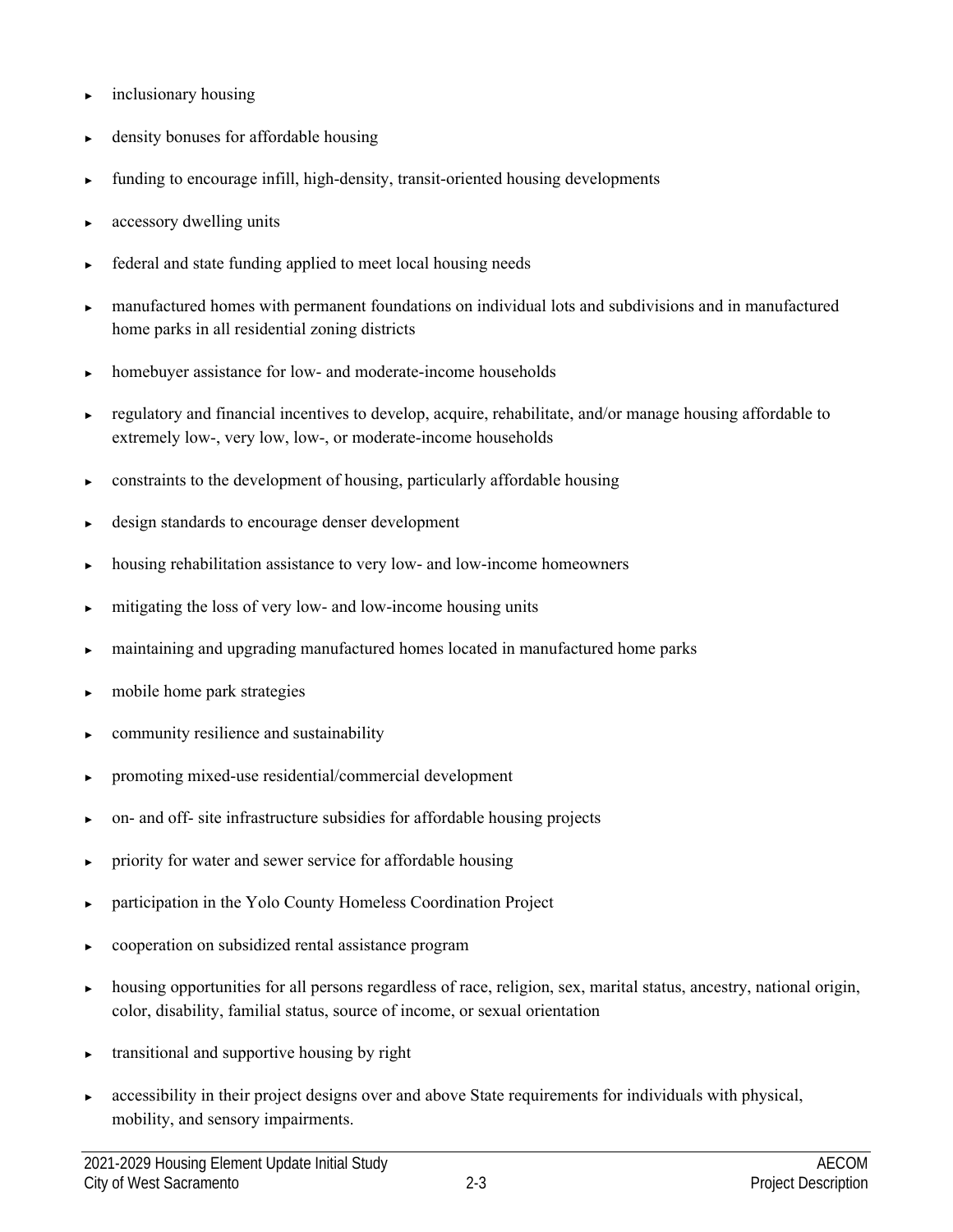- accessibility considerations in the City's capital improvement plan and the allocation of funding
- housing rehabilitation programs that benefit mobility and visually impaired occupants
- special housing needs for seniors, large and multigenerational families, female-headed households, singleparent households with children, persons with disabilities and developmental disabilities, homeless individuals and families, farmworker families, and other disadvantaged persons or families with special housing needs
- measures to ensure against displacement
- permit processing procedures for farmworker housing do not conflict with Health and Safety Code Sections and 17021.5 and 17021.6

The Housing Element Update does not propose new development that would result in physical changes to the environment. No new housing sites are proposed as a part of this Housing Element Update beyond those already designated in the City General Plan and evaluated for potential environmental impacts in the City General Plan Environmental Impact Report (EIR). No changes to existing zoning are proposed, and the location of development will continue to be guided by the City General Plan land use map and zoning code.

# **2.4 REQUIRED APPROVALS**

Implementation of the Housing Element Update would require the following discretionary actions by the City of West Sacramento City Council:

- ► Certification of the Initial Study and
- Adoption of the Housing Element for the City of West Sacramento through the General Plan Amendment process.

In addition to adoption by the City of West Sacramento City Council, the Housing Element Update will be submitted for review by the California Department of Housing and Community Development.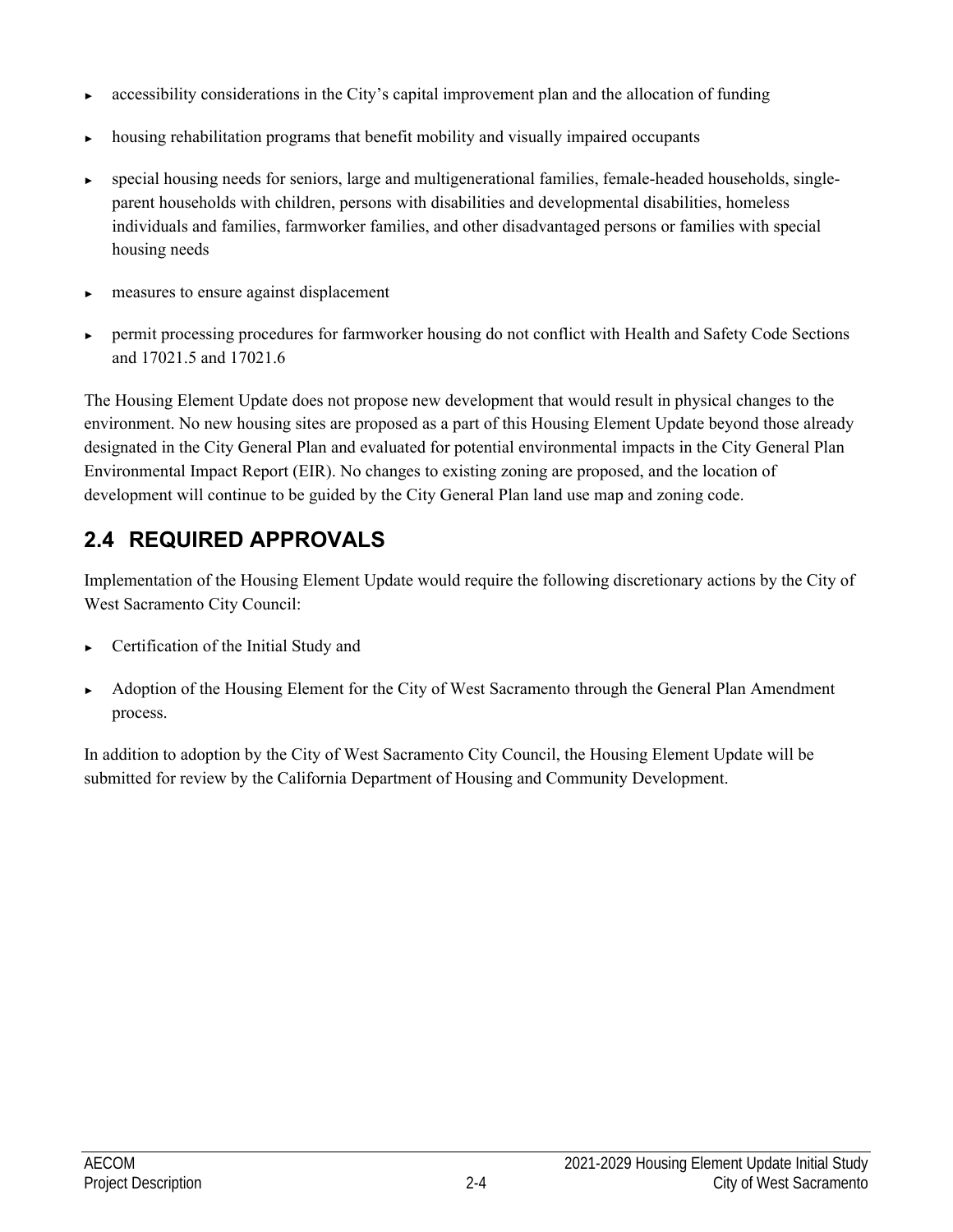# **3 ENVIRONMENTAL CHECKLIST**

### **3.1 AESTHETICS**

|    | <b>ENVIRONMENTAL ISSUES</b>                                                                                                                                                                                                                                                                                                                                        | Potentially<br>Significant<br>Impact | Less Than<br>Significant with<br>Mitigation<br>Incorporated | Less Than<br>Significant<br>Impact | No Impact   |  |  |
|----|--------------------------------------------------------------------------------------------------------------------------------------------------------------------------------------------------------------------------------------------------------------------------------------------------------------------------------------------------------------------|--------------------------------------|-------------------------------------------------------------|------------------------------------|-------------|--|--|
|    | <b>Aesthetics. Except as provided in Public Resources</b><br>Code Section 21099, would the project:                                                                                                                                                                                                                                                                |                                      |                                                             |                                    |             |  |  |
| a) | Have a substantial adverse effect on a scenic vista?                                                                                                                                                                                                                                                                                                               |                                      |                                                             |                                    | $\boxtimes$ |  |  |
| b) | Substantially damage scenic resources, including, but<br>not limited to, trees, rock outcroppings, and historic<br>buildings within a state scenic highway?                                                                                                                                                                                                        |                                      |                                                             |                                    | $\bowtie$   |  |  |
| C) | Substantially degrade the existing visual character or<br>quality of public views of the site and its<br>surroundings? (Public views are those that are<br>experienced from publicly accessible vantage point).<br>If the project is in an urbanized area, would the<br>project conflict with applicable zoning and other<br>regulations governing scenic quality? |                                      |                                                             |                                    | $\bowtie$   |  |  |
| d) | Create a new source of substantial light or glare<br>which would adversely affect day or nighttime views<br>in the area?                                                                                                                                                                                                                                           |                                      |                                                             |                                    | $\bowtie$   |  |  |

#### **3.1.1 ENVIRONMENTAL SETTING**

West Sacramento is composed mostly of suburban and rural development and agricultural open space with some light commercial and industrial development, educational facilities, and riparian corridors. Older, medium-density development is centered on the Interstate 80 and Jefferson Boulevard transportation hub, north of the Deep Water Ship Channel; older, low-density rural development is south of the Deep Water Ship Channel; and newer development built within the last decade includes larger tract developments mostly south of the Deep Water Ship Channel and smaller infill development north of the Deep Water Ship Channel.

### **3.1.2 DISCUSSION**

#### **a) through d)**

The project includes revisions to housing policy and programs, and does not propose new development that would result in physical changes affecting scenic vistas, visual character, and light and glare. There are no federal, State, or locally-designated scenic roadways within the West Sacramento city limits. Please refer to the Project Description, which summarizes the types of policy and program changes contemplated in this update.

No new housing sites are proposed as a part of this Housing Element Update beyond those already designated in the City General Plan and evaluated for potential environmental impacts in the City General Plan EIR. No changes to existing zoning are proposed, and the location of development will continue to be guided by the City General Plan land use map and zoning code. Future housing projects will continue to be reviewed through the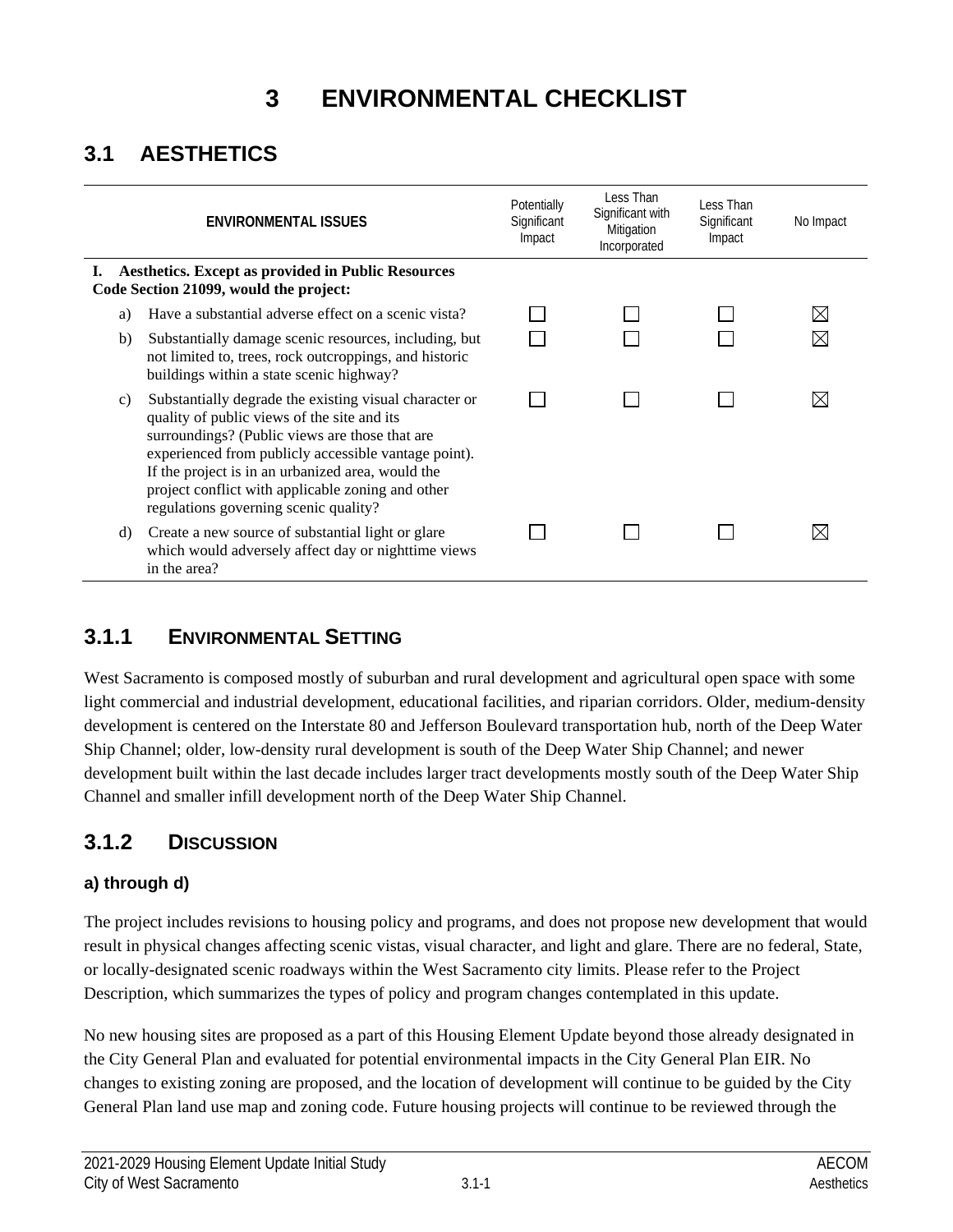City's entitlement process and California Environmental Quality Act (CEQA) to ensure that existing views and aesthetic conditions are preserved to the extent possible, and that future housing projects are consistent with all relevant City General Plan goals and policies. Future development will also be considered based on the revised 2019 Appendix G checklist question c) that considers the degradation of existing visual character or quality of public views of the site and its surroundings. Therefore, the proposed project would have **no impact** related to aesthetics.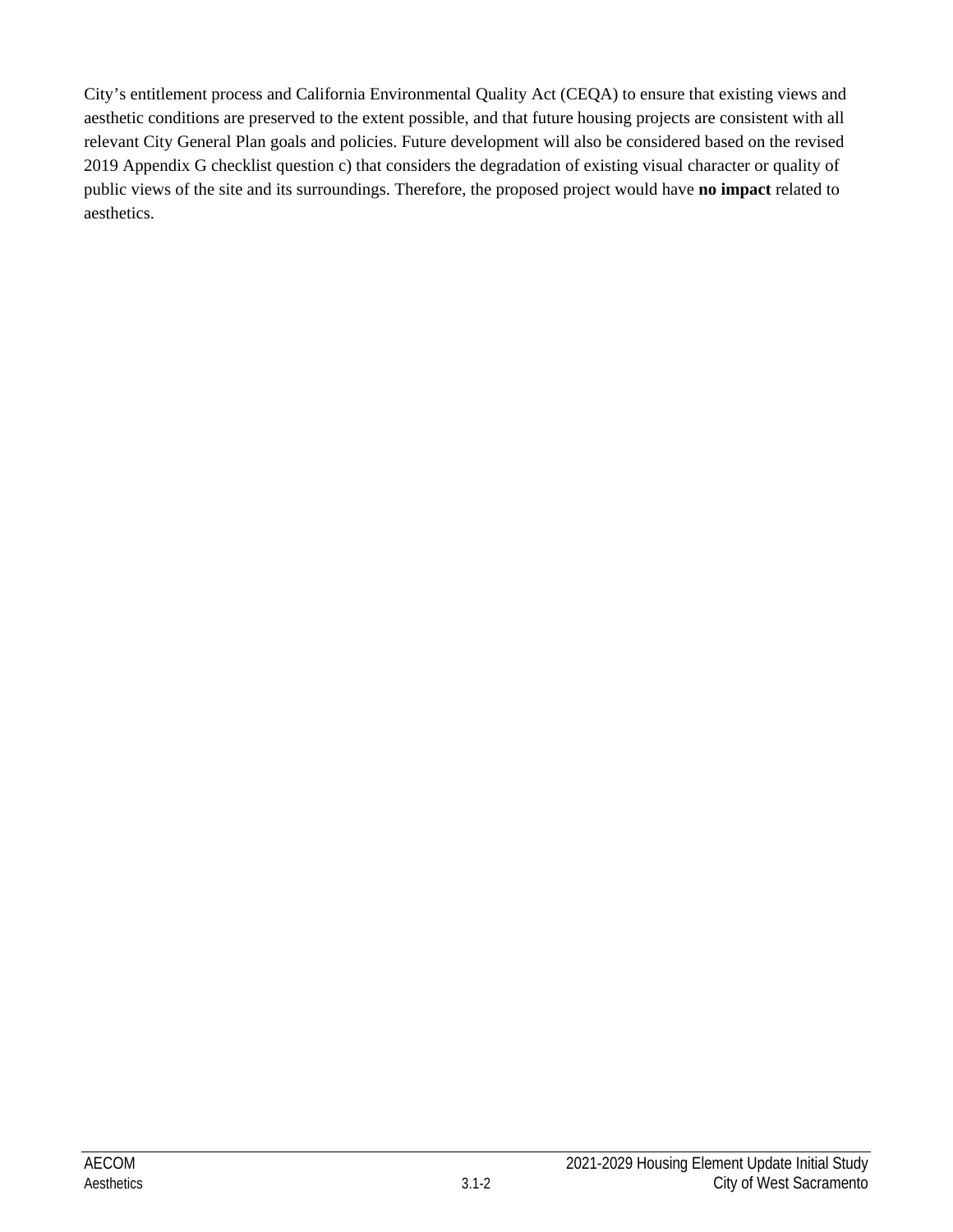### **3.2 AGRICULTURE & FORESTRY RESOURCES**

|    | <b>ENVIRONMENTAL ISSUES</b>                                                                                                                                                                                                                                                                                                                                                                                                                                                                                                                                                                                                                                                                                                                                                                                                                                                                          | Potentially<br>Significant<br>Impact | Less Than<br>Significant with<br>Mitigation<br>Incorporated | Less Than<br>Significant<br>Impact | No Impact   |
|----|------------------------------------------------------------------------------------------------------------------------------------------------------------------------------------------------------------------------------------------------------------------------------------------------------------------------------------------------------------------------------------------------------------------------------------------------------------------------------------------------------------------------------------------------------------------------------------------------------------------------------------------------------------------------------------------------------------------------------------------------------------------------------------------------------------------------------------------------------------------------------------------------------|--------------------------------------|-------------------------------------------------------------|------------------------------------|-------------|
|    | II. Agriculture and Forestry Resources.                                                                                                                                                                                                                                                                                                                                                                                                                                                                                                                                                                                                                                                                                                                                                                                                                                                              |                                      |                                                             |                                    |             |
|    | In determining whether impacts to agricultural resources<br>are significant environmental effects, lead agencies may<br>refer to the California Agricultural Land Evaluation and<br>Site Assessment Model (1997, as updated) prepared by<br>the California Department of Conservation as an optional<br>model to use in assessing impacts on agriculture and<br>farmland. In determining whether impacts to forest<br>resources, including timberland, are significant<br>environmental effects, lead agencies may refer to<br>information compiled by the California Department of<br>Forestry and Fire Protection regarding the state's<br>inventory of forest land, including the Forest and Range<br>Assessment Project and the Forest Legacy Assessment<br>project; and forest carbon measurement methodology<br>provided in Forest Protocols adopted by the California<br>Air Resources Board. |                                      |                                                             |                                    |             |
|    | Would the project:                                                                                                                                                                                                                                                                                                                                                                                                                                                                                                                                                                                                                                                                                                                                                                                                                                                                                   |                                      |                                                             |                                    |             |
| a) | Convert Prime Farmland, Unique Farmland, or<br>Farmland of Statewide Importance (Farmland), as<br>shown on the maps prepared pursuant to the<br>Farmland Mapping and Monitoring Program of the<br>California Resources Agency, to non-agricultural<br>use?                                                                                                                                                                                                                                                                                                                                                                                                                                                                                                                                                                                                                                           |                                      |                                                             |                                    | $\boxtimes$ |
| b) | Conflict with existing zoning for agricultural use or<br>a Williamson Act contract?                                                                                                                                                                                                                                                                                                                                                                                                                                                                                                                                                                                                                                                                                                                                                                                                                  |                                      |                                                             |                                    | $\boxtimes$ |
| c) | Conflict with existing zoning for, or cause rezoning<br>of, forest land (as defined in Public Resources Code<br>section $12220(g)$ , timberland (as defined by Public<br>Resources Code section 4526), or timberland zoned<br>Timberland Production (as defined by Government<br>Code section $51104(g)$ ?                                                                                                                                                                                                                                                                                                                                                                                                                                                                                                                                                                                           |                                      |                                                             |                                    | $\boxtimes$ |
| d) | Result in the loss of forest land or conversion of<br>forest land to non-forest use?                                                                                                                                                                                                                                                                                                                                                                                                                                                                                                                                                                                                                                                                                                                                                                                                                 |                                      |                                                             |                                    |             |
| e) | Involve other changes in the existing environment,<br>which, due to their location or nature, could result in<br>conversion of Farmland to non-agricultural use or<br>conversion of forest land to non-forest use?                                                                                                                                                                                                                                                                                                                                                                                                                                                                                                                                                                                                                                                                                   |                                      |                                                             |                                    | $\boxtimes$ |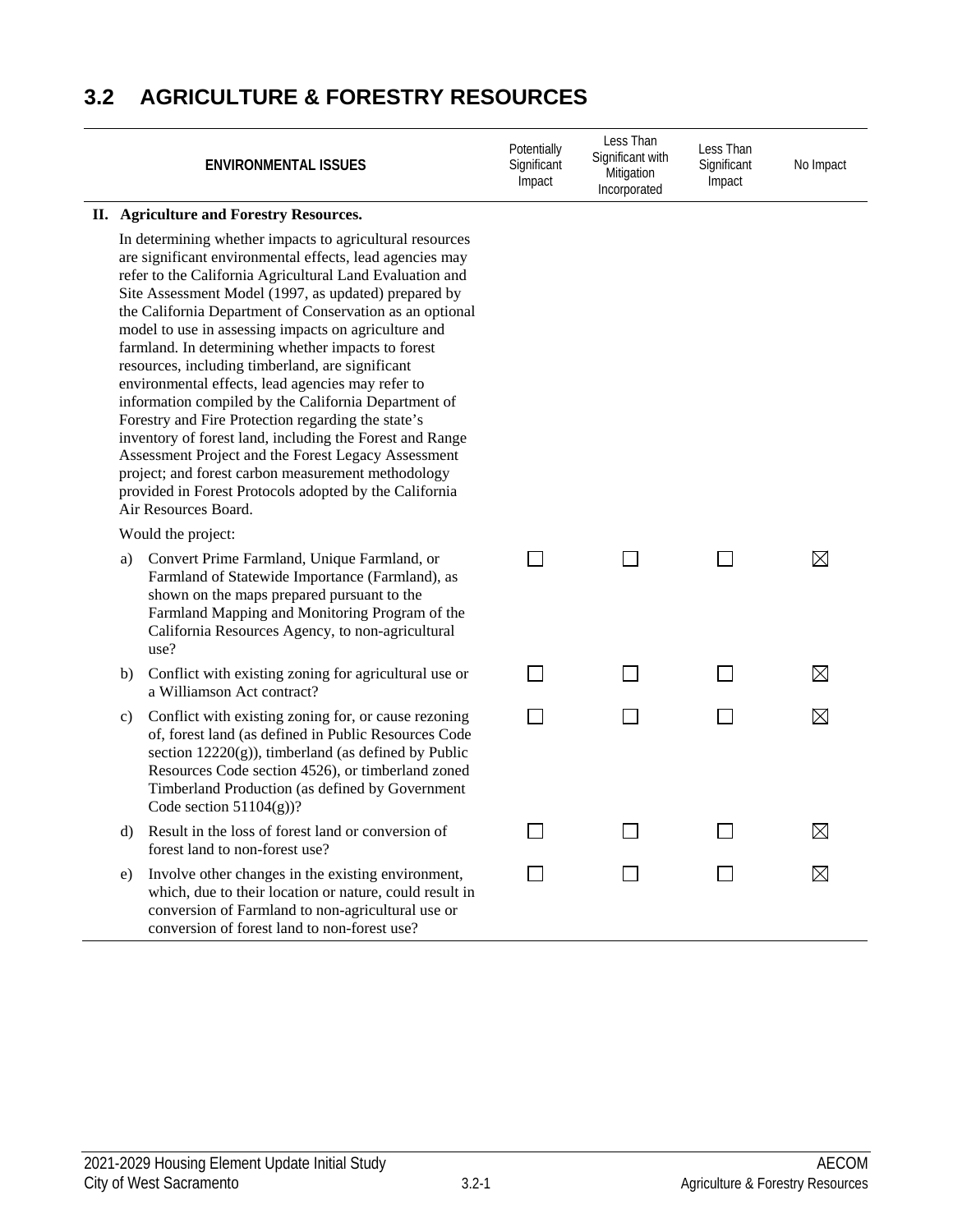### **3.2.1 ENVIRONMENTAL SETTING**

Active agricultural uses within West Sacramento are located predominantly in the southern portion of the Planning Area. Principal crops include wheat, alfalfa, miscellaneous vegetables, and fruits. There is no forest land in the city or adjoining it.

Agricultural land within the West Sacramento includes both Prime Farmland, Farmland of Statewide Importance, Unique Farmland, and Farmland of Local Importance. Lands designated as Prime Farmland and Unique Farmland correspond to lands zoned for agricultural uses. There are no Williamson Act contract lands within the city.

### **3.2.2 DISCUSSION**

#### **a) through e)**

The project includes revisions to housing policy and programs, and does not propose new development that would convert Prime Farmland, Unique Farmland, or Farmland of Statewide Importance; conflict with existing zoning for agricultural use; or involve other changes in the environment that could cause the conversion of agricultural land to non-agricultural uses. There are no Williamson Act contract lands within the City. There is no forest land in the city or adjoining it or lands zoned as forestland, timberland, or a Timberland Production Zone. Please refer to the Project Description, which summarizes the types of policy and program changes contemplated in this update.

No new housing sites are proposed as a part of this Housing Element Update beyond those already designated in the City General Plan and evaluated for potential environmental impacts in the City General Plan EIR. No changes to existing zoning are proposed, and the location of development will continue to be guided by the City General Plan land use map and zoning code. Future housing projects will continue to be reviewed through the City's entitlement process and CEQA to ensure consistency with all relevant City General Plan goals and policies. Therefore, the proposed project would have **no impact** related to agricultural resources.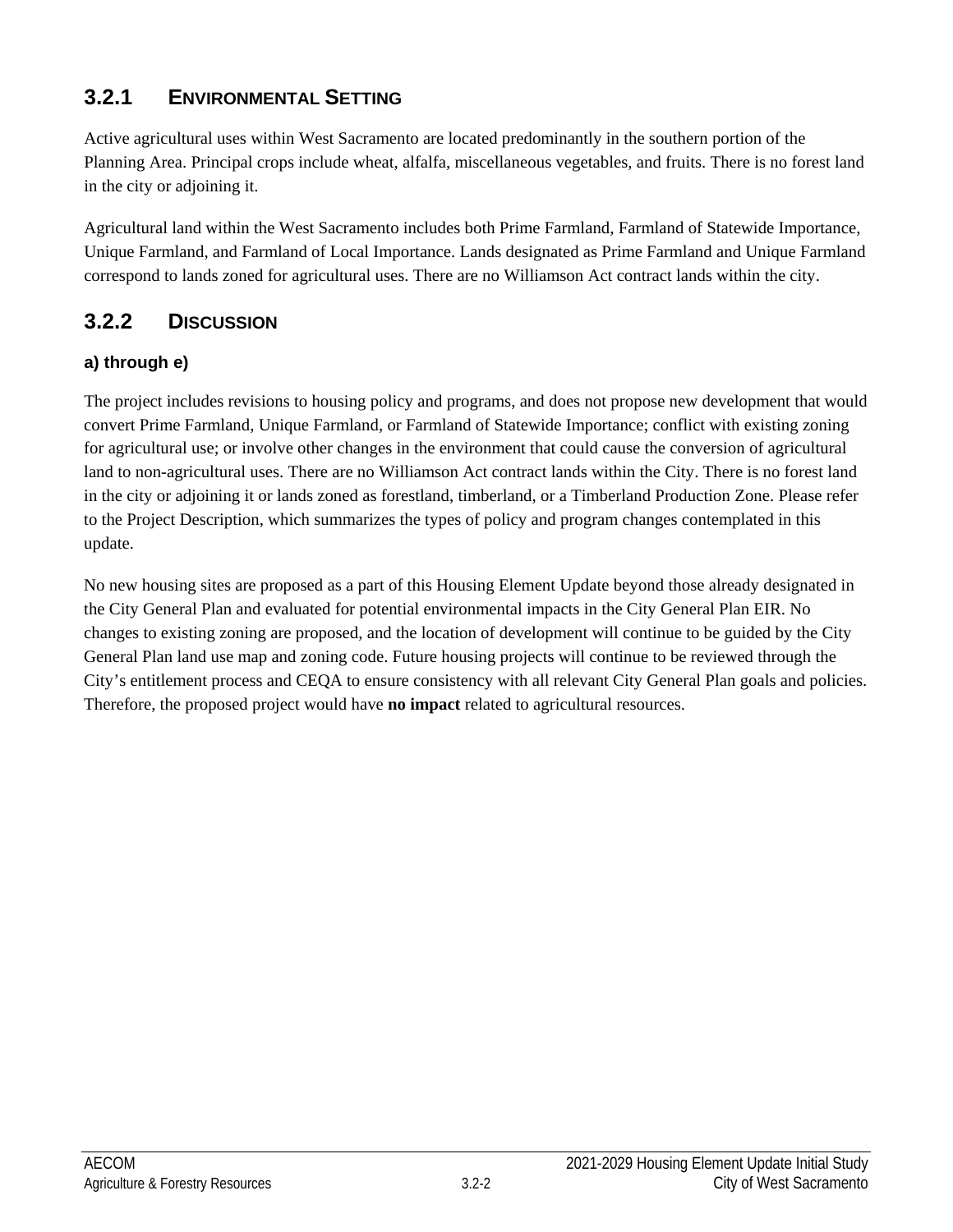### **3.3 AIR QUALITY**

|    | <b>ENVIRONMENTAL ISSUES</b>                                                                                                                                                                                | Potentially<br>Significant<br>Impact | Less Than<br>Significant with<br>Mitigation<br>Incorporated | Less Than<br>Significant<br>Impact | No Impact   |
|----|------------------------------------------------------------------------------------------------------------------------------------------------------------------------------------------------------------|--------------------------------------|-------------------------------------------------------------|------------------------------------|-------------|
|    | <b>III.</b> Air Quality.                                                                                                                                                                                   |                                      |                                                             |                                    |             |
|    | Where available, the significance criteria established by<br>the applicable air quality management district or air<br>pollution control district may be relied on to make the<br>following determinations. |                                      |                                                             |                                    |             |
|    | Would the project:                                                                                                                                                                                         |                                      |                                                             |                                    |             |
| a) | Conflict with or obstruct implementation of the<br>applicable air quality plan?                                                                                                                            |                                      |                                                             |                                    | $\boxtimes$ |
| b) | Result in a cumulatively considerable net increase of<br>any criteria pollutant for which the project region is<br>non-attainment under an applicable federal or state<br>ambient air quality standard?    |                                      |                                                             |                                    | $\boxtimes$ |
| c) | Expose sensitive receptors to substantial pollutant<br>concentrations?                                                                                                                                     |                                      |                                                             |                                    | $\times$    |
| d) | Result in other emissions (such as those leading to<br>odors) adversely affecting a substantial number of<br>people?                                                                                       |                                      |                                                             |                                    | $\boxtimes$ |

#### **3.3.1 ENVIRONMENTAL SETTING**

West Sacramento is within the Sacramento Valley Air Basin, in which air quality does not meet some State and federal health standards—specifically State standards for ozone and particulate matter and federal standards for ozone. West Sacramento is under the jurisdiction of the Yolo-Solano Air Quality Management District (YSAQMD), which monitors and regulates air quality in the planning area and regulates air pollution emissions of commercial and industrial operations.

The YSAQMD is part of the Sacramento Regional 2008 National Ambient Air Quality Standards 8-Hour Ozone Attainment and Reasonable Further Progress Plan. The 8-Hour Ozone Plan is intended to encourage infill development and growth patterns that promote alternatives to the automobile.

#### **3.3.2 DISCUSSION**

#### **a) through d)**

The project includes revisions to housing policy and programs, and does not propose new development that would result in physical changes that could conflict with an applicable air quality plan, increase criteria air pollutants, expose sensitive receptors to substantial pollutant concentrations, or result in other emissions adversely affecting a substantial number of people. Please refer to the Project Description, which summarizes the types of policy and program changes contemplated in this update.

No new housing sites are proposed as a part of this Housing Element Update beyond those already designated in the City General Plan and evaluated for potential environmental impacts in the City General Plan EIR. No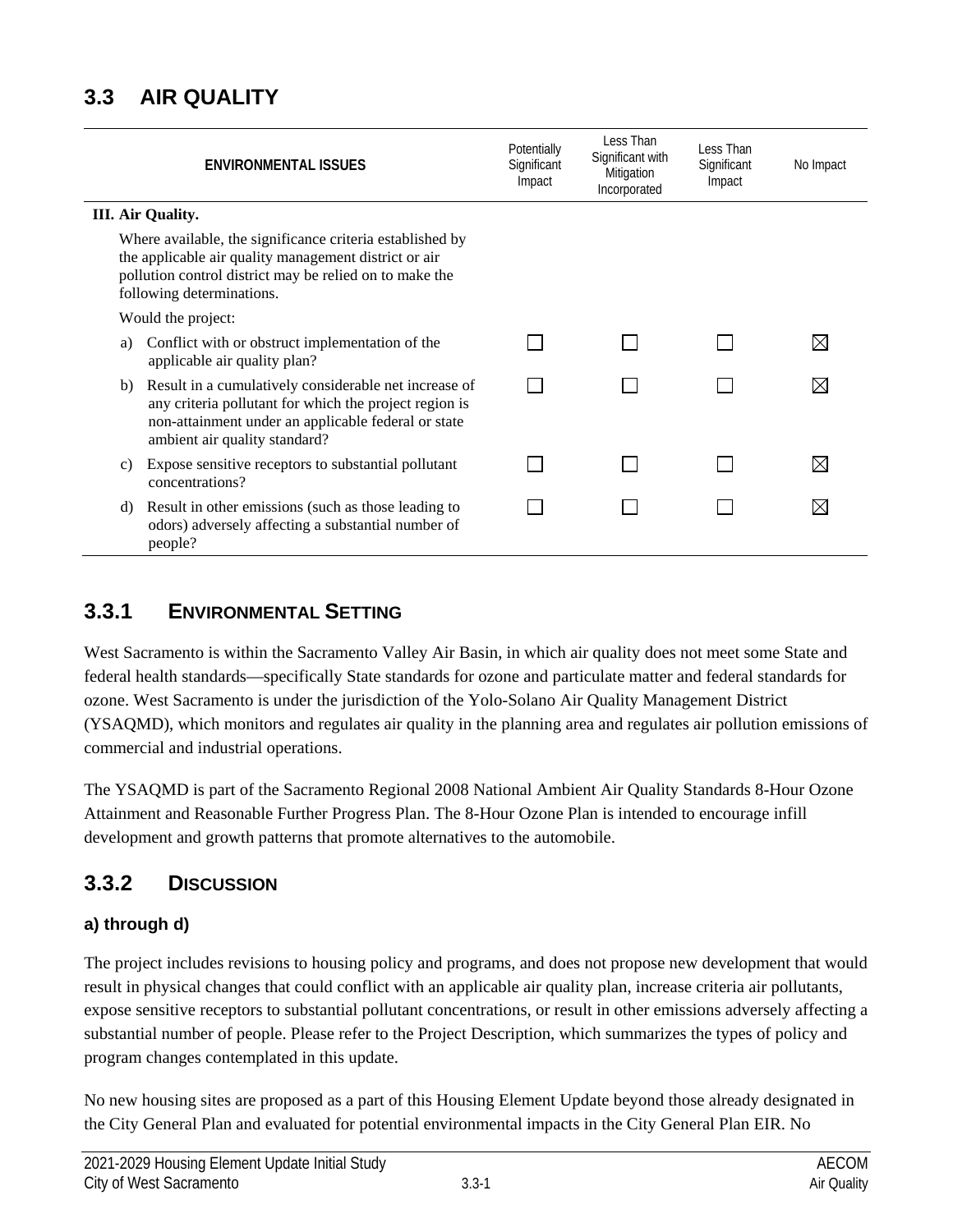changes to existing zoning are proposed, and the location of development will continue to be guided by the City General Plan land use map and zoning code. Future housing projects will continue to be reviewed through the City's entitlement process and CEQA to ensure consistency with local, State, and federal air quality standards and that future housing projects are consistent with all relevant City General Plan goals and policies, including those that would avoid locating housing near sources of substantial pollutant concentrations. Therefore, the proposed project would have **no impact** related to air quality.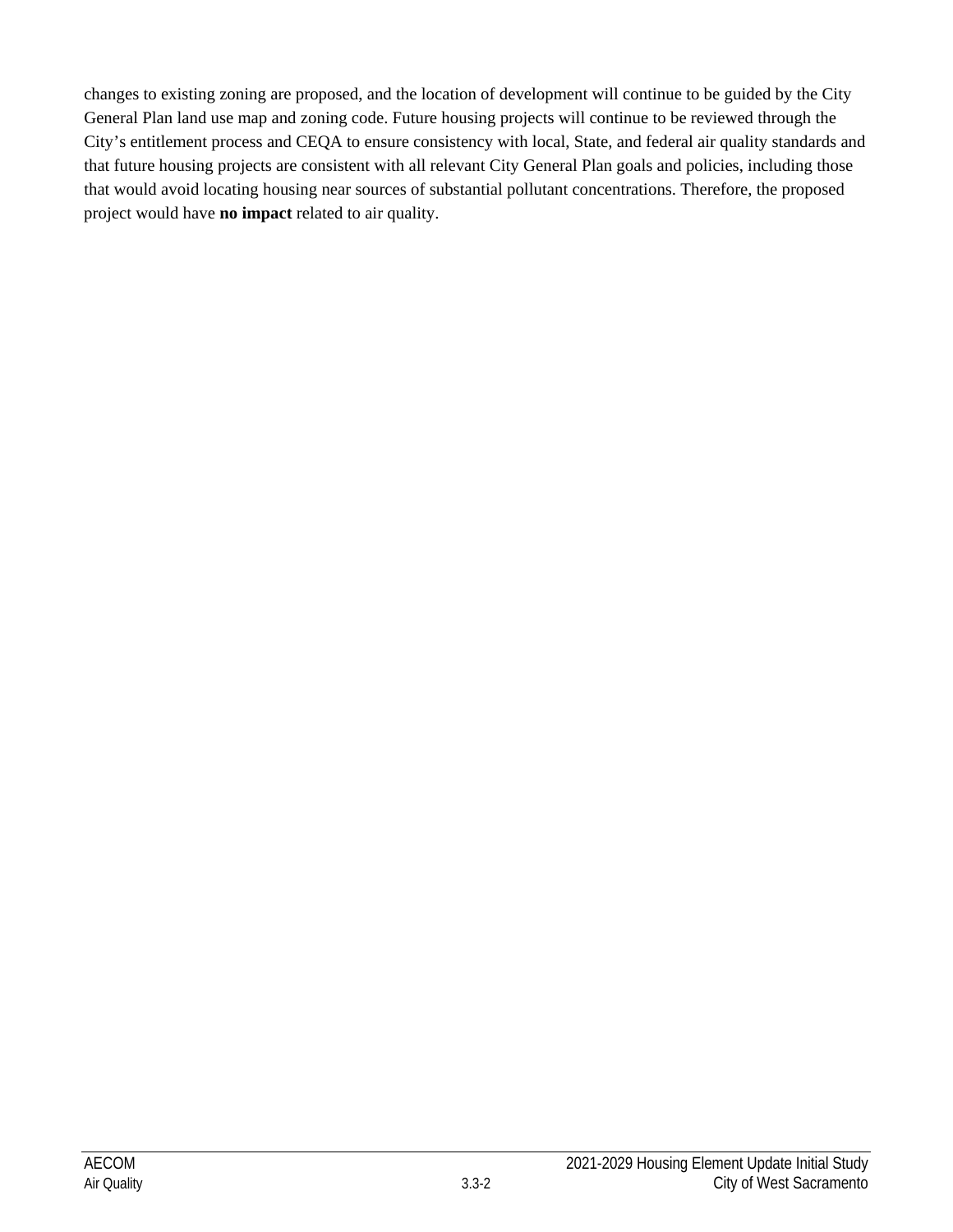### **3.4 BIOLOGICAL RESOURCES**

|    | <b>ENVIRONMENTAL ISSUES</b>                                                                                                                                                                                                                                                                                                      | Potentially<br>Significant<br>Impact | Less Than<br>Significant with<br>Mitigation<br>Incorporated | Less Than<br>Significant<br>Impact | No Impact   |
|----|----------------------------------------------------------------------------------------------------------------------------------------------------------------------------------------------------------------------------------------------------------------------------------------------------------------------------------|--------------------------------------|-------------------------------------------------------------|------------------------------------|-------------|
|    | IV. Biological Resources. Would the project:                                                                                                                                                                                                                                                                                     |                                      |                                                             |                                    |             |
| a) | Have a substantial adverse effect, either directly or<br>through habitat modifications, on any species<br>identified as a candidate, sensitive, or special-status<br>species in local or regional plans, policies, or<br>regulations, or by the California Department of Fish<br>and Game or the U.S. Fish and Wildlife Service? |                                      |                                                             |                                    | $\boxtimes$ |
| b) | Have a substantial adverse effect on any riparian<br>habitat or other sensitive natural community<br>identified in local or regional plans, policies, or<br>regulations or by the California Department of Fish<br>and Game or the U.S. Fish and Wildlife Service?                                                               |                                      |                                                             |                                    | $\boxtimes$ |
| c) | Have a substantial adverse effect on state or federally<br>protected wetlands (including, but not limited to,<br>marsh, vernal pool, coastal, etc.) through direct<br>removal, filling, hydrological interruption, or other<br>means?                                                                                            |                                      |                                                             |                                    | $\boxtimes$ |
| d) | Interfere substantially with the movement of any<br>native resident or migratory fish or wildlife species<br>or with established native resident or migratory<br>wildlife corridors, or impede the use of native<br>wildlife nursery sites?                                                                                      |                                      |                                                             |                                    | $\boxtimes$ |
| e) | Conflict with any local policies or ordinances<br>protecting biological resources, such as a tree<br>preservation policy or ordinance?                                                                                                                                                                                           |                                      |                                                             |                                    | $\boxtimes$ |
| f) | Conflict with the provisions of an adopted Habitat<br>Conservation Plan, Natural Community Conservation<br>Plan, or other approved local, regional, or state<br>habitat conservation plan?                                                                                                                                       |                                      |                                                             |                                    | $\boxtimes$ |

#### **3.4.1 ENVIRONMENTAL SETTING**

There are 24 special-status plant species, 13 special-status wildlife species, and nine special-status fish species that occur in or near the Planning Area. Sensitive natural communities in the City consist of Valley oak woodland and foothill riparian habitat as well as State- and federally protected wetlands and other waters.

The Yolo Habitat Conservation Plan/Natural Community Conservation Plan (HCP/NCCP) coverage area encompasses the whole of Yolo County. The Yolo HCP/NCCP provides a framework to improve conservation of natural resources, including endangered species habitat, while streamlining the permitting process for planned development, infrastructure, and maintenance activities by replacing the individual project system of permitting and mitigation with a countywide mitigation and conservation program that comprehensively coordinates the implementation of permit requirements.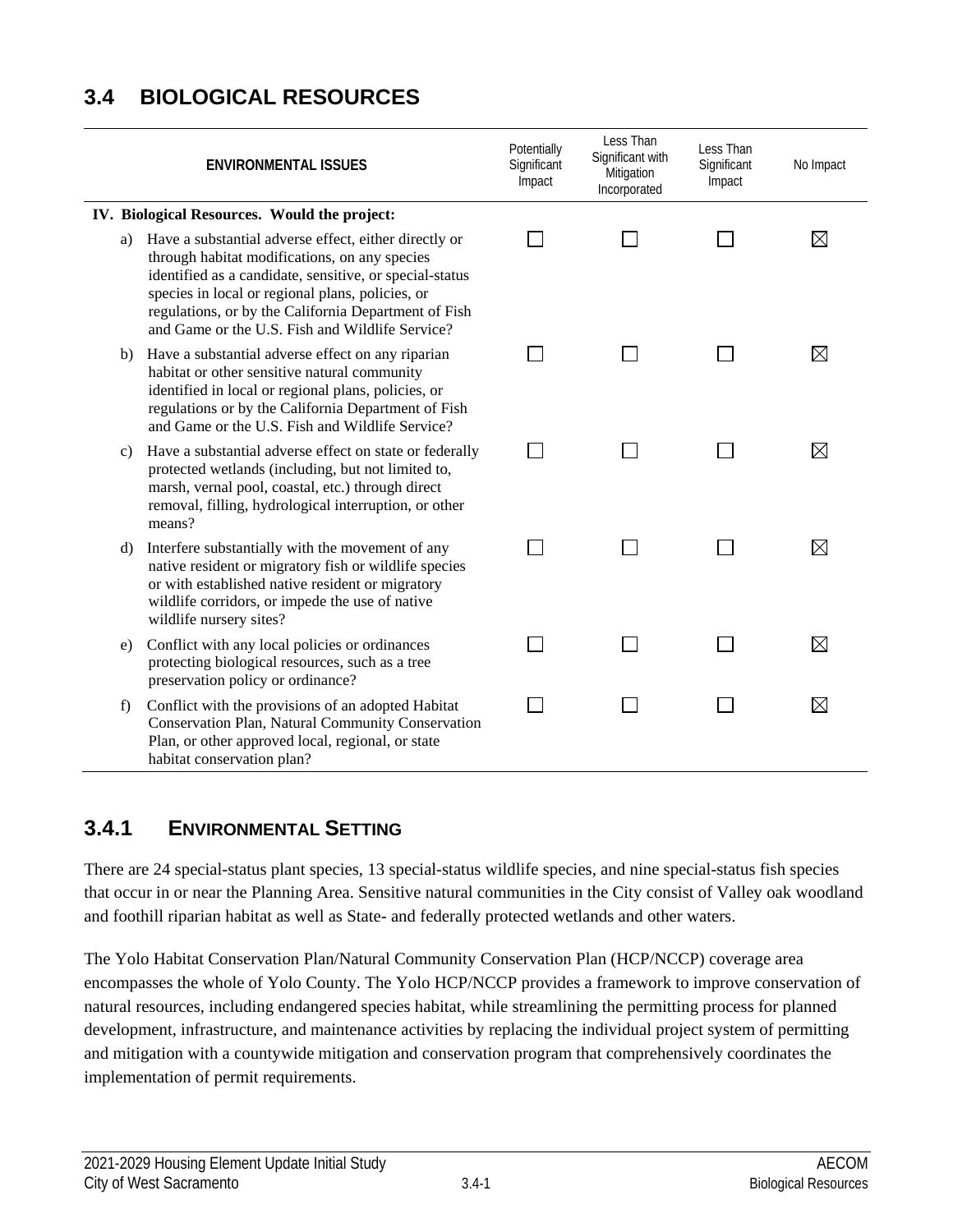### **3.4.2 DISCUSSION**

#### **a) through f)**

The project includes revisions to housing policy and programs, and does not propose new development that would result in physical changes affecting biological resources. Please refer to the Project Description, which summarizes the types of policy and program changes contemplated in this update.

No new housing sites are proposed as a part of this Housing Element Update beyond those already designated in the City General Plan and evaluated for potential environmental impacts in the City General Plan EIR. No changes to existing zoning are proposed, and the location of development will continue to be guided by the City General Plan land use map and zoning code. Future housing projects will continue to be reviewed through the City's entitlement process and CEQA to ensure compliance with federal and State regulations and local policies and ordinances related to biological resources; ensure consistency with the Yolo HCP/NCCP, as appropriate; and ensure consistency with all relevant City General Plan goals and policies. Therefore, the proposed project would have **no impact** related to biological resources.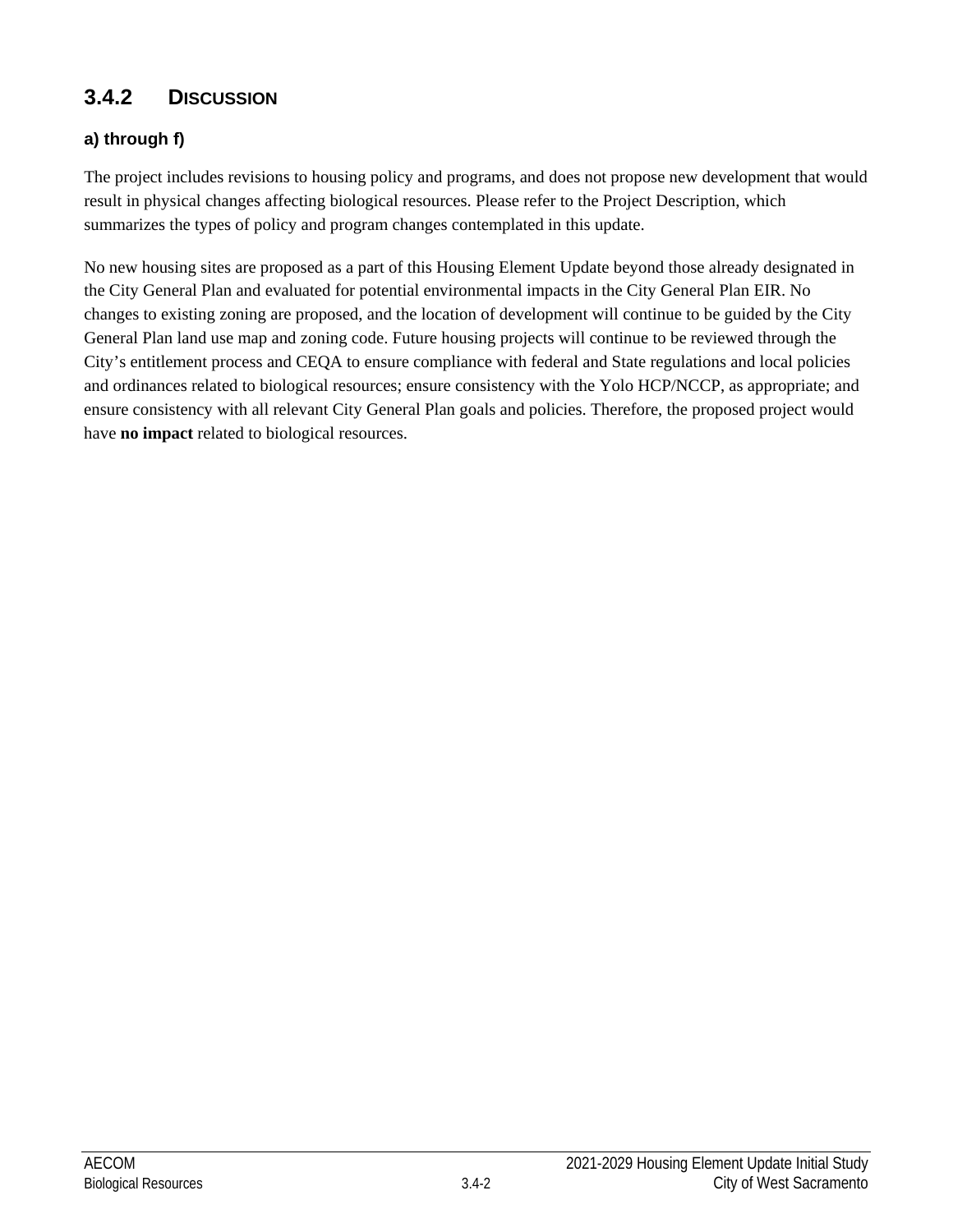### **3.5 CULTURAL RESOURCES**

|                                           | <b>ENVIRONMENTAL ISSUES</b>                                                                                             | Potentially<br>Significant<br>Impact | I ess Than<br>Significant with<br>Mitigation<br>Incorporated | Less Than<br>Significant<br>Impact | No Impact   |
|-------------------------------------------|-------------------------------------------------------------------------------------------------------------------------|--------------------------------------|--------------------------------------------------------------|------------------------------------|-------------|
| V. Cultural Resources. Would the project: |                                                                                                                         |                                      |                                                              |                                    |             |
| a)                                        | Cause a substantial adverse change in the<br>significance of a historical resource pursuant to<br>Section 15064.5?      |                                      |                                                              |                                    | $\boxtimes$ |
| b)                                        | Cause a substantial adverse change in the<br>significance of an archaeological resource pursuant<br>to Section 15064.5? |                                      |                                                              |                                    | ⊠           |
| C)                                        | Disturb any human remains, including those interred<br>outside of formal cemeteries?                                    |                                      |                                                              |                                    | $\boxtimes$ |

#### **3.5.1 ENVIRONMENTAL SETTING**

Although the Sacramento Valley may have been inhabited by humans as early as 10,000 years ago, the evidence for early human occupation is likely buried by deep alluvial sediments that accumulated rapidly during the late Holocene Epoch. Later periods of prehistory are better understood because of their more abundant representation in the archaeological record. Three general patterns of cultural manifestations have been identified for the period between 4500 and 100 B.P.: the Windmiller, Berkeley, and Augustine Patterns.

The Sacramento River played an important role in the development of Yolo County prior to and during Euroamerican occupation of the region. The river was a convenient landmark for the early explorations that also facilitated reconnaissance of the Sacramento Valley. River traffic through the West Sacramento area became more frequent between 1839 and 1848 with the establishment of John Sutter's fort at his New Helvetia Rancho, as well other settlements upriver. The 1848 gold discovery at Coloma, however, was responsible for the vast increase in Sacramento River traffic through the 1850s.

Present-day West Sacramento experienced little growth until the early 1900s, when levee construction along the Sacramento River encouraged settlement and development of the area. Following World War I, West Sacramento remained an unincorporated area populated primarily by small farms and a handful of industries. By the 1920s, the main east-west transcontinental highway (U.S. Highway 40, now West Capitol Avenue) extended through West Sacramento; within a few years several hotels and motels were constructed along its route through town. During World War II, factories and other industries began to prosper along the west bank of the Sacramento River. Following the war, the region—like much of the state—experienced a housing boom that would last for several decades. In 1987, after numerous attempts, the City of West Sacramento was officially incorporated. The new city included the former communities of Broderick, Bryte, and surrounding urban and rural areas on the west side of the Sacramento River into Southport.

At least 194 cultural resources studies of varying sizes have been conducted within the West Sacramento city limits. Recorded resources within West Sacramento comprise 71 historic era resources and 10 prehistoric resources (City of West Sacramento 2016).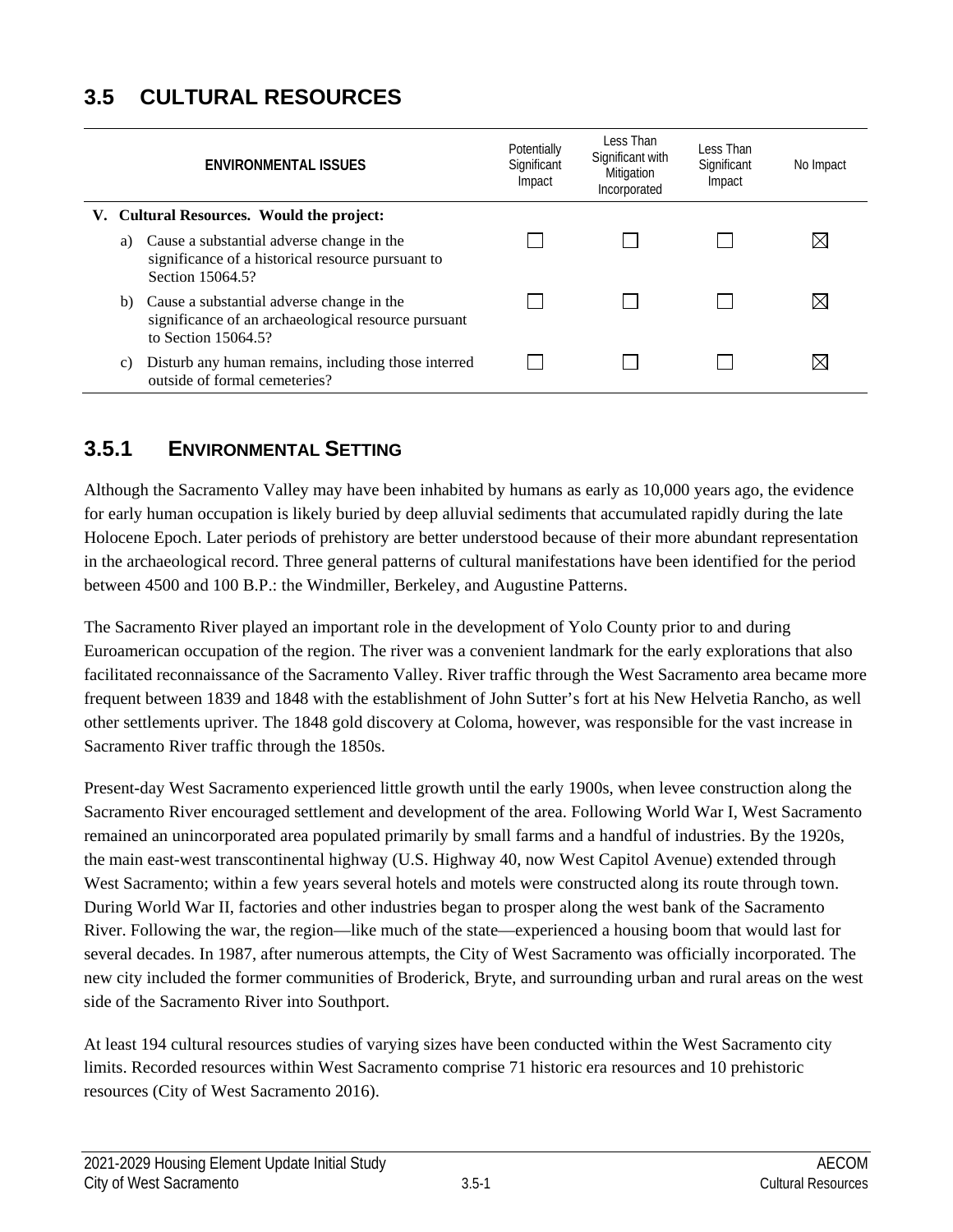### **3.5.2 DISCUSSION**

#### **a) through c)**

The project includes revisions to housing policy and programs, and does not propose new development that would result in physical changes that could affect a historical resource or an archaeological resource or disturb human remains. Please refer to the Project Description, which summarizes the types of policy and program changes contemplated in this update.

No new housing sites are proposed as a part of this Housing Element Update beyond those already designated in the City General Plan and evaluated for potential environmental impacts in the City General Plan EIR. No changes to existing zoning are proposed, and the location of development will continue to be guided by the City General Plan land use map and zoning code. Future housing projects will continue to be reviewed through the City's entitlement process and CEQA ensure consistency with federal and State policies and consistency with all relevant City General Plan goals and policies related to the protection and preservation of cultural resources. Therefore, the proposed project would have **no impact** related to cultural resources.

#### **3.5.3 REFERENCES**

City of West Sacramento. 2016 (August). *City of West Sacramento General Plan Update Draft Environmental Impact Report*. Available: [https://www.cityofwestsacramento.org/government/departments/community](https://www.cityofwestsacramento.org/government/departments/community-development/planning-division/general-plan-2035)[development/planning-division/general-plan-2035.](https://www.cityofwestsacramento.org/government/departments/community-development/planning-division/general-plan-2035) Accessed September 22, 2020.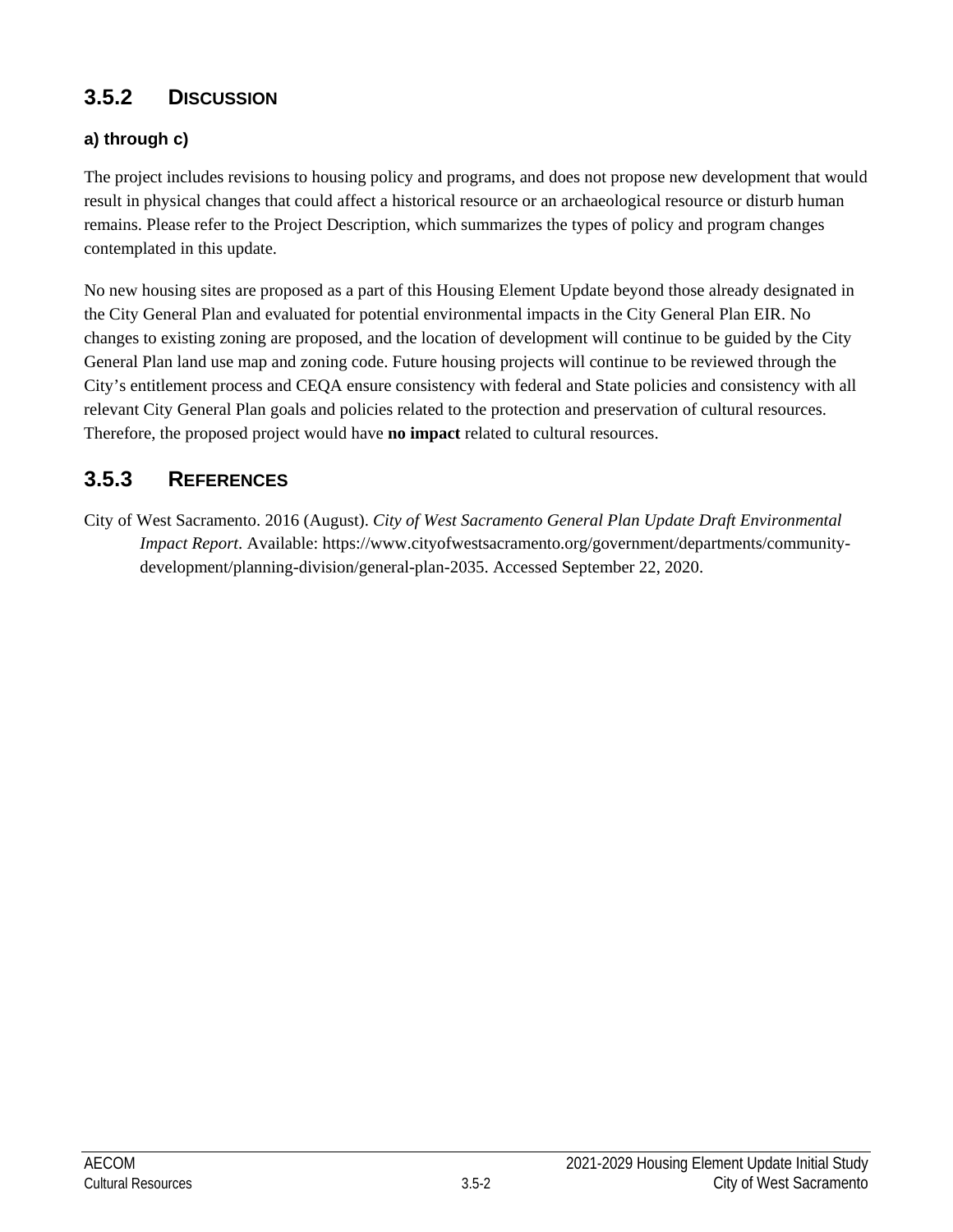|    | <b>ENVIRONMENTAL ISSUES</b>                                                                                                                                                             | Potentially<br>Significant<br>Impact | Less Than<br>Significant with<br>Mitigation<br>Incorporated | Less Than<br>Significant<br>Impact | No Impact   |
|----|-----------------------------------------------------------------------------------------------------------------------------------------------------------------------------------------|--------------------------------------|-------------------------------------------------------------|------------------------------------|-------------|
|    | VI. Energy. Would the project:                                                                                                                                                          |                                      |                                                             |                                    |             |
| a) | Result in potentially significant environmental<br>impact due to wasteful, inefficient, or unnecessary<br>consumption of energy resources, during project<br>construction or operation? |                                      |                                                             |                                    | $\boxtimes$ |
| b) | Conflict with or obstruct a state or local plan for<br>renewable energy or energy efficiency?                                                                                           |                                      |                                                             |                                    | $\boxtimes$ |

#### **3.6.1 ENVIRONMENTAL SETTING**

Transportation is, by far, the largest energy consuming sector in California, accounting for more than approximately 40 percent of all energy use in the state (U.S. Energy Information Administration 2020). While gasoline and diesel fuel remain the primary fuels used for transportation in California, the types of transportation fuel have diversified. Various statewide regulations and plans (e.g., Low Carbon Fuel Standard, Assembly Bill [AB] 32 Scoping Plan) encourage the use of a variety of alternatives to reduce demand for petroleum-based fuel. Depending on the vehicle capability, conventional gasoline and diesel are increasingly being replaced by alternative transportation fuels including biodiesel, electricity, ethanol, hydrogen, natural gas, and other synthetic fuels.

Electrical and natural gas service is provided to the City by Pacific Gas & Electric Company (PG&E). In 2018, PG&E delivered approximately 80,368 gigawatt-hours of electricity and approximately 44,794 million therms of natural gas throughout its service area (California Energy Commission 2020a, 2020b). Of these totals, approximately 1,718 gigawatt-hours of electricity and approximately 60 million therms of natural gas were consumed in Yolo County (California Energy Commission 2020c, 2020c).

#### **3.6.2 DISCUSSION**

#### **a) and b)**

The project includes revisions to housing policy and programs, including policies related to energy efficiency, and does not propose new development that could result in potentially significant environmental impacts due to wasteful, inefficient, or unnecessary consumption of energy resources. There is no local or state plan related to renewable energy that relates to the project. Please refer to the Project Description, which summarizes the types of policy and program changes contemplated in this update.

No new housing sites are proposed as a part of this Housing Element Update beyond those already designated in the City General Plan and evaluated for potential environmental impacts in the City General Plan EIR. No changes to existing zoning are proposed, and the location of development will continue to be guided by the City General Plan land use map and zoning code. Although the City General Plan EIR did not consider impacts to energy in a separate resource topic, the environmental analysis provided in other resources topics (i.e., air quality, greenhouse gases, and transportation) of the City General Plan EIR would apply to the use of energy supplies and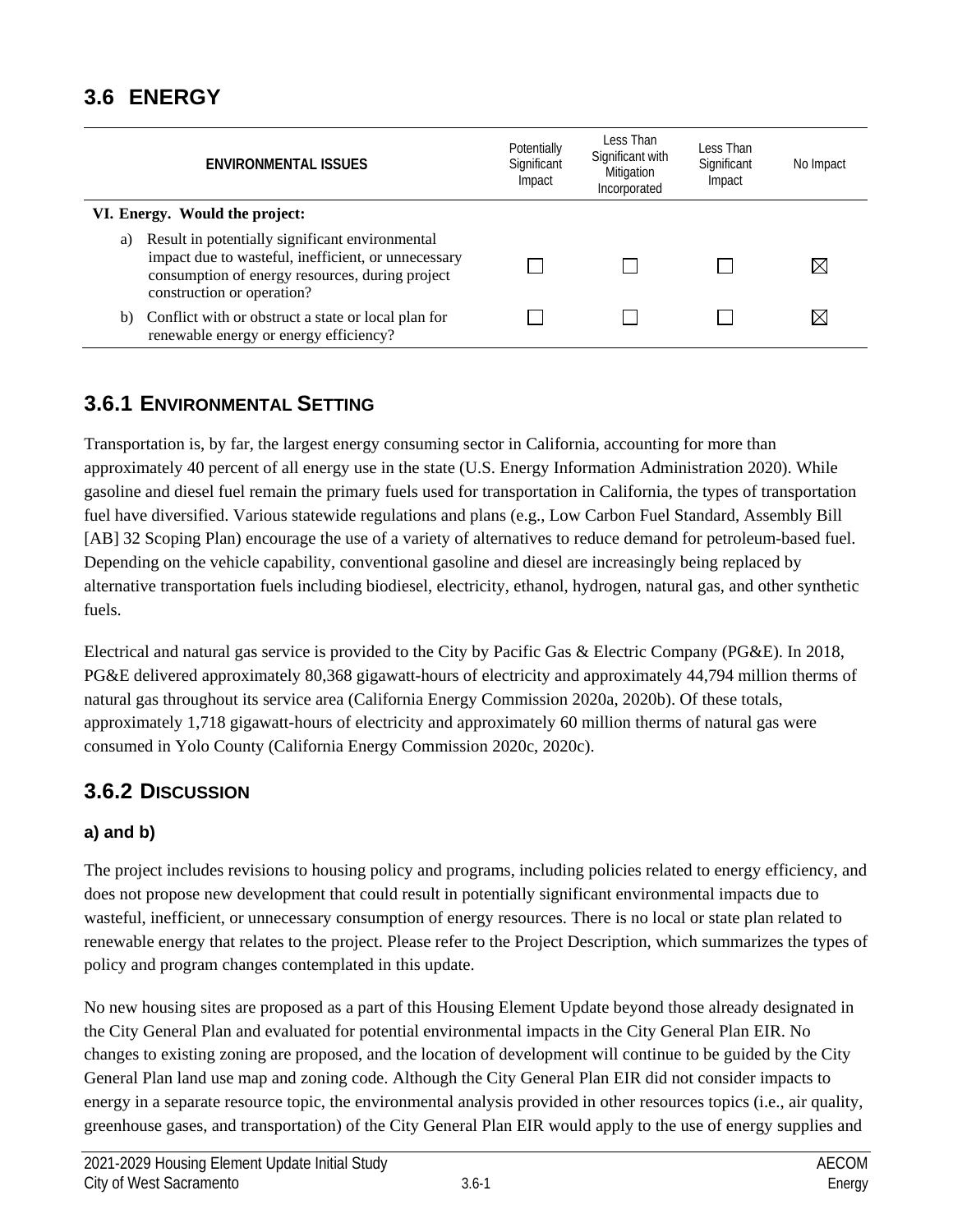energy efficiency, as well as all of the potential adverse physical environmental effects related to the use of energy.

The City General Plan policies provided throughout the City General Plan, such as those identified to reduce greenhouse gas emissions, and the City's Climate Action Plan programs that address energy demand and energy efficiency standards, would be applicable to this resource topic and impacts associated with energy consumption. The 2013–2021 Housing Element identifies policies and programs that address energy efficiency. The Housing Element Update will continue to require implementation of those policies and programs. Future housing projects will continue to be reviewed through the City's entitlement process and CEQA to ensure compliance with applicable State regulations, such as Title 24 of the California Code of Regulations, related to energy efficiency and to ensure compliance with all relevant City General Plan goals and polices, including those included in the Housing Element Update. Future development will consider specific impacts related to energy consumption based on the revised 2019 Appendix G checklist. Therefore, the proposed project would have **no impact** related to energy.

### **3.6.3 REFERENCES**

- California Energy Commission. 2020a. *Energy Reports: Electricity Consumption by Entity*. Available at: [http://www.ecdms.energy.ca.gov/gasbycounty.aspx.](http://www.ecdms.energy.ca.gov/gasbycounty.aspx) Accessed September 16, 2020.
	- ———. 2020b. *Energy Reports: Gas Consumption by Entity*. Available at: [http://www.ecdms.energy.ca.gov/elecbyutil.aspx.](http://www.ecdms.energy.ca.gov/elecbyutil.aspx) Accessed September 16, 2020.
	- ———. 2020c. *Energy Reports: Electricity Consumption by County*. Available at: [http://www.ecdms.energy.ca.gov/elecbycounty.aspx.](http://www.ecdms.energy.ca.gov/elecbycounty.aspx) Accessed September 16, 2020.
- ———. 2020d. *Energy Reports: Gas Consumption by County*. Available at: [http://www.ecdms.energy.ca.gov/gasbycounty.aspx.](http://www.ecdms.energy.ca.gov/gasbycounty.aspx) Accessed September 16, 2020.
- U.S. Energy Information Administration (EIA). 2020. *California State Profile and Energy Estimates*. Available at: [https://www.eia.gov/state/?sid=CA#tabs-2.](https://www.eia.gov/state/?sid=CA#tabs-2) Accessed September 16, 2020.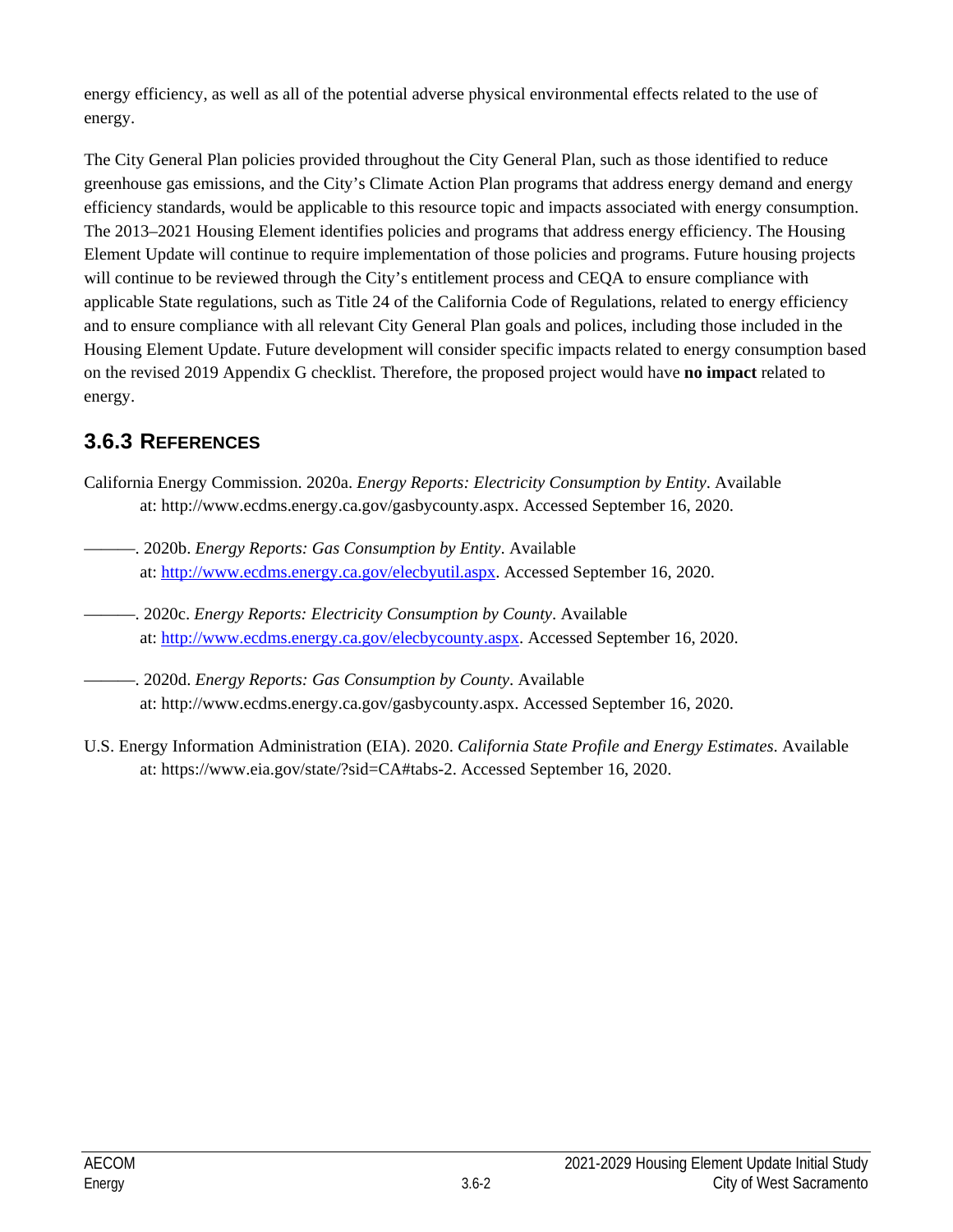### **3.7 GEOLOGY AND SOILS**

|      | <b>ENVIRONMENTAL ISSUES</b>                                                                                                                                                                                                                                                                                          | Potentially<br>Significant<br>Impact | Less Than<br>Significant with<br>Mitigation<br>Incorporated | Less Than<br>Significant<br>Impact | No Impact   |
|------|----------------------------------------------------------------------------------------------------------------------------------------------------------------------------------------------------------------------------------------------------------------------------------------------------------------------|--------------------------------------|-------------------------------------------------------------|------------------------------------|-------------|
| VII. | Geology and Soils. Would the project:                                                                                                                                                                                                                                                                                |                                      |                                                             |                                    |             |
| a)   | Directly or indirectly cause potential substantial<br>adverse effects, including the risk of loss, injury, or<br>death involving:                                                                                                                                                                                    |                                      |                                                             |                                    |             |
|      | Rupture of a known earthquake fault, as<br>$\ddot{1}$<br>delineated on the most recent Alquist-Priolo<br>Earthquake Fault Zoning Map issued by the<br>State Geologist for the area or based on other<br>substantial evidence of a known fault? (Refer to<br>California Geological Survey Special<br>Publication 42.) |                                      |                                                             |                                    | $\boxtimes$ |
|      | Strong seismic ground shaking?<br>$\rm ii)$                                                                                                                                                                                                                                                                          |                                      |                                                             |                                    | $\boxtimes$ |
|      | iii) Seismic-related ground failure, including<br>liquefaction?                                                                                                                                                                                                                                                      |                                      |                                                             |                                    | $\boxtimes$ |
|      | iv) Landslides?                                                                                                                                                                                                                                                                                                      |                                      |                                                             |                                    | $\boxtimes$ |
| b)   | Result in substantial soil erosion or the loss of<br>topsoil?                                                                                                                                                                                                                                                        |                                      |                                                             |                                    | $\boxtimes$ |
| c)   | Be located on a geologic unit or soil that is unstable,<br>or that would become unstable as a result of the<br>project, and potentially result in on- or off-site<br>landslide, lateral spreading, subsidence, liquefaction,<br>or collapse?                                                                         |                                      |                                                             |                                    | $\boxtimes$ |
| d)   | Be located on expansive soil, as defined in Table 18-<br>1-B of the Uniform Building Code (1994, as<br>updated), creating substantial direct or indirect risks<br>to life or property?                                                                                                                               | $\sim$                               |                                                             |                                    | $\boxtimes$ |
| e)   | Have soils incapable of adequately supporting the<br>use of septic tanks or alternative waste water<br>disposal systems where sewers are not available for<br>the disposal of waste water?                                                                                                                           |                                      |                                                             |                                    | $\boxtimes$ |
| f)   | Directly or indirectly destroy a unique<br>paleontological resource or site or unique geologic<br>feature?                                                                                                                                                                                                           |                                      |                                                             |                                    | $\boxtimes$ |

#### **3.7.1 ENVIRONMENTAL SETTING**

The City is not zoned under the Alquist-Priolo Earthquake Fault Zone Act and there are no other known faults in the City. The nearest active faults are located approximately 30 miles to the west in the San Francisco Bay area. Probabilistic seismic hazard modeling for the City indicates the probability of strong seismic ground shaking is low.

The City is located on very gentle valley floor topography. Consequently, the potential for slope failure, including seismically induced landsliding, is low. The potential for liquefaction in the City area is uncertain, but a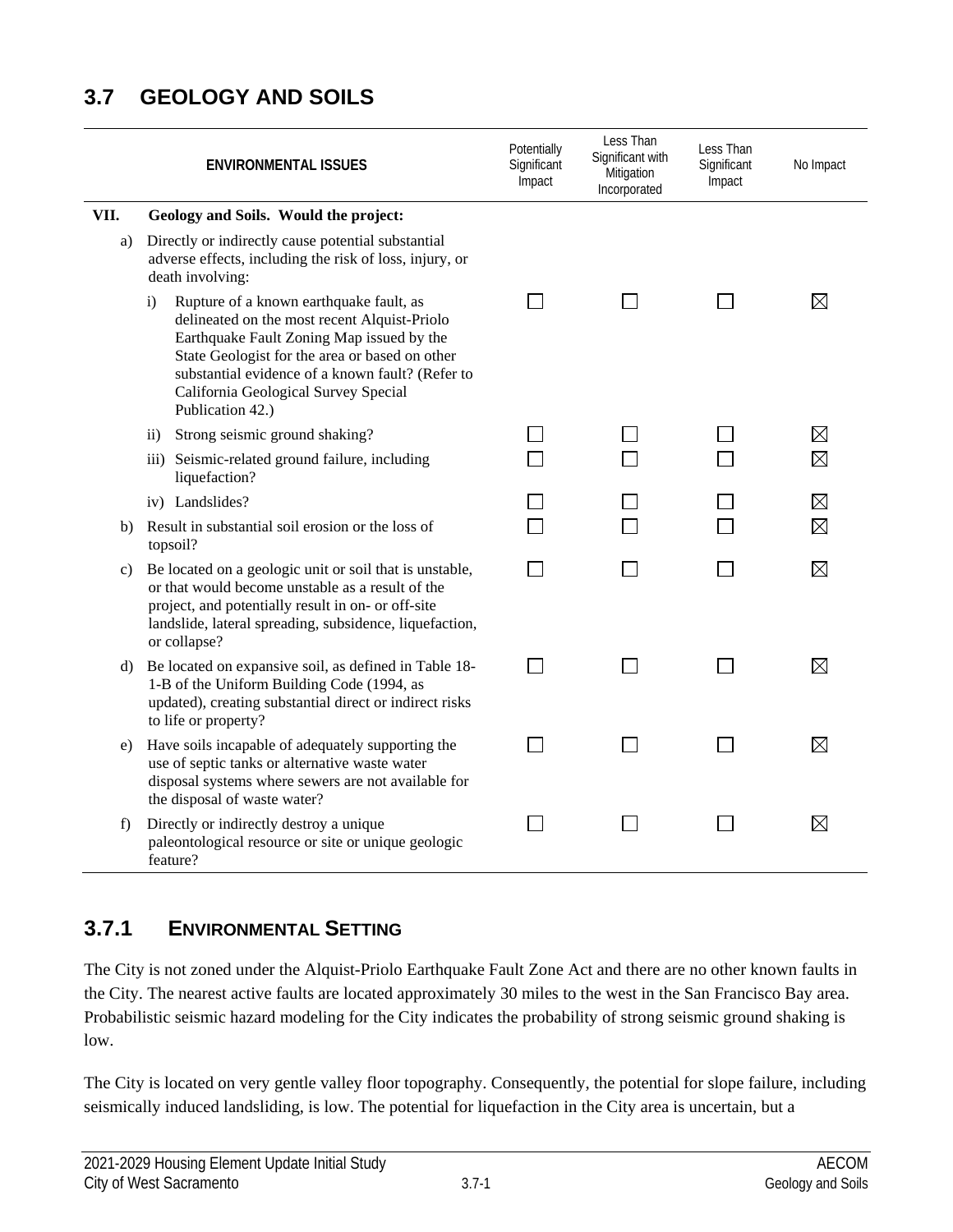conservative assessment of the general conditions (i.e., groundwater levels, sediments, and shaking potential) indicates that there is some potential for liquefaction. In addition, expansive soils occur in the City.

Most of the Planning Area is immediately underlain by Holocene dune sands, which are likely too young to contain fossils, and given the young age of these deposits and the degree to which they have been disturbed by cultivation and construction, fossils are not likely to occur in the Holocene deposits. In addition, there are no records of paleontological resources found in Holocene deposits in Yolo County.

### **3.7.2 DISCUSSION**

#### **a) through f)**

The project includes revisions to housing policy and programs, and does not propose new development that would result in physical changes that directly or indirectly expose persons or structures to hazards associated with strong seismic ground shaking that results in landslides or liquefaction, unstable soils, or expansive soils nor does it propose new development that could cause soil erosion or destroy a unique paleontological resource or site or unique geologic feature. There are no active faults zoned under the Alquist-Priolo Earthquake Fault Zone Act or other known faults in the City. Please refer to the Project Description, which summarizes the types of policy and program changes contemplated in this update.

No new housing sites are proposed as a part of this Housing Element Update beyond those already designated in the City General Plan and evaluated for potential environmental impacts in the City General Plan EIR. No changes to existing zoning are proposed, and the location of development will continue to be guided by the City General Plan land use map and zoning code. Future housing projects will be subject to site-specific geotechnical studies as determined by the City and required by City General Plan policies. Future housing projects will continue to be reviewed through the City's entitlement process and CEQA to ensure compliance with State and local building codes and seismic safety design standards, such as California Building Code, and to ensure consistency with all relevant City General Plan goals and policies related to seismic, soils, and geologic hazards. Therefore, the proposed project would have **no impact** related to geology and soils.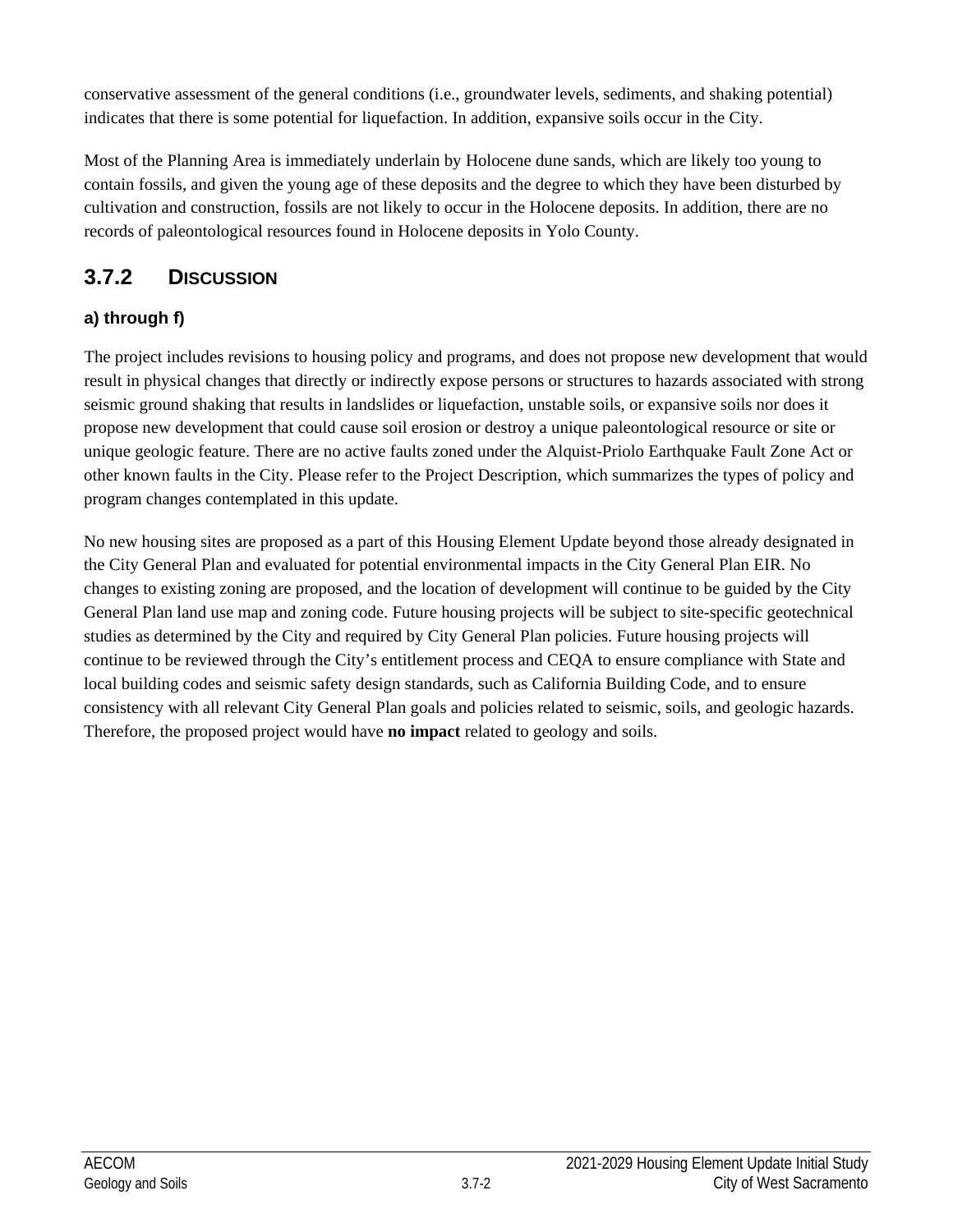### **3.8 GREENHOUSE GAS EMISSIONS**

| <b>ENVIRONMENTAL ISSUES</b>                                                                                                            | Potentially<br>Significant<br>Impact | Less Than<br>Significant with<br>Mitigation<br>Incorporated | Less Than<br>Significant<br>Impact | No Impact   |
|----------------------------------------------------------------------------------------------------------------------------------------|--------------------------------------|-------------------------------------------------------------|------------------------------------|-------------|
| VIII. Greenhouse Gas Emissions. Would the project:                                                                                     |                                      |                                                             |                                    |             |
| a) Generate greenhouse gas emissions, either directly or<br>indirectly, that may have a significant impact on the<br>environment?      |                                      |                                                             |                                    | $\boxtimes$ |
| b) Conflict with an applicable plan, policy or regulation<br>adopted for the purpose of reducing the emissions of<br>greenhouse gases? |                                      |                                                             |                                    | $\bowtie$   |

#### **3.8.1 ENVIRONMENTAL SETTING**

The City General Plan EIR examined greenhouse gas (GHG) emissions impacts, both with respect to a "nearterm" development scenario through 2020, an analysis for 2035, and also for long-term buildout of the City General Plan in 2050. The City is in the process of preparing a climate action plan, with the intent to reduce GHG emissions, which is referenced in the City General Plan EIR.

As with the state as a whole and most cities, the transportation sector represents the largest source of community GHG emissions (48 percent), followed by building energy consumption (36 percent). Other sources of energy consumption include electricity, natural gas, and fossil fuels (e.g., gasoline, diesel fuel). Other sources of direct GHG emissions include mobile vehicle trips, natural gas combustion, and landscaping activities. Indirect GHG emissions would be generated by electricity generation and consumption, waste and wastewater generation, and water use.

#### **3.8.2 DISCUSSION**

#### **a) and b)**

The project includes revisions to housing policy and programs, and does not propose new development that would result in physical changes that directly or indirectly generate GHGs. Please refer to the Project Description, which summarizes the types of policy and program changes contemplated in this update.

No new housing sites are proposed as a part of this Housing Element Update beyond those already designated in the City General Plan and evaluated for potential environmental impacts in the City General Plan EIR. No changes to existing zoning are proposed, and the location of development will continue to be guided by the City General Plan land use map and zoning code. Future housing projects will continue to be reviewed through the City's entitlement process and CEQA to ensure that future housing projects comply with relevant State and local regulations related to GHG emissions and are consistent with all relevant City General Plan goals and policies. Therefore, the proposed project would have **no impact** related to GHG emissions.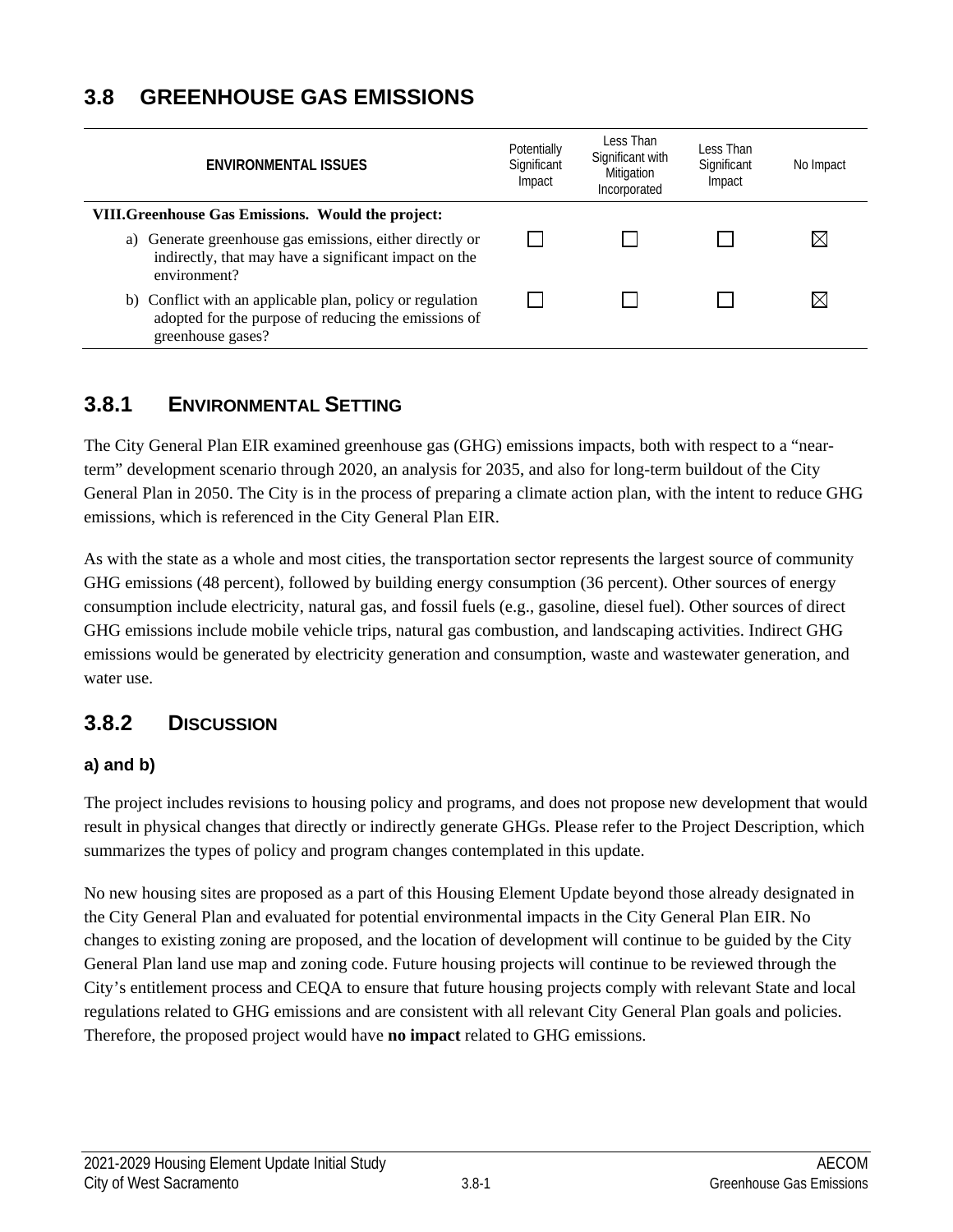This page intentionally left blank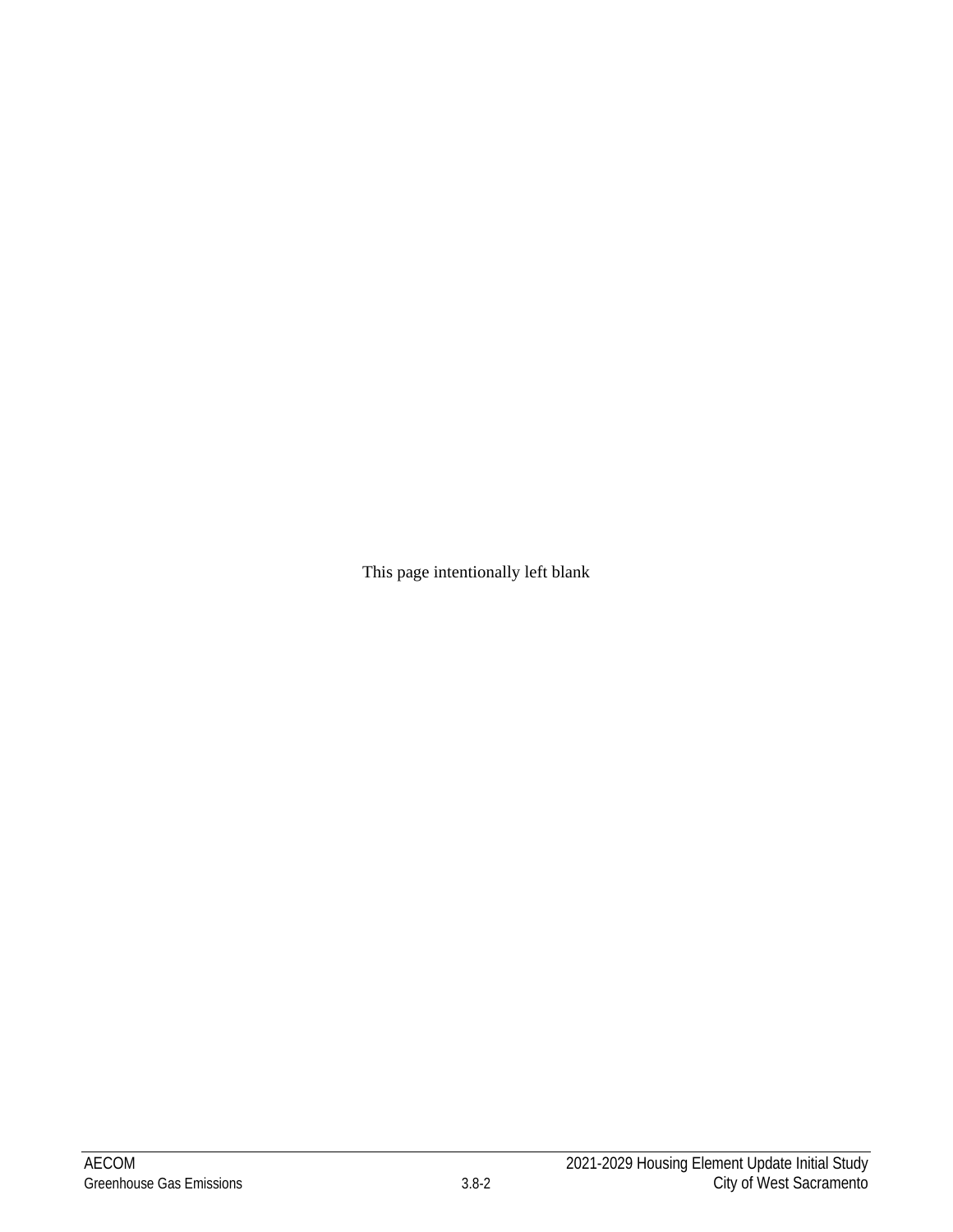### **3.9 HAZARDS AND HAZARDOUS MATERIALS**

|     |    | <b>ENVIRONMENTAL ISSUES</b>                                                                                                                                                                                                                                                                     | Potentially<br>Significant<br>Impact | Less Than<br>Significant<br>with Mitigation<br>Incorporated | Less Than<br>Significant<br>Impact | No Impact   |
|-----|----|-------------------------------------------------------------------------------------------------------------------------------------------------------------------------------------------------------------------------------------------------------------------------------------------------|--------------------------------------|-------------------------------------------------------------|------------------------------------|-------------|
| IX. |    | Hazards and Hazardous Materials. Would the project:                                                                                                                                                                                                                                             |                                      |                                                             |                                    |             |
|     | a) | Create a significant hazard to the public or the<br>environment through the routine transport, use, or<br>disposal of hazardous materials?                                                                                                                                                      |                                      |                                                             |                                    | $\boxtimes$ |
|     | b) | Create a significant hazard to the public or the<br>environment through reasonably foreseeable upset<br>and/or accident conditions involving the release of<br>hazardous materials into the environment?                                                                                        |                                      |                                                             |                                    | $\boxtimes$ |
|     | c) | Emit hazardous emissions or handle hazardous or<br>acutely hazardous materials, substances, or waste<br>within one-quarter mile of an existing or proposed<br>school?                                                                                                                           |                                      |                                                             |                                    | $\boxtimes$ |
|     | d) | Be located on a site which is included on a list of<br>hazardous materials sites compiled pursuant to<br>Government Code Section 65962.5 and, as a result,<br>would it create a significant hazard to the public or<br>the environment?                                                         |                                      |                                                             |                                    | $\boxtimes$ |
|     | e) | For a project located within an airport land use<br>plan or, where such a plan has not been adopted,<br>within two miles of a public airport or public use<br>airport, would the project result in a safety hazard<br>or excessive noise for people residing or working<br>in the project area? |                                      |                                                             |                                    | $\boxtimes$ |
|     | f) | Impair implementation of or physically interfere<br>with an adopted emergency response plan or<br>emergency evacuation plan?                                                                                                                                                                    |                                      |                                                             |                                    | $\boxtimes$ |
|     | g) | Expose people or structures, either directly or<br>indirectly, to a significant risk of loss, injury, or<br>death involving wildland fires?                                                                                                                                                     |                                      |                                                             |                                    | $\boxtimes$ |

#### **3.9.1 ENVIRONMENTAL SETTING**

West Sacramento has a substantial number of industries and activities that transport, store, or use toxic or hazardous chemicals, posing significant potential safety hazards. There are 32 open cleanup sites listed in the State Water Resources Control Board's Geo Tracker web site. There is one active site listed in the California Department of Toxic Substances Control's Envirostor database. Types of listed sites include leaking underground storage tanks, dry cleaning facilities, and landfills. The former Capitol Plating facility is listed on the California Department of Toxic Substances Control's Cortese List for soil and groundwater contamination beneath the facility lot and adjacent lots.

West Sacramento is within the flight path of several airports. The closest public airport is the Sacramento Executive Airport, approximately 1.6 miles east of the southern portion of the City. Mather Airport is located approximately 15 miles east of the City; the Sacramento International Airport is approximately 5 miles north of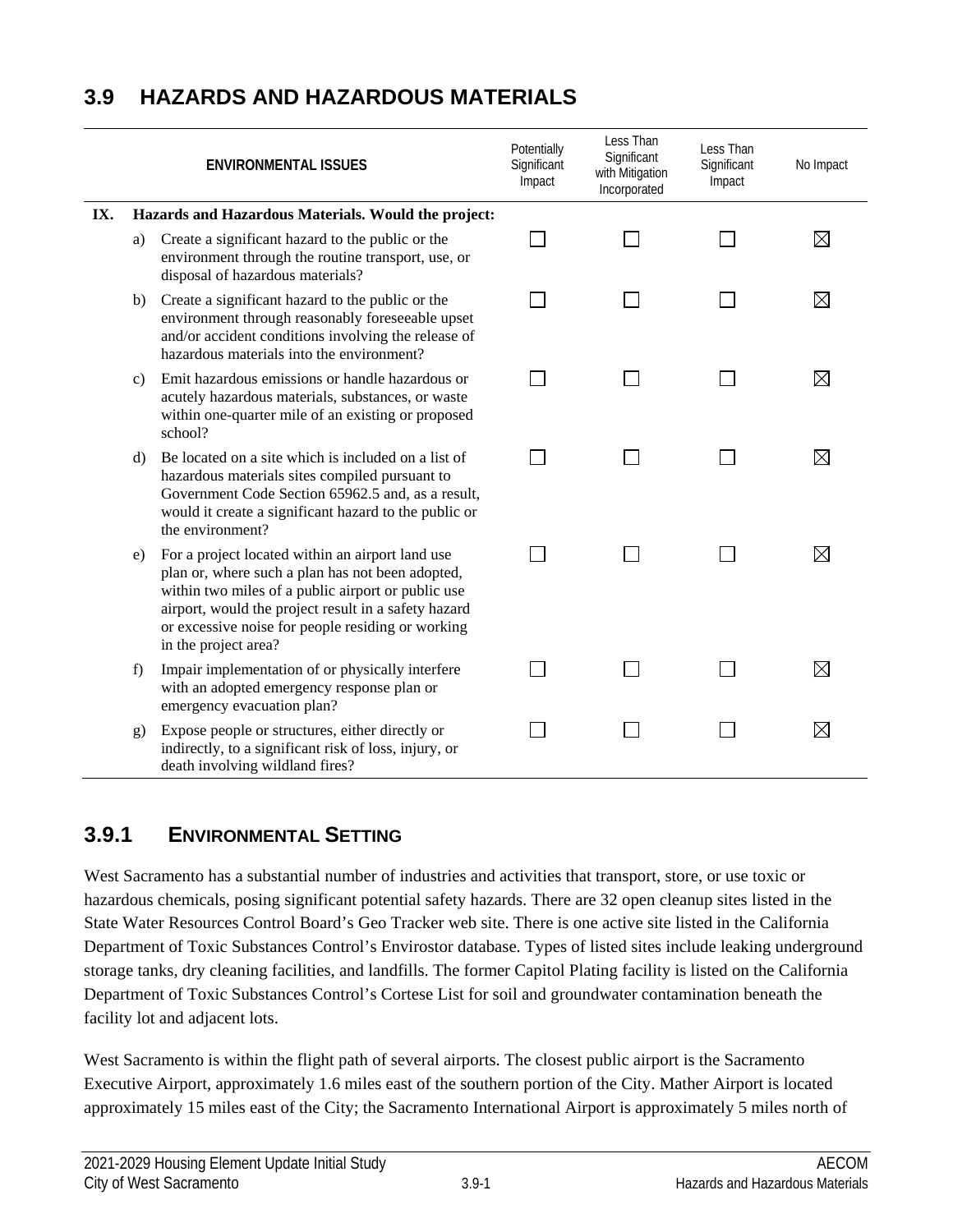the City; and McClellan Airfield, formerly an Air Force base, is approximately 10 miles northeast of the City. Military planes also fly over the area from Travis Air Force Base (approximately 30 miles southwest).

Areas adjacent to dense brush along the Sacramento River, properties overgrown with weeds, heavily vegetated areas, and agricultural areas such as the grain fields located in the southern portion of the city are considered part of the urban/wildland interface. Continued development of these areas increases the number of people living near the urban/wildland interface.

Hazardous emissions and accidental release or combustion of hazardous materials near existing schools could result in health risks or other dangers to students. The Washington Unified School District serves students within the City. The district operates seven elementary schools (six K–8 schools and one transitional K–5 school), one comprehensive high school (grades 9-12), one continuation high school, and four charter schools. At least one additional elementary school and one Catholic K-8 school are planned for the future to accommodate growth.

### **3.9.2 DISCUSSION**

#### **a) through g)**

The project includes revisions to housing policy and programs, and does not propose new development that would result in physical changes that could create a hazard to the public or the environment through the routine transport, use, or disposal of hazardous materials; result in the accidental release of hazardous materials; interfere with an emergency response plan; or cause wildland fires. The City is not within an airport safety zone (City of West Sacramento 2016). Please refer to the Project Description, which summarizes the types of policy and program changes contemplated in this update.

No new housing sites are proposed as a part of this Housing Element Update beyond those already designated in the City General Plan and evaluated for potential environmental impacts in the City General Plan EIR. No changes to existing zoning are proposed, and the location of development will continue to be guided by the City General Plan land use map and zoning code. Construction of new development is required by law to implement and comply with existing federal, State, and local hazardous material regulations to ensure public safety. Future housing projects will continue to be reviewed through the City's entitlement process and CEQA to ensure that future housing projects are consistent with all relevant City General Plan goals and policies related to routine transport, uses, or disposal of hazardous materials; emergency response; and wildland fires. Therefore, the proposed project would have **no impact** related to hazards and hazardous materials.

### **3.9.3 REFERENCES**

City of West Sacramento. 2016 (August). *City of West Sacramento General Plan Update Draft Environmental Impact Report*. Available: [https://www.cityofwestsacramento.org/government/departments/community](https://www.cityofwestsacramento.org/government/departments/community-development/planning-division/general-plan-2035)[development/planning-division/general-plan-2035.](https://www.cityofwestsacramento.org/government/departments/community-development/planning-division/general-plan-2035) Accessed September 22, 2020.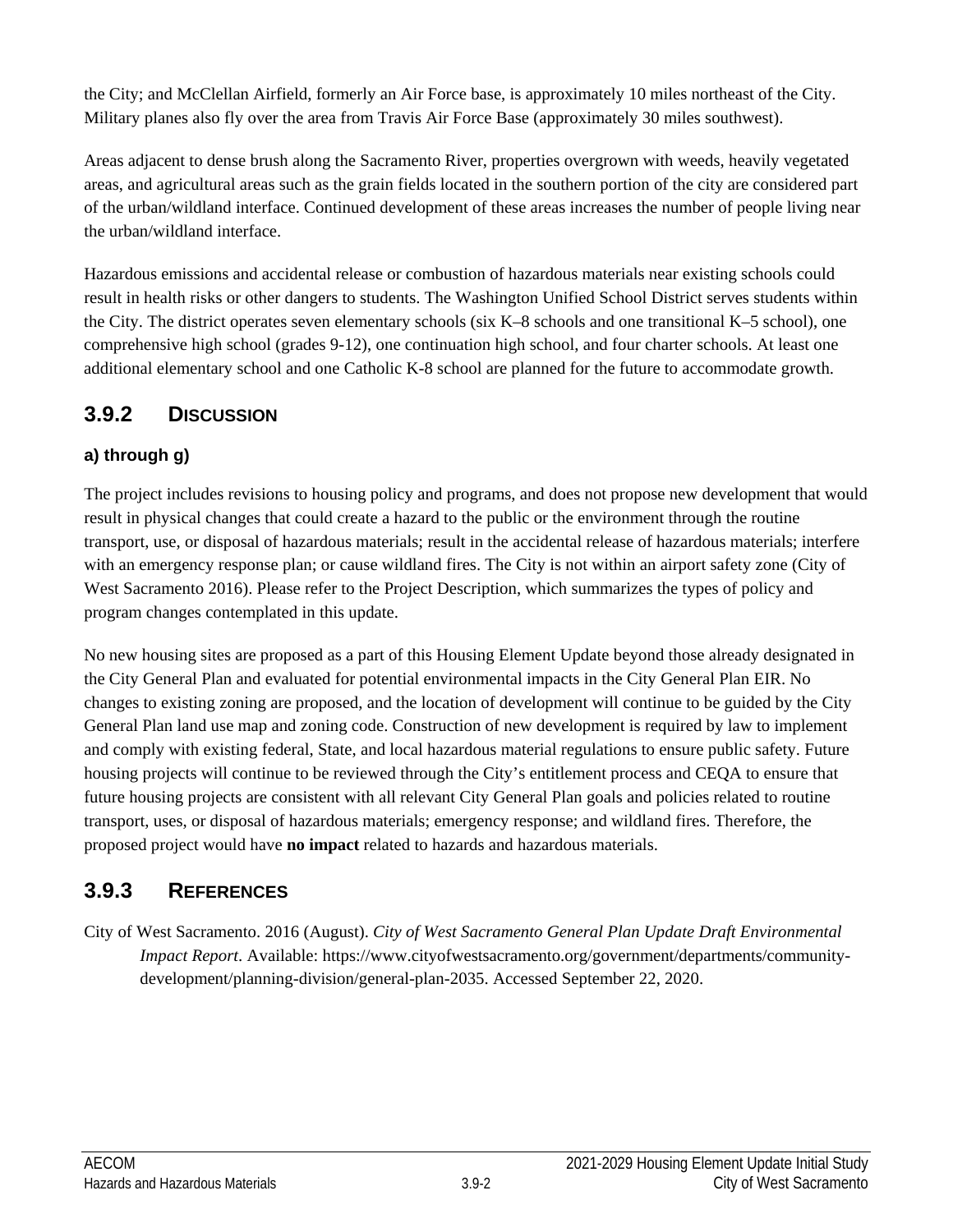### **3.10 HYDROLOGY AND WATER QUALITY**

|    | <b>ENVIRONMENTAL ISSUES</b>                                                                                                                                                                                                        | Potentially<br>Significant<br>Impact | Less Than<br>Significant<br>with Mitigation<br>Incorporated | Less Than<br>Significant<br>Impact | No Impact   |
|----|------------------------------------------------------------------------------------------------------------------------------------------------------------------------------------------------------------------------------------|--------------------------------------|-------------------------------------------------------------|------------------------------------|-------------|
|    | X. Hydrology and Water Quality. Would the project:                                                                                                                                                                                 |                                      |                                                             |                                    |             |
| a) | Violate any water quality standards or waste<br>discharge requirements or otherwise substantially<br>degrade surface or ground water quality?                                                                                      | n l                                  |                                                             |                                    | $\boxtimes$ |
| b) | Substantially decrease groundwater supplies or<br>interfere substantially with groundwater recharge<br>such that the project may impede sustainable<br>groundwater management of the basin?                                        |                                      |                                                             |                                    | $\boxtimes$ |
| c) | Substantially alter the existing drainage pattern of the<br>site or area, including through the alteration of the<br>course of a stream or river or through the addition of<br>impervious surfaces, in a manner which would:       |                                      |                                                             |                                    |             |
|    | Result in substantial erosion or siltation on- or<br>$\mathbf{i}$<br>off-site;                                                                                                                                                     |                                      |                                                             |                                    | $\boxtimes$ |
|    | Substantially increase the rate or amount of<br>$\rm ii)$<br>surface runoff in a manner which would result in<br>flooding on- or offsite; or                                                                                       |                                      |                                                             |                                    | $\times$    |
|    | Create or contribute runoff water which would<br>$\overline{111}$ )<br>exceed the capacity of existing or planned<br>stormwater drainage systems or provide<br>substantial additional sources of polluted runoff;<br><sub>or</sub> |                                      |                                                             |                                    | $\times$    |
|    | iv) Impede or redirect flood flows?                                                                                                                                                                                                |                                      |                                                             |                                    | $\times$    |
| d) | In flood hazard, tsunami, or seiche zones, risk release<br>of pollutants due to project inundation?                                                                                                                                |                                      |                                                             |                                    | $\times$    |
| e) | Conflict with or obstruct implementation of a water<br>quality control plan or sustainable groundwater<br>management plan?                                                                                                         |                                      |                                                             |                                    | $\boxtimes$ |

#### **3.10.1 ENVIRONMENTAL SETTING**

West Sacramento is within the Sacramento Valley Groundwater Basin, Yolo Sub-basin, and is under the jurisdiction of the Central Valley Regional Water Quality Control Board. The Sacramento River flows along the east and northeast boundaries of the city and is the largest river in California. The river's watershed is approximately 26,000 square miles and includes major tributaries such as the Feather River and the American River. The water quality of the Sacramento River is generally good to excellent and has relatively low biochemical oxygen demand, medium to high dissolved oxygen, and low mineral and nutrient content.

The City maintains two groundwater wells. These wells are currently on standby status and is available for emergencies. However, surface water from the Sacramento River is used to meet water demands within West Sacramento.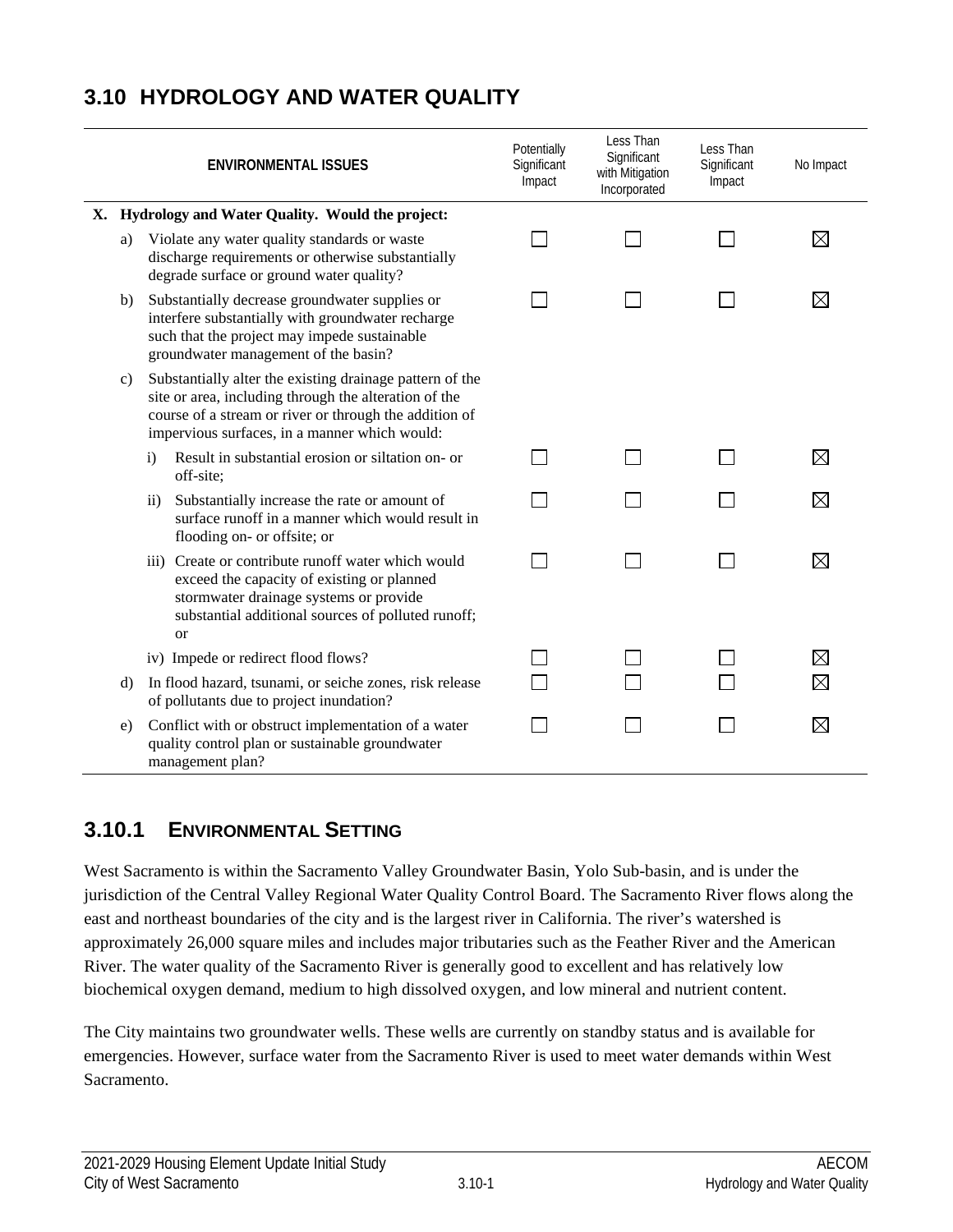Most storm runoff in West Sacramento is conveyed by gravity flow to the larger earthen channels or pipelines. The City or a reclamation district also operates twelve pumping stations that discharge to the Sacramento River, a Reclamation District 900 drainage canal, and the Sacramento Deep Water Ship Channel.

Given its proximity to the Sacramento River, West Sacramento is located in the river's floodplain. The city is surrounded on all sides by levees that are maintained by the State and local reclamation districts. Flood control channels and other features in the West Sacramento area are part of a much larger flood control system known as the Sacramento River Flood Control Project. The Sacramento River Flood Control Project in the Sacramento Valley consists of a series of levees and bypasses placed to protect urban and agricultural areas and take advantage of several natural overflow basins.

### **3.10.2 DISCUSSION**

#### **a) through e)**

The project includes revisions to housing policy and programs, and does not propose new development that would result in physical changes affecting surface or groundwater water quality, groundwater recharge, or drainage patterns or physical changes that could result in the release pollutants due to a flood hazard. There is no potential for a tsunami in the City and the City it not within a seiche zone. Please refer to the Project Description, which summarizes the types of policy and program changes contemplated in this update.

No new housing sites are proposed as a part of this Housing Element Update beyond those already designated in the City General Plan and evaluated for potential environmental impacts in the City General Plan EIR. No changes to existing zoning are proposed, and the location of development will continue to be guided by the City General Plan land use map and zoning code. All future housing development will be subject to site-specific studies as determined by the City and comply with the National Pollutant Discharge Elimination System requirements and other water quality requirements (i.e., Construction General Permit, Small MS4 Permit, and the General Dewatering Permit) as required by the Central Valley Regional Water Quality Control Board. Future housing projects will continue to be reviewed through the City's entitlement process and CEQA to ensure that future housing projects are consistent with all relevant City General Plan goals and policies related to surface water and groundwater quality, groundwater supplies and recharge, and erosion control. Therefore, the proposed project would have **no impact** related to hydrology or water quality.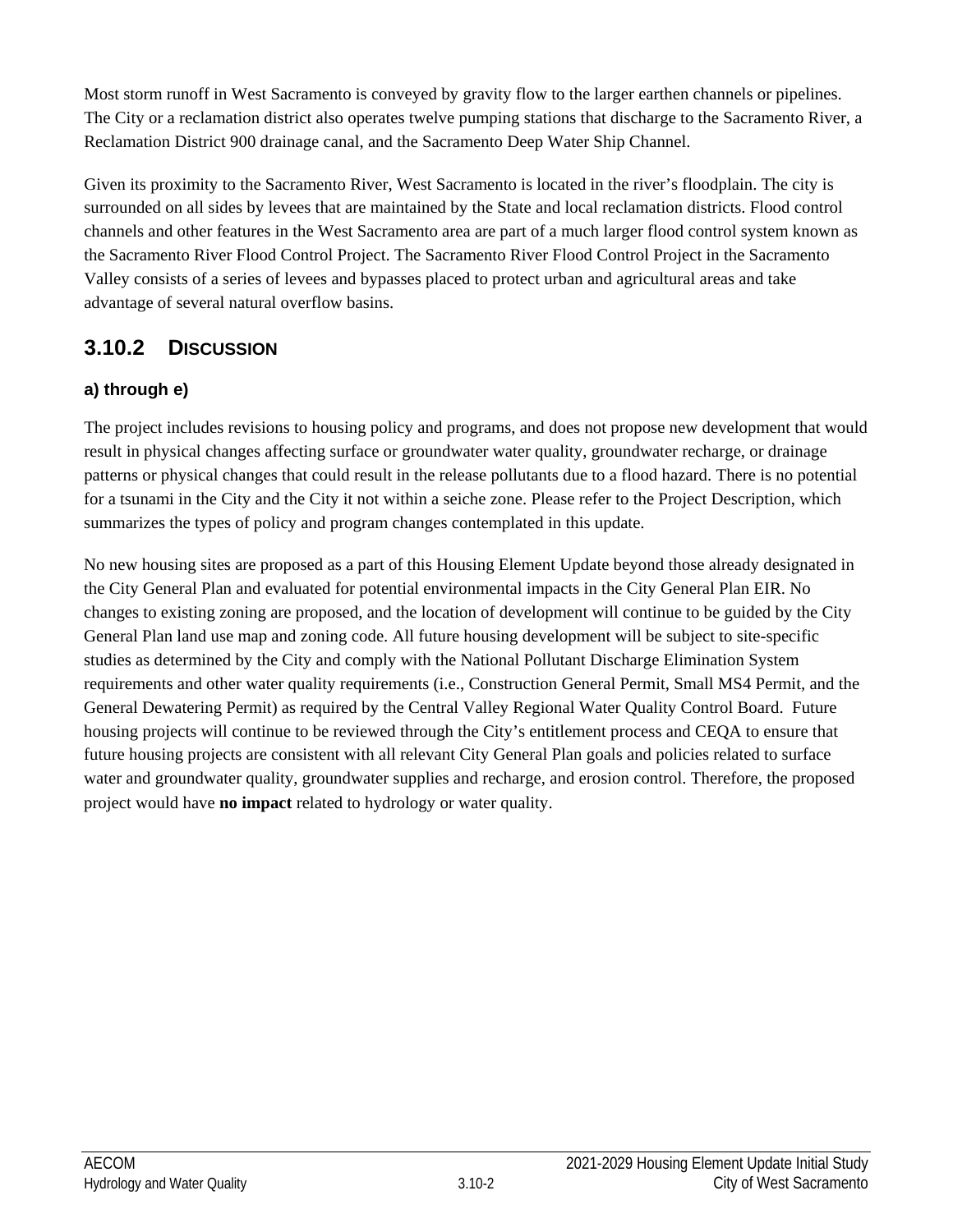### **3.11 LAND USE AND PLANNING**

|    | <b>ENVIRONMENTAL ISSUES</b>                                                                                                                                                                  | Potentially<br>Significant<br>Impact | Less Than<br>Significant with<br>Mitigation<br>Incorporated | Less Than<br>Significant<br>Impact | No Impact   |
|----|----------------------------------------------------------------------------------------------------------------------------------------------------------------------------------------------|--------------------------------------|-------------------------------------------------------------|------------------------------------|-------------|
|    | XI. Land Use and Planning. Would the project:                                                                                                                                                |                                      |                                                             |                                    |             |
| a) | Physically divide an established community?                                                                                                                                                  |                                      |                                                             |                                    | $\boxtimes$ |
| b) | Cause a significant environmental impact due to a<br>conflict with any land use plan, policy, or regulation<br>adopted for the purpose of avoiding or mitigating an<br>environmental effect? |                                      |                                                             |                                    | $\boxtimes$ |

#### **3.11.1 ENVIRONMENTAL SETTING**

West Sacramento is in eastern Yolo County near the southern end of the Sacramento Valley. It is directly across the Sacramento River from the city of Sacramento. It is bound by the Sacramento River on the east and the Yolo Bypass on the west. Interstate 80 crosses the northwestern part of the city and Business 80/Capital City Freeway bisects the city east–west through the center of town.

Existing land uses in the city range from small single-family residences to industrial complexes and the Port of West Sacramento. Existing and developing residential neighborhoods, such as the Bridge District, and the established neighborhoods of Broderick and Bryte are located north of Sacramento Avenue and along Park Boulevard north of the Sacramento Deepwater Ship Channel. Farther south, the Southport area contains residential areas and associated commercial uses. Portions of Southport remain rural-residential in character, and its southern area is still largely undeveloped.

#### **3.11.2 DISCUSSION**

#### **a) through b)**

The project includes revisions to housing policy and programs, and does not propose new development that would physical divide an established community or conflict with any land use plan, policy, or regulation adopted for the purpose of avoiding or mitigating an environmental effect. Please refer to the Project Description, which summarizes the types of policy and program changes contemplated in this update.

No new housing sites are proposed as a part of this Housing Element Update beyond those already designated in the City General Plan and evaluated for potential environmental impacts in the City General Plan EIR. No changes to existing zoning are proposed, and the location of development will continue to be guided by the City General Plan land use map and zoning code. The Housing Element Update would be consistent with the existing General Plan as required by State law. Future housing projects will continue to be reviewed through the City's entitlement process and CEQA to ensure consistency with local, State, and federal regulations and all General Plan goals and policies intended to avoid dividing established communities, ensure new development remains interconnected with established communities, and ensure new development does not conflict with any land use plan, policy, or regulation adopted for the purpose of avoiding or mitigating an environmental effect. Therefore, the proposed project would have **no impact** related to land use and planning.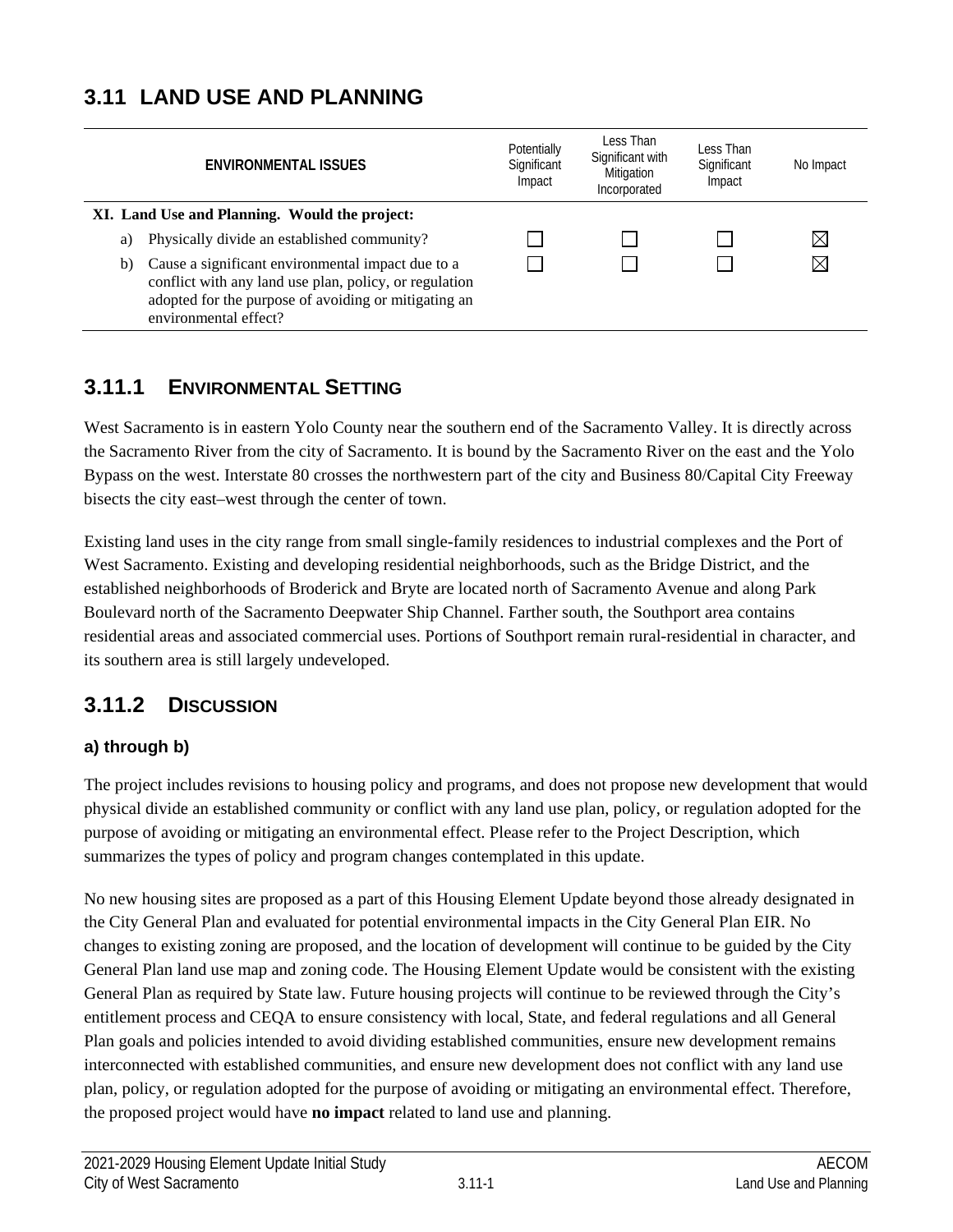This page intentionally left blank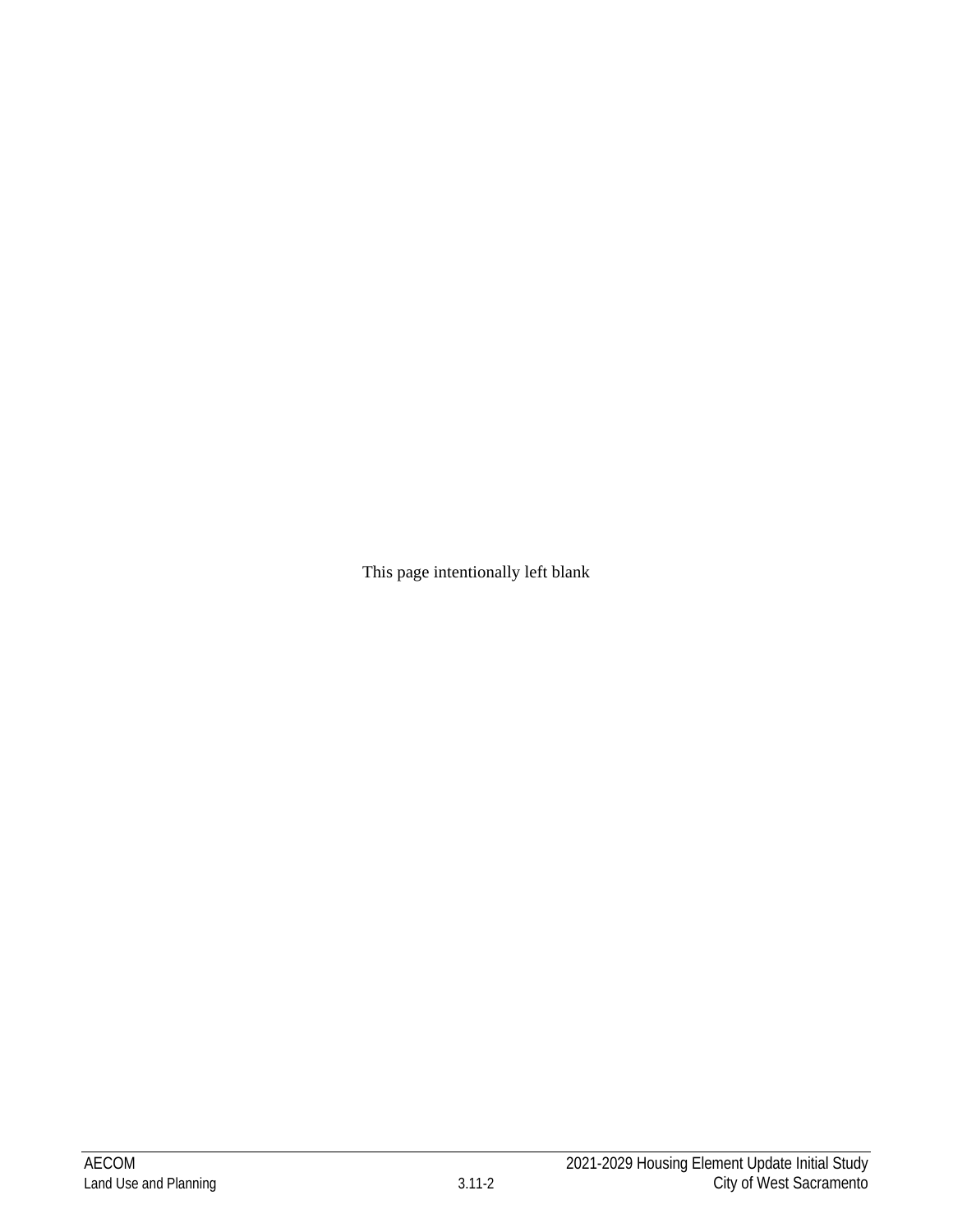### **3.12 MINERAL RESOURCES**

|    | <b>ENVIRONMENTAL ISSUES</b>                                                                                                                                                  | Potentially<br>Significant<br>Impact | Less Than<br>Significant with<br>Mitigation<br>Incorporated | Less Than<br>Significant<br>Impact | No Impact |
|----|------------------------------------------------------------------------------------------------------------------------------------------------------------------------------|--------------------------------------|-------------------------------------------------------------|------------------------------------|-----------|
|    | <b>XII. Mineral Resources. Would the project:</b>                                                                                                                            |                                      |                                                             |                                    |           |
| a) | Result in the loss of availability of a known mineral<br>resource that would be of value to the region and the<br>residents of the state?                                    |                                      |                                                             |                                    | $\bowtie$ |
| b) | Result in the loss of availability of a locally<br>important mineral resource recovery site delineated<br>on a local general plan, specific plan, or other land<br>use plan? |                                      |                                                             |                                    | M         |

#### **3.12.1 ENVIRONMENTAL SETTING**

There are no mines or areas designated by California Geological Survey as containing significant mineral deposits (i.e., mineral resource zone [MRZ]-2) are present in the City (City of West Sacramento 2016).

#### **3.12.2 DISCUSSION**

#### **a) through b)**

Because no mines or areas designated by California Geological Survey as containing significant mineral deposits (i.e., MRZ-2) are present in the City, there would be no impact related to loss of availability of known statedesignated mineral resources. In addition, the City did not designate any locally important mineral resource recovery sites in the General Plan. Therefore, the project would have **no impact** related to mineral resources.

#### **3.12.3 REFERENCES**

City of West Sacramento. 2016 (August). *City of West Sacramento General Plan Update Draft Environmental Impact Report*. Available: [https://www.cityofwestsacramento.org/government/departments/community](https://www.cityofwestsacramento.org/government/departments/community-development/planning-division/general-plan-2035)[development/planning-division/general-plan-2035.](https://www.cityofwestsacramento.org/government/departments/community-development/planning-division/general-plan-2035) Accessed September 22, 2020.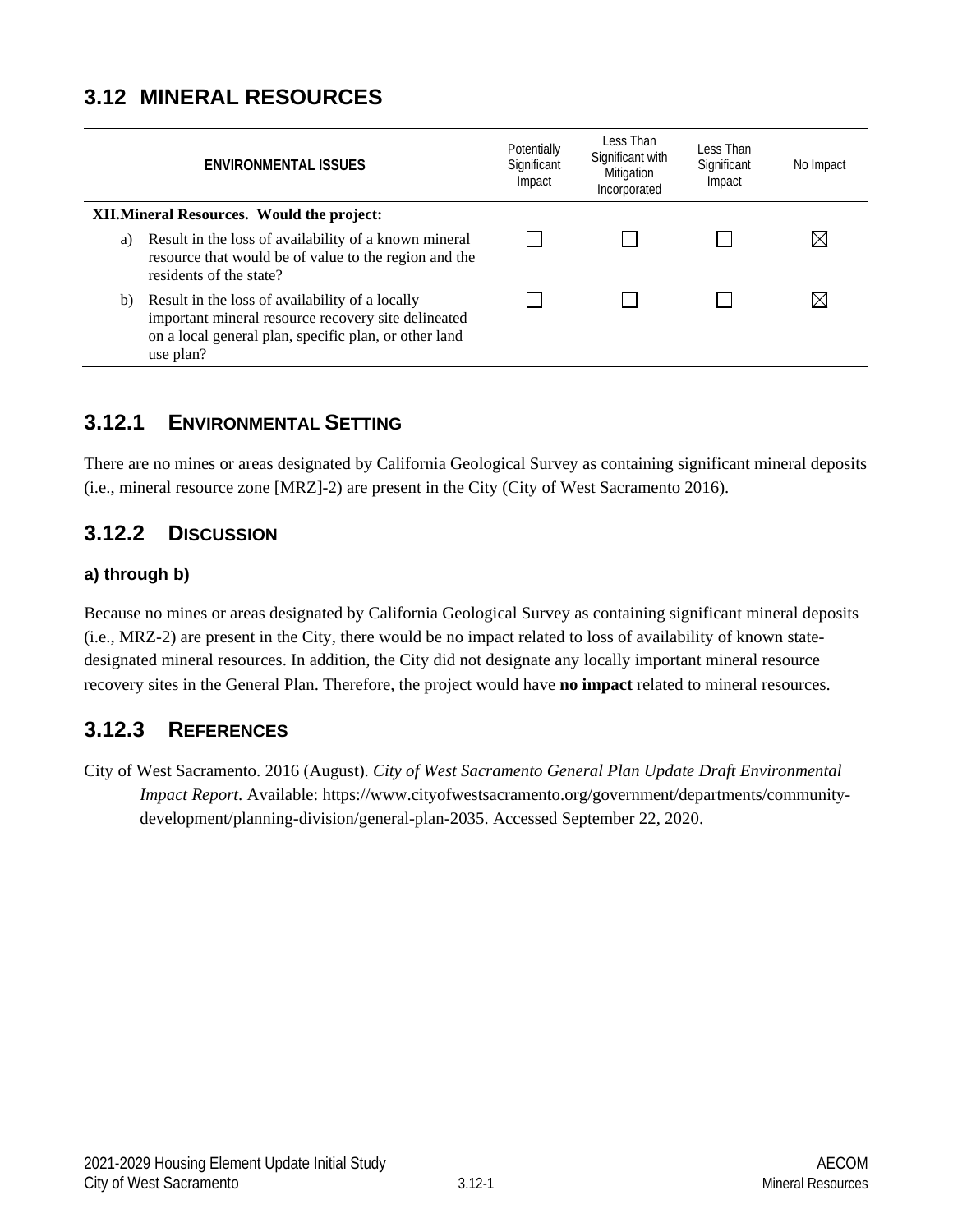This page intentionally left blank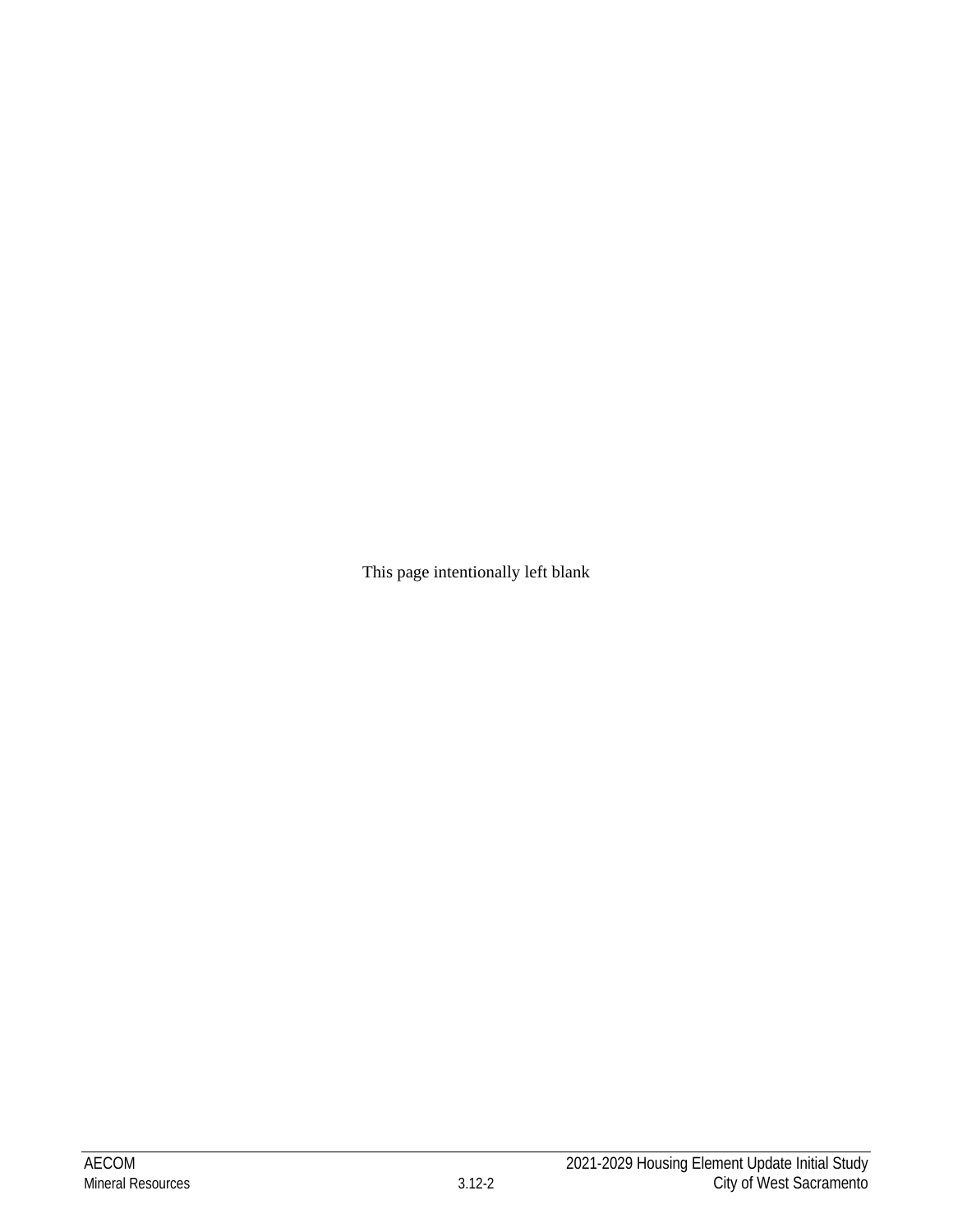|    | <b>ENVIRONMENTAL ISSUES</b>                                                                                                                                                                                                                                                                                              | Potentially<br>Significant<br>Impact | Less Than<br>Significant with<br>Mitigation<br>Incorporated | Less Than<br>Significant<br>Impact | No Impact   |
|----|--------------------------------------------------------------------------------------------------------------------------------------------------------------------------------------------------------------------------------------------------------------------------------------------------------------------------|--------------------------------------|-------------------------------------------------------------|------------------------------------|-------------|
|    | XIII. Noise. Would the project result in:                                                                                                                                                                                                                                                                                |                                      |                                                             |                                    |             |
| a) | Generation of a substantial temporary or<br>permanent increase in ambient noise levels in the<br>vicinity of the project in excess of standards<br>established in the local general plan or noise<br>ordinance, or applicable standards of other<br>agencies?                                                            |                                      |                                                             |                                    | $\bowtie$   |
| b) | Generation of excessive groundborne vibration or<br>groundborne noise levels?                                                                                                                                                                                                                                            |                                      |                                                             |                                    | $\boxtimes$ |
| c) | For a project located within the vicinity of a<br>private airstrip or an airport land use plan or,<br>where such a plan has not been adopted, within<br>two miles of a public airport or public use airport,<br>would the project expose people residing or<br>working in the project area to excessive noise<br>levels? |                                      |                                                             |                                    | $\times$    |

#### **3.13.1 ENVIRONMENTAL SETTING**

The primary noise source in the study area is vehicle traffic. Ambient noise levels in the study area are influenced by traffic on major roads such as Interstate 80 eastbound and westbound, U.S. Highway 50 eastbound and westbound, West Capitol Avenue, Jefferson Boulevard, Harbor Boulevard, Industrial Boulevard, and Enterprise Boulevard.

There are a large number of truck terminals in West Sacramento. Some truck terminals are adjacent to residential land uses, particularly in the residential area west of Jefferson Boulevard and east of the Port. Noise conflicts have been reported in these areas where trucking activities may take place on a 24-hour basis with peak truck movements occurring in early morning and evening hours.

There are no airports in the City. Sacramento International Airport is approximately 5 miles northwest of the city. According to the Sacramento International Airport Land Use Compatibility Plan, West Sacramento is within the airport influence area but not within the 60 community noise equivalent level (CNEL) contour for this airport. Sacramento Executive Airport is approximately 1.5 miles from the city, and the city is approximately 1.5 miles outside the 65 CNEL contour (which does not extend beyond the airport footprint) for this airport.

In addition to transportation and industrial noise sources, ambient noise levels in east-central West Sacramento are affected by baseball games and other large events that take place at Raley Field.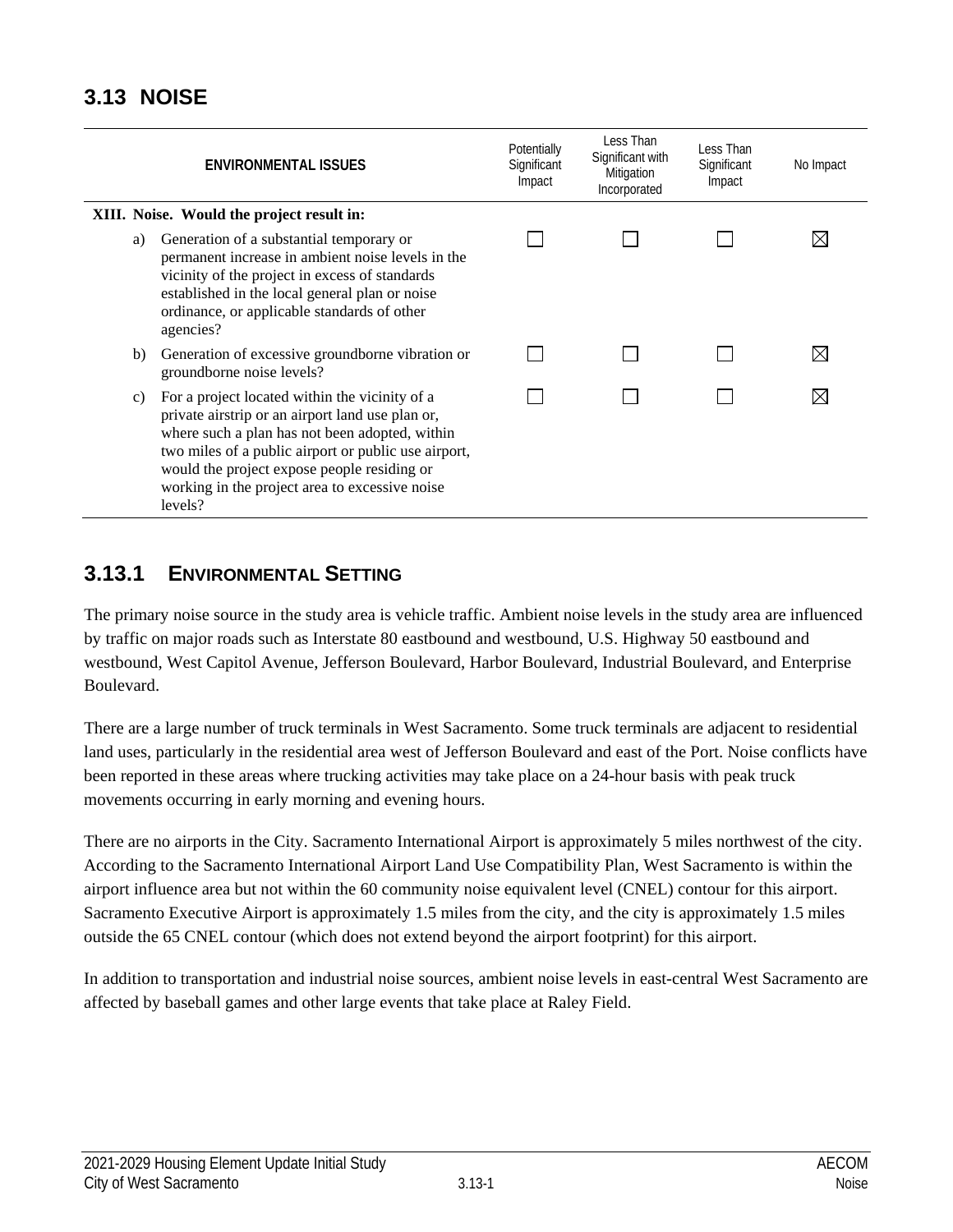### **3.13.2 DISCUSSION**

#### **a) through c)**

The project includes revisions to housing policy and programs, and does not propose new development that would result in physical changes that generate temporary or permanent increase in ambient noise levels or excessive groundborne vibration. The City is outside of the airport noise contours for the Sacramento International Airport and Sacramento Executive Airport, and there are no private airfields within 2 miles of the City. Please refer to the Project Description, which summarizes the types of policy and program changes contemplated in this update.

No new housing sites are proposed as a part of this Housing Element Update beyond those already designated in the City General Plan and evaluated for potential environmental impacts in the City General Plan EIR. No changes to existing zoning are proposed, and the location of development will continue to be guided by the City General Plan land use map and zoning code. Future housing projects will continue to be reviewed through the City's entitlement process and CEQA to ensure that residents are not exposed to unacceptable noise and vibration levels, and that the projects are consistent with all General Plan goals and policies, and the noise regulations in the City's Municipal Code. Therefore, the proposed project would have **no impact** related to noise.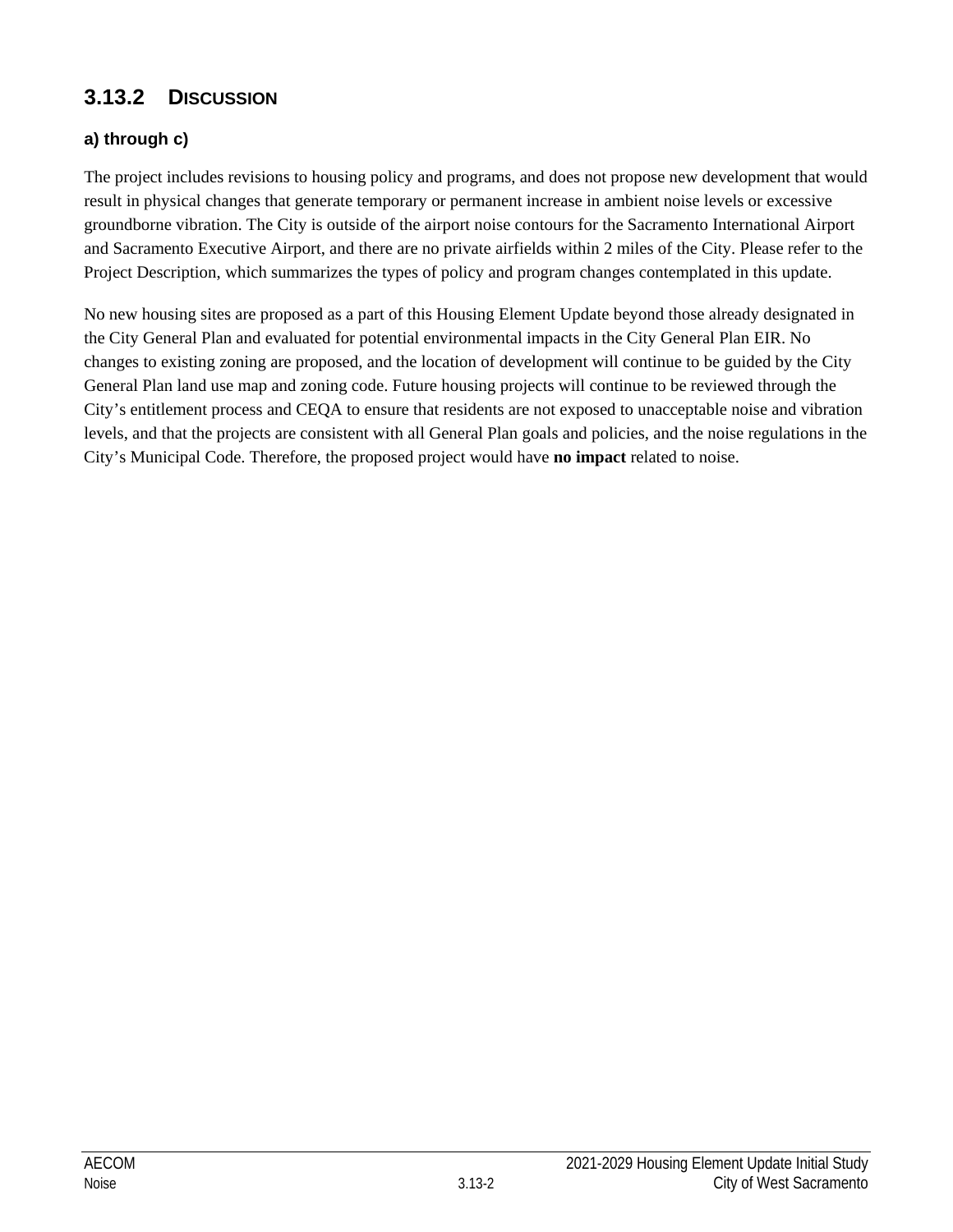### **3.14 POPULATION AND HOUSING**

|    | <b>ENVIRONMENTAL ISSUES</b>                                                                                                                                                                                                  | Potentially<br>Significant<br>Impact | Less Than<br>Significant with<br>Mitigation<br>Incorporated | Less Than<br>Significant<br>Impact | No Impact |
|----|------------------------------------------------------------------------------------------------------------------------------------------------------------------------------------------------------------------------------|--------------------------------------|-------------------------------------------------------------|------------------------------------|-----------|
|    | XIV. Population and Housing. Would the project:                                                                                                                                                                              |                                      |                                                             |                                    |           |
| a) | Induce substantial unplanned population growth in<br>an area, either directly (for example, by proposing<br>new homes and businesses) or indirectly (for<br>example, through extension of roads or other<br>infrastructure)? |                                      |                                                             |                                    | $\bowtie$ |
| b) | Displace substantial numbers of existing people or<br>housing, necessitating the construction of<br>replacement housing elsewhere?                                                                                           |                                      |                                                             |                                    | M         |

#### **3.14.1 ENVIRONMENTAL SETTING**

West Sacramento's population increased by 54 percent between 2000 and 2010; however, between 2010 and 2015, this trend slowed to 5.2 percent citywide. According to the California Department of Finance, the population of West Sacramento was 54,228 as of January 1, 2020 (California Department of Finance 2020). The 2013-2021 Housing Element estimates the population of West Sacramento will reach 81,480 by 2035, an increase of approximately 27,252 residents, or a 33 percent increase from the current 2020 population.

As of January 1, 2020, the total number of housing units in West Sacramento was 20,241 (California Department of Finance 2020). The 2013-2021 Housing Element identifies sites that could accommodate and additional 13,082 housing units in the City at a range of densities, from very low-density rural homes to high-density infill development by 2035.

### **3.14.2 DISCUSSION**

#### **a) and b)**

The project includes revisions to housing policy and programs, and does not propose new development that could induce substantial unplanned population growth of displace existing people or housing units. Please refer to the Project Description, which summarizes the types of policy and program changes contemplated in this update.

No new housing sites are proposed as a part of this Housing Element Update beyond those already designated in the City General Plan and evaluated for potential environmental impacts in the City General Plan EIR. No changes to existing zoning are proposed, and the location of development will continue to be guided by the City General Plan land use map and zoning code. The City General Plan EIR considered the population and housing projections in the 2013–2021 Housing Element in its analysis of physical impacts associated with future development in the City. The Housing Element Update would not change the population or housing projections identified by the 2013–2021 Housing Element; therefore, the Housing Element Update would not induce unplanned population and housing growth that is not already contemplated in the City General Plan. Therefore, the proposed project would have **no impact** related to population and housing.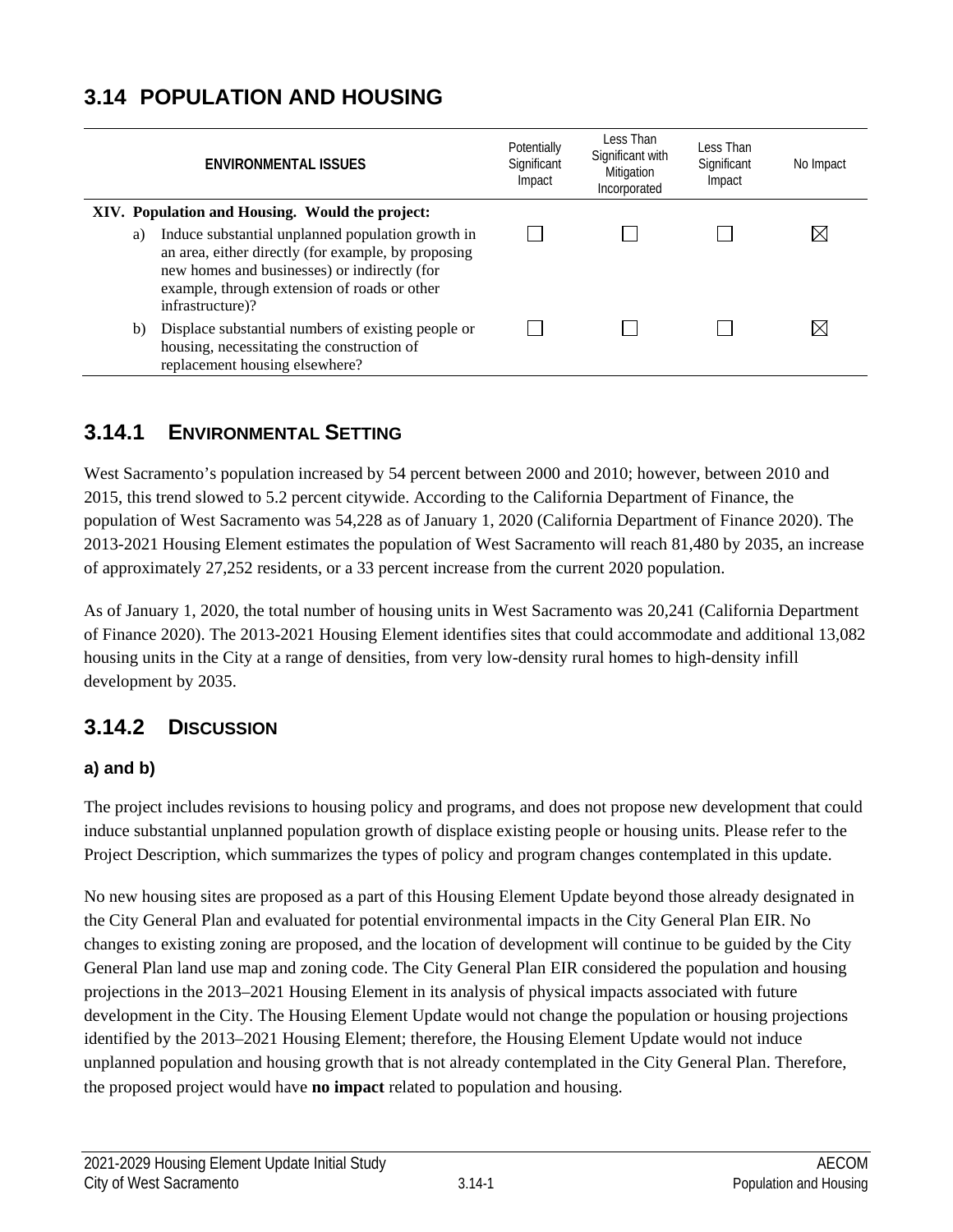### **3.14.3 REFERENCES**

California Department of Finance. 2020 (May). *E-5: Population and Housing Estimates for Cities, Counties, and the State, 2011-2020 with 2010 Census Benchmark*. Available: [http://www.dof.ca.gov/Forecasting/Demographics/Estimates/e-5/.](http://www.dof.ca.gov/Forecasting/Demographics/Estimates/e-5/) Accessed September 15, 2020.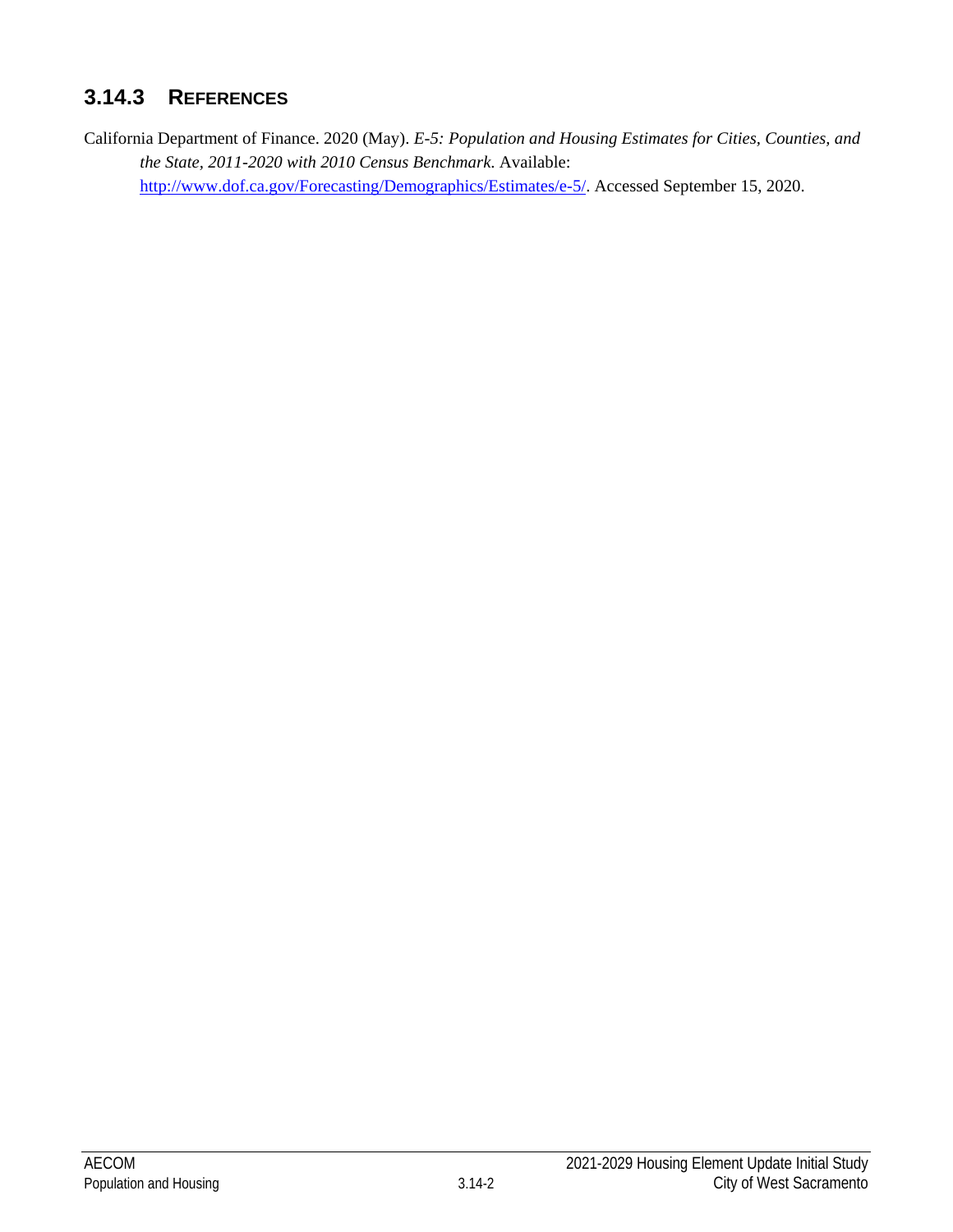### **3.15 PUBLIC SERVICES**

|     | <b>ENVIRONMENTAL ISSUES</b>                                                                                                                                                                                                                                                                                                                                                                                                                  | Potentially<br>Significant<br>Impact | Less Than<br>Significant with<br>Mitigation<br>Incorporated | Less Than<br>Significant<br>Impact | No Impact   |
|-----|----------------------------------------------------------------------------------------------------------------------------------------------------------------------------------------------------------------------------------------------------------------------------------------------------------------------------------------------------------------------------------------------------------------------------------------------|--------------------------------------|-------------------------------------------------------------|------------------------------------|-------------|
| XV. | Public Services. Would the project:                                                                                                                                                                                                                                                                                                                                                                                                          |                                      |                                                             |                                    |             |
|     | Result in substantial adverse physical impacts<br>a)<br>associated with the provision of new or physically<br>altered governmental facilities, or the need for new<br>or physically altered governmental facilities, the<br>construction of which could cause significant<br>environmental impacts, in order to maintain<br>acceptable service ratios, response times, or other<br>performance objectives for any of the public<br>services: |                                      |                                                             |                                    |             |
|     | Fire protection?                                                                                                                                                                                                                                                                                                                                                                                                                             |                                      |                                                             |                                    | $\boxtimes$ |
|     | Police protection?                                                                                                                                                                                                                                                                                                                                                                                                                           |                                      |                                                             |                                    | $\boxtimes$ |
|     | Schools?                                                                                                                                                                                                                                                                                                                                                                                                                                     |                                      |                                                             |                                    | $\boxtimes$ |
|     | Parks?                                                                                                                                                                                                                                                                                                                                                                                                                                       |                                      |                                                             |                                    | $\bowtie$   |
|     | Other public facilities?                                                                                                                                                                                                                                                                                                                                                                                                                     |                                      |                                                             |                                    | $\boxtimes$ |

#### **3.15.1 ENVIRONMENTAL SETTING**

The West Sacramento Fire Department provides fire protection services within the City. Five fire stations are operated 24 hours a day, 7 days a week and the fire department responds to all structure fires and other major emergencies providing incident command and scene management.

The West Sacramento Police Department provides police protection services to the City, including patrolling city neighborhoods, responding to calls for service, and investigating crime and arresting offenders.

The City is served by the Washington Unified School District, which provides primary, secondary, and high school education services to residents. The district operates seven elementary schools (six K–8 schools and one transitional K–5 school), one comprehensive high school (grades 9-12), one continuation high school, and four charter schools. At least one additional elementary school is planned for the future to accommodate growth.

The West Sacramento Parks and Recreation Division provides community members with a wide variety of recreation opportunities: aquatics, children's programs, teen programs, youth sports, adult sports, Active Aging Programs, leisure interest classes, recreation programs for individuals with special needs, and special events.

The Yolo County Library offers library service to the City and provides access to books, informational technology, and other media.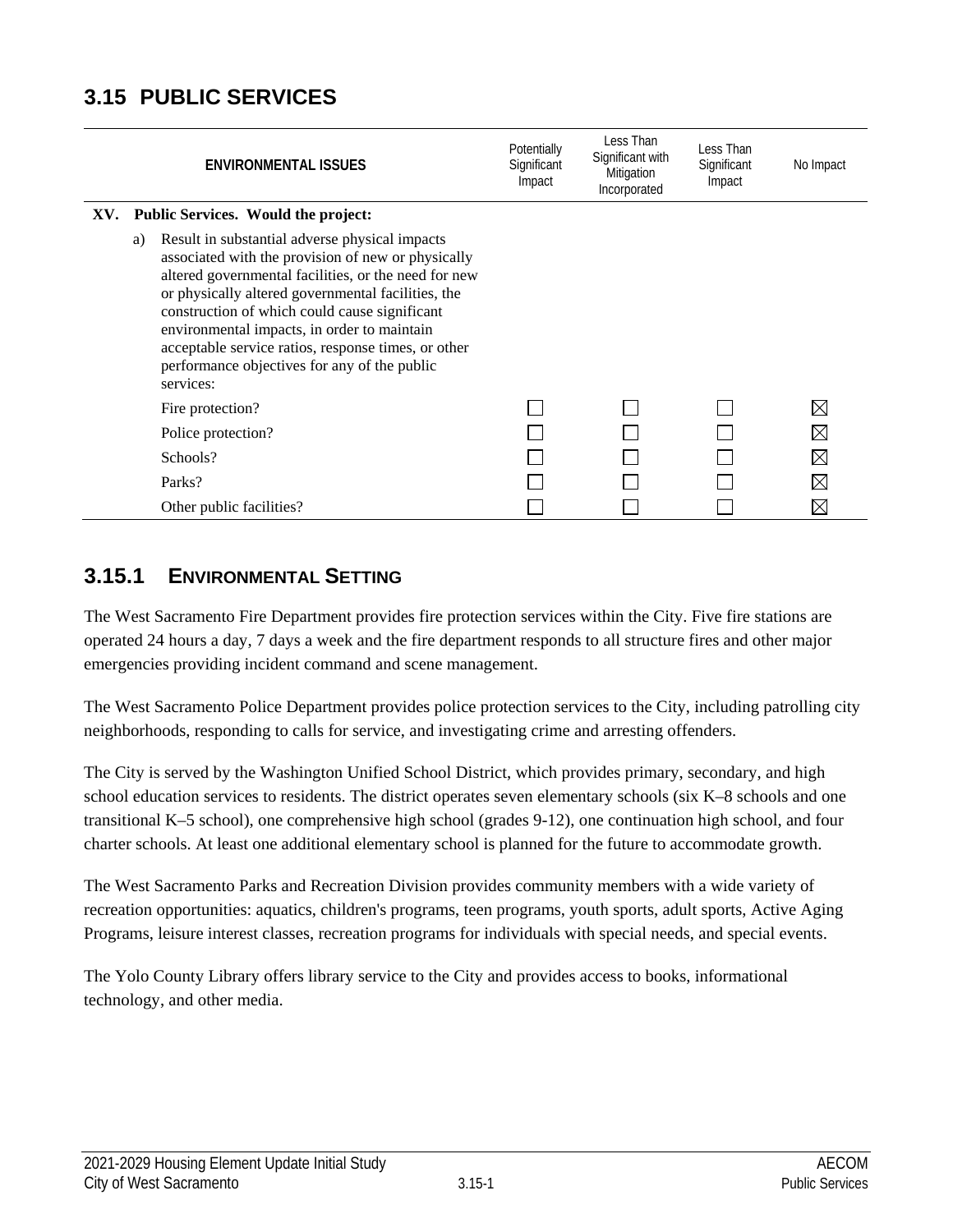#### **3.15.2 DISCUSSION**

#### **a)**

The project includes revisions to housing policy and programs, and does not propose new development that could result in new or physically altered public services facilities. Please refer to the Project Description, which summarizes the types of policy and program changes contemplated in this update.

No new housing sites are proposed as a part of this Housing Element Update beyond those already designated in the City General Plan and evaluated for potential environmental impacts in the City General Plan EIR. No changes to existing zoning are proposed, and the location of development will continue to be guided by the City General Plan land use map and zoning code. The City General Plan EIR considered the increased demand public services required to serve the population projected in the 2013-2021 Housing Element. The Housing Element Update would not change the population or housing projections identified by the 2013–2021 Housing Element; therefore, the Housing Element Update would not have any impacts on public services, such as fire, police, schools, parks, and other services, that are not already contemplated in the City General Plan (and addressed in the City's existing General Plan EIR). Future housing projects will continue to be reviewed through the City's entitlement process and CEQA to ensure that public services are provided consistent with all City General Plan goals and policies and that acceptable service ratios, response times, or other performance objectives are maintained. Therefore, the proposed project would have **no impact** related to public services.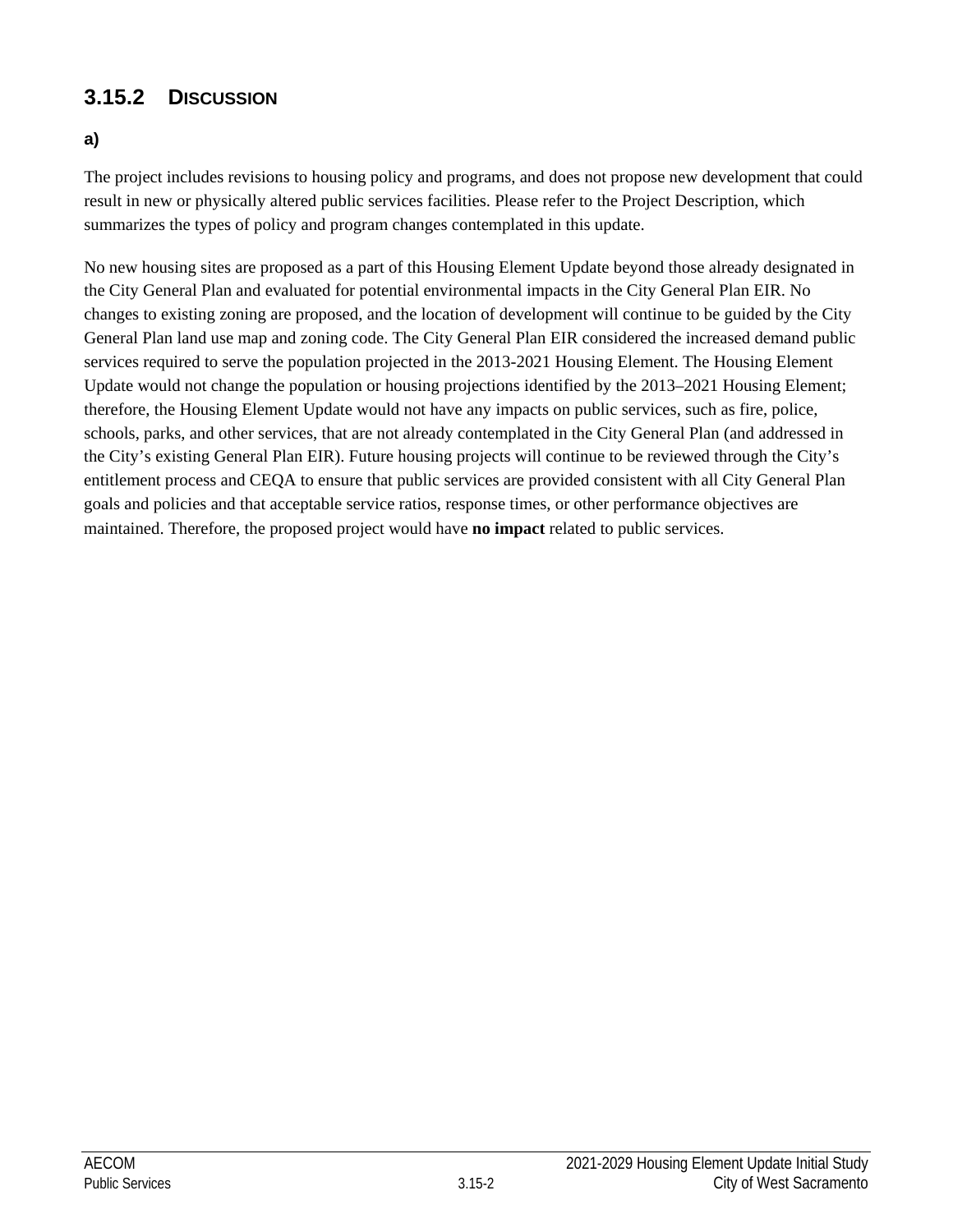### **3.16 RECREATION**

|                  | <b>ENVIRONMENTAL ISSUES</b>                                                                                                                                                                                             | Potentially<br>Significant<br>Impact | Less Than<br>Significant with<br>Mitigation<br>Incorporated | Less Than<br>Significant<br>Impact | No Impact   |
|------------------|-------------------------------------------------------------------------------------------------------------------------------------------------------------------------------------------------------------------------|--------------------------------------|-------------------------------------------------------------|------------------------------------|-------------|
| XVI. Recreation. |                                                                                                                                                                                                                         |                                      |                                                             |                                    |             |
| a)               | Would the project increase the use of existing<br>neighborhood and regional parks or other<br>recreational facilities such that substantial physical<br>deterioration of the facility would occur or be<br>accelerated? |                                      |                                                             |                                    | $\bowtie$   |
| b)               | Does the project include recreational facilities or<br>require the construction or expansion of<br>recreational facilities that might have an adverse<br>physical effect on the environment?                            |                                      |                                                             |                                    | $\boxtimes$ |

#### **3.16.1 ENVIRONMENTAL SETTING**

The City categorizes parks and recreational facilities as neighborhood parks, mini parks, community parks, central parks, or regional parks. Neighborhood parks are oriented toward the recreational needs of families and may include sports facilities and picnic areas. Community parks are intended to provide recreational opportunities to the entire community. They may include natural areas that can be used for passive recreation, such as nature trails for walking, viewing, and picnicking. Community park facilities can also support active recreation at playfields, skate centers, bicycle and pedestrian trails, and other specialized features. Mini parks generally provide limited sitting and play areas, and provide smaller neighborhoods with passive recreation activities. The City strives to provide a minimum of 2 acres of neighborhood parks and 3 acres of community parks per 1,000 residents.

#### **3.16.2 DISCUSSION**

#### **a) and b)**

The project includes revisions to housing policy and programs, and does not propose new development that could result in the increased use of exiting neighborhood and regional parks and does not propose the construction or expansion of recreational facilities. Please refer to the Project Description, which summarizes the types of policy and program changes contemplated in this update.

No new housing sites are proposed as a part of this Housing Element Update beyond those already designated in the City General Plan and evaluated for potential environmental impacts in the City General Plan EIR. No changes to existing zoning are proposed, and the location of development will continue to be guided by the City General Plan land use map and zoning code. The City General Plan EIR considered the increased demand public services required to serve the population projected in the 2013-2021 Housing Element. The Housing Element Update would not change the population or housing projections identified by the 2013-2021 Housing Element; therefore, the Housing Element Update would not have any impacts on parks and recreational facilities that are not already contemplated in the City General Plan. Future housing projects will continue to be reviewed through the City's entitlement process and CEQA to ensure consistency with all City General Plan goals and policies and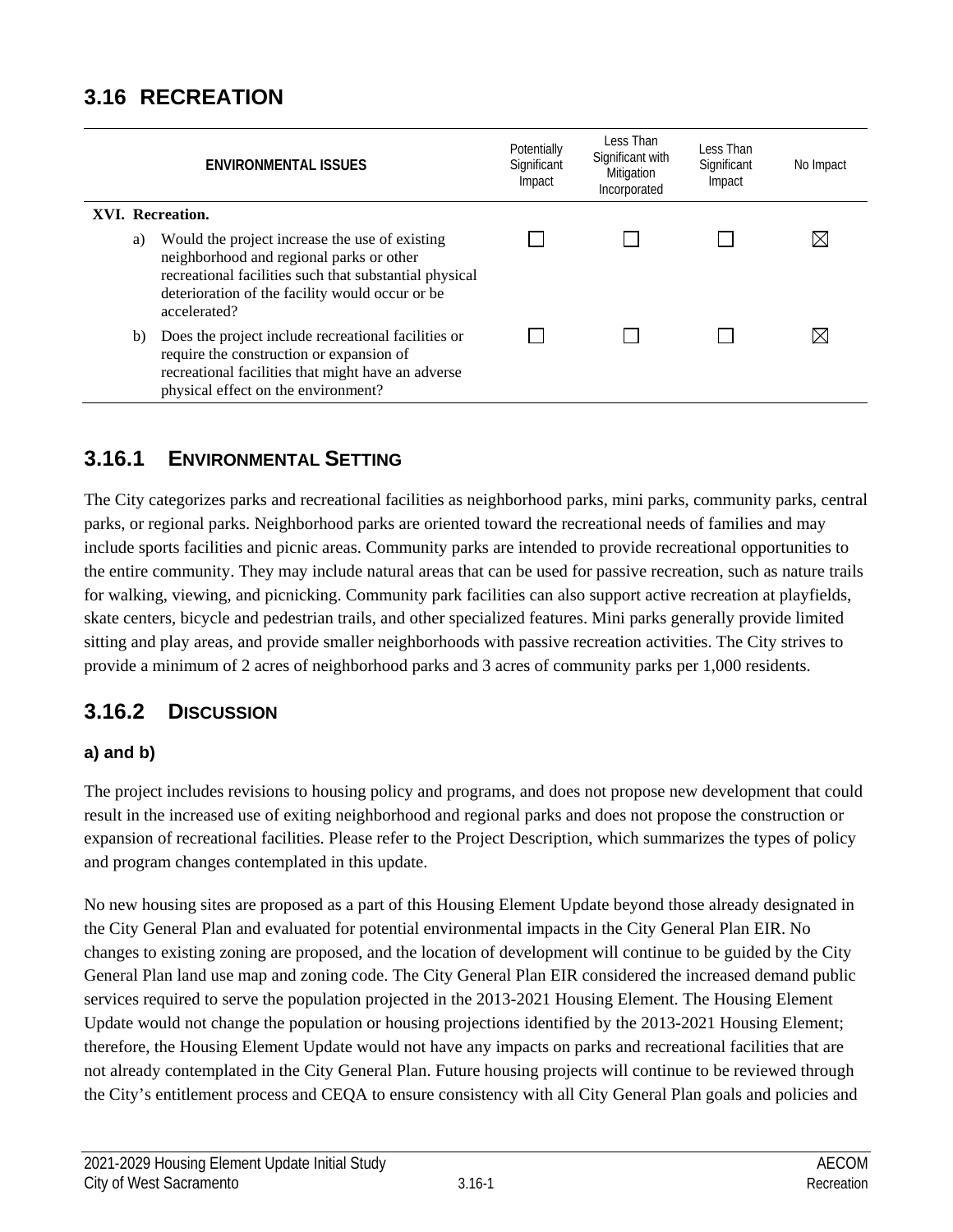ensure that the City's parkland ratio is maintained. Therefore, the proposed project would have **no impact** related to recreation.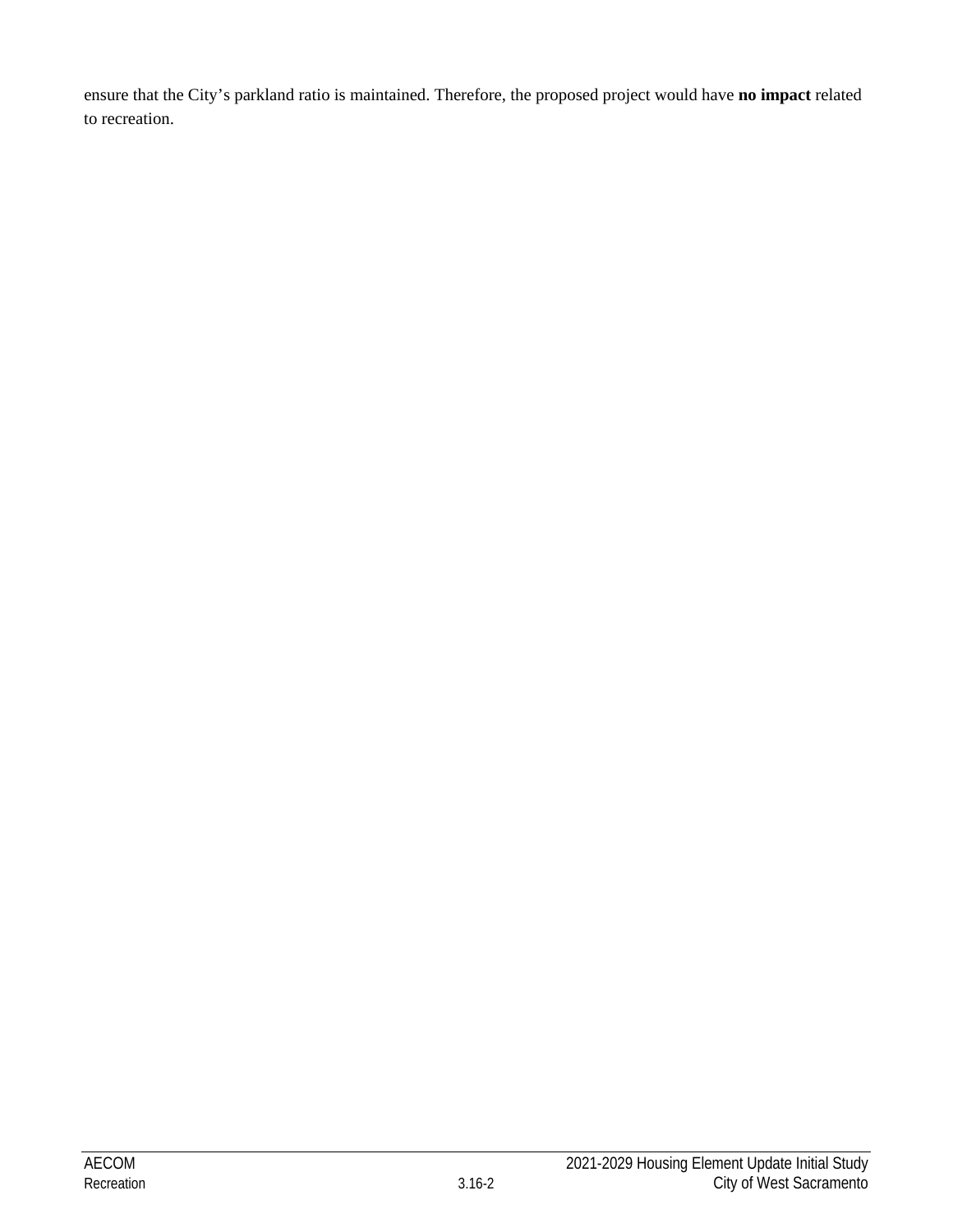### **3.17 TRANSPORTATION**

|    | ENVIRONMENTAL ISSUES                                                                                                                                                   | Potentially<br>Significant<br>Impact | Less Than<br>Significant with<br>Mitigation<br>Incorporated | Less Than<br>Significant<br>Impact | No Impact   |
|----|------------------------------------------------------------------------------------------------------------------------------------------------------------------------|--------------------------------------|-------------------------------------------------------------|------------------------------------|-------------|
|    | XVII. Transportation. Would the project:                                                                                                                               |                                      |                                                             |                                    |             |
| a) | Conflict with a program plan, ordinance, or policy<br>addressing the circulation system, including<br>transit, roadway, bicycle and pedestrian facilities?             |                                      |                                                             |                                    | $\boxtimes$ |
| b) | Would the project conflict or be inconsistent with<br>CEQA Guidelines section 15064.3, subdivision<br>(b)?                                                             |                                      |                                                             |                                    | $\boxtimes$ |
| C) | Substantially increase hazards due to a geometric<br>design feature (e.g., sharp curves or dangerous<br>intersections) or incompatible uses (e.g., farm<br>equipment)? |                                      |                                                             |                                    | $\boxtimes$ |
| d) | Result in inadequate emergency access?                                                                                                                                 |                                      |                                                             |                                    | $\boxtimes$ |

#### **3.17.1 ENVIRONMENTAL SETTING**

The City's roadway network consists of a combination of arterial, collector, and local streets. Interstate 80 crosses the northwestern part of the City and U.S. Highway 50/Capital City Freeway bisects the city east– west through the center of town.

West Sacramento streets serve as the connection for bicycle traffic between the cities of Sacramento and Davis. West Capitol Avenue provides the direct connection from the bicycle path across the Yolo Causeway to the Tower Bridge.

West Sacramento is served by a combination of local and regional bus, rail, and air transportation, including Sacramento Regional Transit bus and light rail, Amtrak, and the Sacramento International Airport. The Yolo County Transportation District operates Yolobus and provides local and intercity bus service within the City of West Sacramento, Yolo County, and to downtown Sacramento and Sacramento International Airport.

Two major railroad lines cross West Sacramento, as well as a network of freight transport/switching tracks. The Union Pacific Railroad line traverses the northern part of the city from west to east and is the east–west transcontinental line from Oakland to Salt Lake City, Utah. The Sierra Northern Railroad line enters the northwest corner of the city and terminates just north of Locks Drive in Southport

#### **3.17.2 DISCUSSION**

#### **a) through d)**

The project includes revisions to housing policy and programs, and does not propose new development that would result in conflicts with policies related to transit, roadway, bicycle, and pedestrian facilities; hazardous design features; or inadequate emergency access. Please refer to the Project Description, which summarizes the types of policy and program changes contemplated in this update.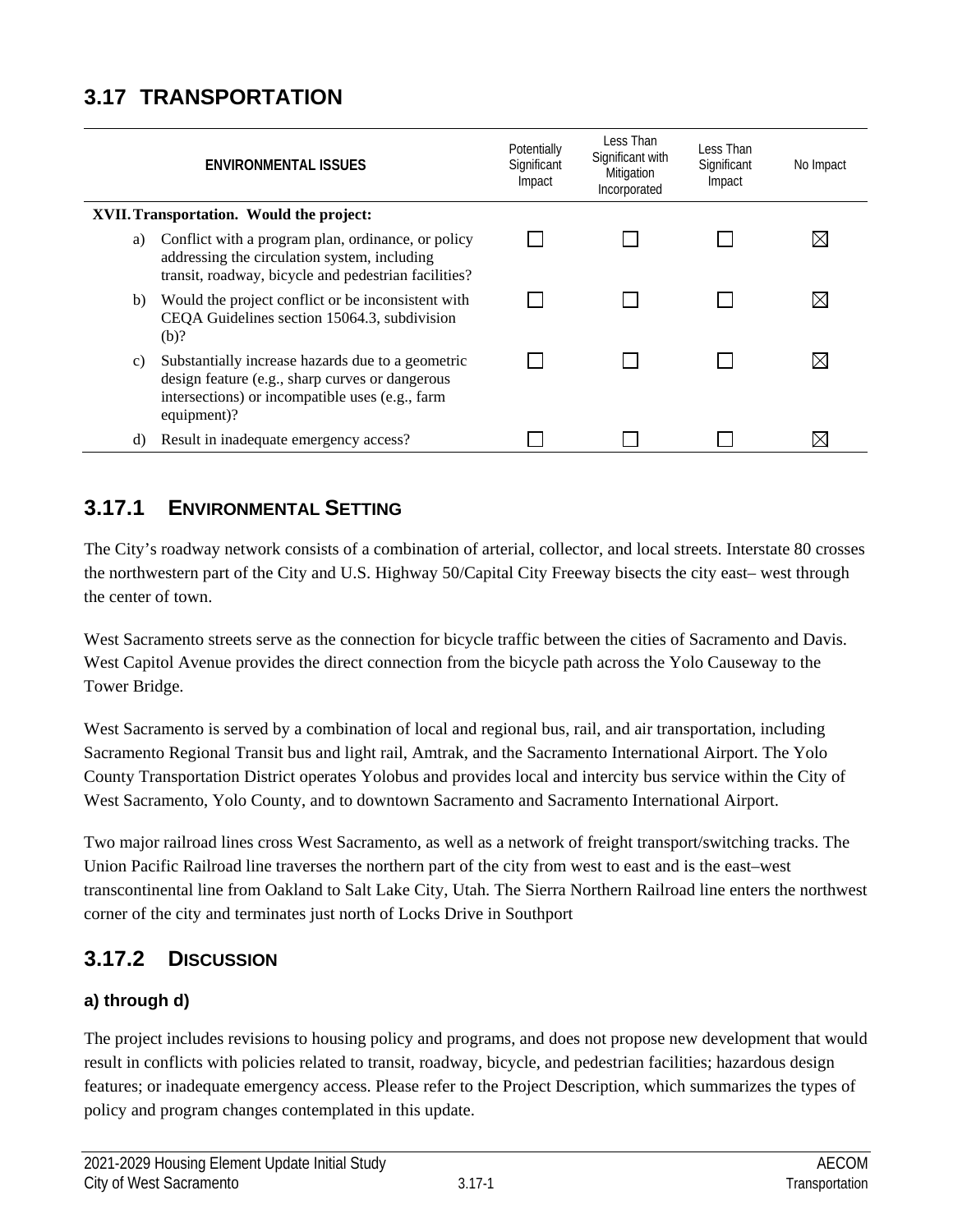No new housing sites are proposed as a part of this Housing Element Update beyond those already designated in the City General Plan and evaluated for potential environmental impacts in the City General Plan EIR. No changes to existing zoning are proposed, and the location of development will continue to be guided by the City General Plan land use map and zoning code. Future housing projects will continue to be reviewed through the City's entitlement process and CEQA to ensure that future housing projects are consistent with all relevant transportation-related City General Plan goals and policies, including the City's policies related to managing vehicular travel demand (often measured in terms of vehicle miles traveled or "VMT"). Future development will also be considered based on the revised 2019 Appendix G checklist question b) that considers conflicts and inconsistencies with CEQA Guidelines Section 15064.3, subdivision (b). [1](#page-47-0) Therefore, the proposed project would have **no impact** related to transportation.

<span id="page-47-0"></span><sup>&</sup>lt;sup>1</sup> This section of the CEQA Guidelines suggests that vehicle miles traveled is the most appropriate measure of travel demand impacts. The Guidelines also clarify that a project's effect on automobile delay shall not constitute a significant environmental impact.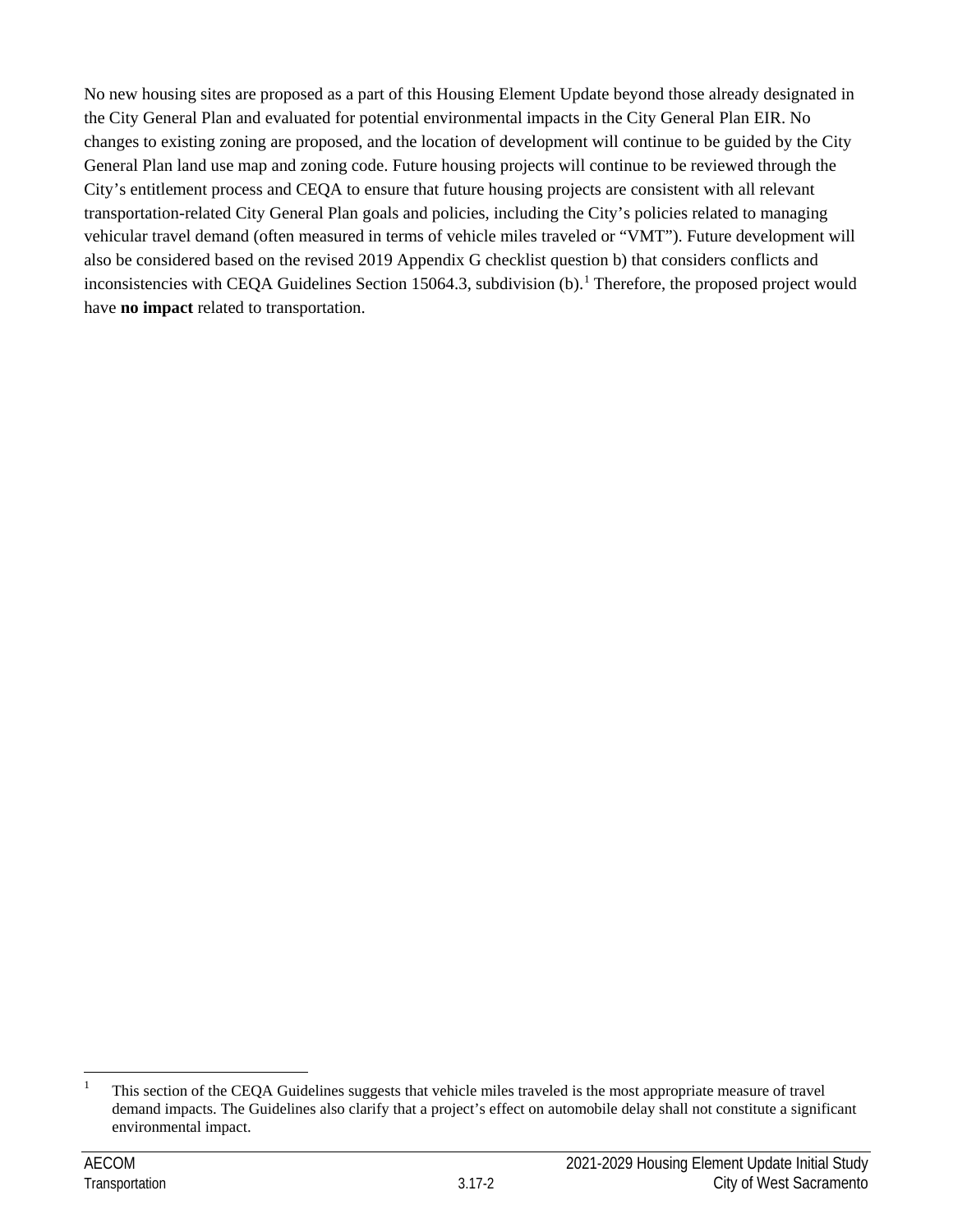#### Less Than **Potentially** Less Than Significant with **ENVIRONMENTAL ISSUES Significant Significant** No Impact **Mitigation** Impact Impact Incorporated **XVIII. Tribal Cultural Resources. Would the project cause a substantial adverse change in the significance of a tribal cultural resource, defined in Public Resources Code section 21074 as either a site, feature, place, cultural landscape that is geographically defined in terms of the size and scope of the landscape, sacred place, or object with cultural value to a California Native American tribe, and that is:** D D D a) Listed or eligible for listing in the California ⊠ Register of Historical Resources, or in a local register of historical resources as defined in Public Resources Code section 5020.1(k), or b) A resource determined by the lead agency, in its D D D  $\boxtimes$ discretion and supported by substantial evidence, to be significant pursuant to criteria set forth in subdivision (c) of Public Resources Code Section 5024.1. In applying the criteria set forth in subdivision (c) of Public Resources Code Section 5024.1, the lead agency shall consider the significance of the resource to a California Native American tribe.

### **3.18 TRIBAL CULTURAL RESOURCES**

#### **3.18.1 ENVIRONMENTAL SETTING**

The City is located at the interface of three Native American groups: the Patwin (or Wintun), the Nisenan, and the Plains Miwok. The banks of the Sacramento River and associated riparian and tule marshland habitats were inhabited by the River or Valley Patwin. The Plains Miwok and Nisenan (also called Southern Maidu), while primarily occupying territories east of the Sacramento River, used land west of the river as well (City of West Sacramento 2016).

In compliance with Assembly Bill 52 and Senate Bill 18, the City asked the Native American Heritage Commission (NAHC) for contact information of Native American Tribal representatives that may have an interest in the Housing Element Update, as well as a search of the Sacred Lands File. The result of the Sacred Lands File (SFL) check conducted through the NAHC was positive. In accordance with Public Resources Code, Section 21080.3.1(d), the City of West Sacramento provided formal notification of the City's Housing Element Update and also invited each Native American Tribal representative to consult pursuant to California Government Code Section 65352.3 (i.e. Senate Bill 18 consultation). The City invited consultation from the Yocha Dehe Wintun Nation, the Cortina Rancheria – Kletsel Dehe Band of Wintun Indians, the Wilton Rancheria, and the United Auburn Indian Community of the Auburn Rancheria. The City has engaged in consultation based on a request from the Yocha Dehe Wintun Nation and will continue to invite input through the Housing Element update process until consultation is completed.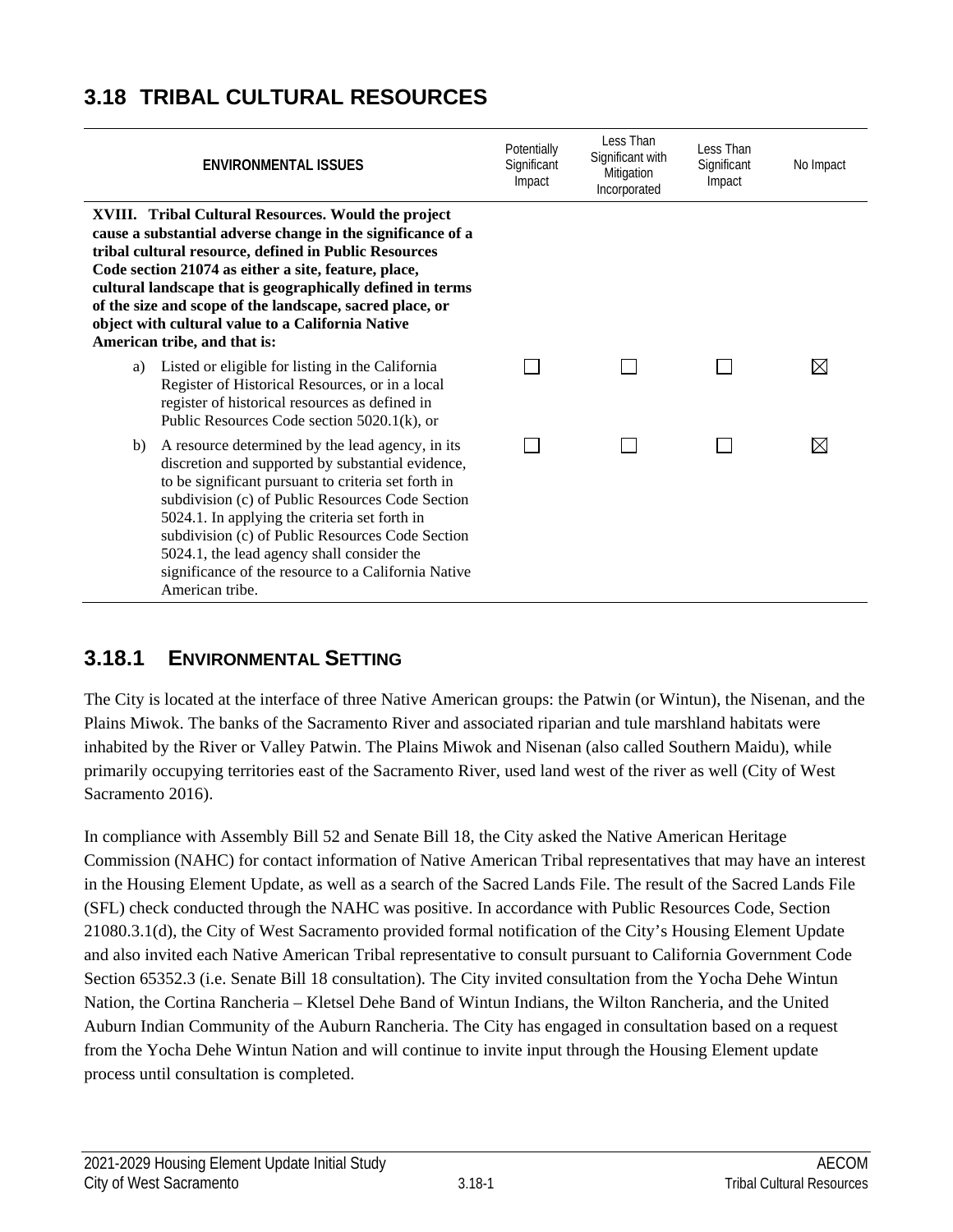### **3.18.2 DISCUSSION**

#### **a) and b)**

The project includes revisions to housing policy and programs, and does not propose new development that would result in physical changes that could affect tribal cultural resources. Please refer to the Project Description, which summarizes the types of policy and program changes contemplated in this update.

No new housing sites are proposed as a part of this Housing Element Update beyond those already designated in the City General Plan and evaluated for potential environmental impacts in the City General Plan EIR. Although the City General Plan EIR did not consider impacts to tribal cultural resources as a separate resource topic, the environmental analysis provided in the General Plan EIR's cultural resources section would apply to tribal cultural resources.

No changes to existing zoning are proposed, and the location of development will continue to be guided by the City General Plan land use map and zoning code. Future housing projects will continue to be reviewed through the City's entitlement process and CEQA ensure consistency with State regulations, such as Assembly Bill 52, and consistency with all relevant City General Plan goals and policies related to the protection and preservation of tribal cultural resources. Future development will consider specific impacts related to tribal cultural resources based on the revised 2019 Appendix G checklist. Therefore, the proposed project would have **no impact** related to tribal cultural resources.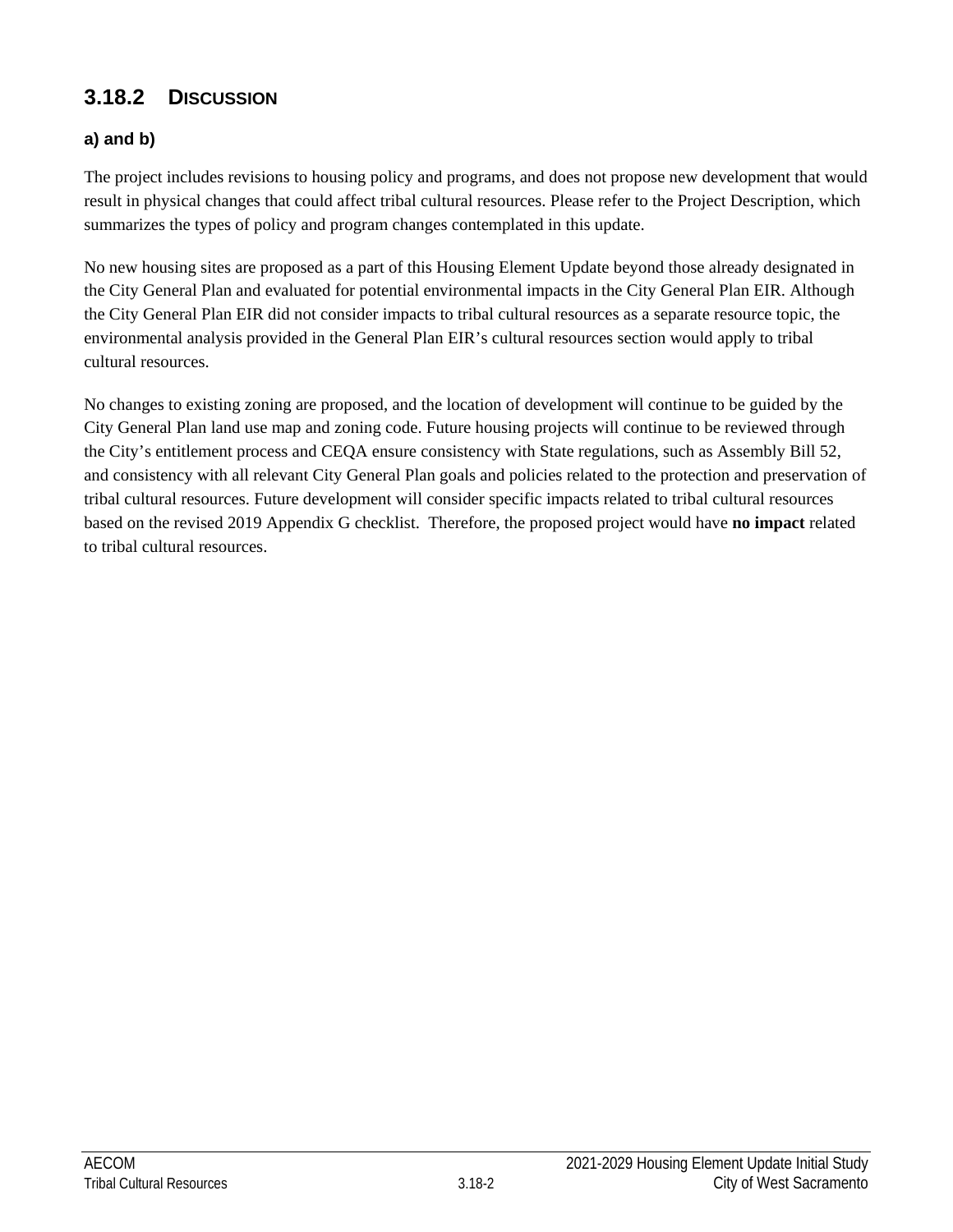### **3.19 UTILITIES AND SERVICE SYSTEMS**

|    | <b>ENVIRONMENTAL ISSUES</b>                                                                                                                                                                                                                                                                      | Potentially<br>Significant<br>Impact | Less Than<br>Significant with<br>Mitigation<br>Incorporated | Less Than<br>Significant<br>Impact | No Impact   |
|----|--------------------------------------------------------------------------------------------------------------------------------------------------------------------------------------------------------------------------------------------------------------------------------------------------|--------------------------------------|-------------------------------------------------------------|------------------------------------|-------------|
|    | XIX. Utilities and Service Systems. Would the project:                                                                                                                                                                                                                                           |                                      |                                                             |                                    |             |
| a) | Require or result in the relocation or construction<br>of new or expanded water, wastewater treatment or<br>storm water drainage, electric power, natural gas,<br>or telecommunications facilities, the construction<br>or relocation of which could cause significant<br>environmental effects? |                                      |                                                             |                                    | IХ          |
| b) | Have sufficient water supplies available to serve<br>the project and reasonably foreseeable future<br>development during normal, dry and multiple dry<br>years?                                                                                                                                  |                                      |                                                             |                                    | $\bowtie$   |
| c) | Result in a determination by the was tewater<br>treatment provider that serves or may serve the<br>project that it has adequate capacity to serve the<br>project's projected demand, in addition to the<br>provider's existing commitments?                                                      |                                      |                                                             |                                    | $\bowtie$   |
| d) | Generate solid waste in excess of State or local<br>standards, or in excess of the capacity of local<br>infrastructure, or otherwise impair the attainment<br>of solid waste reduction goals?                                                                                                    |                                      |                                                             |                                    | $\bowtie$   |
| e) | Comply with federal, State, and local management<br>and reduction statutes and regulations related to<br>solid waste?                                                                                                                                                                            |                                      |                                                             |                                    | $\boxtimes$ |

#### **3.19.1 ENVIRONMENTAL SETTING**

The City's water supply is provided by diversions from the Sacramento River in accordance with the City's appropriative right with the State, as well as water available under contract with the U.S. Bureau of Reclamation. Most of the City is served by the North Delta Water Agency; however, the City has not relied on the North Delta Water Agency water as a base supply but instead as a backup supply during single and multiple-dry water years. The City maintains two groundwater wells as an emergency water supply. Water is treated at the George Kristoff Water Treatment Plant and the City's distribution system consists of remote storage and pumping stations, booster pump stations, and transmission pipelines.

The West Sacramento's wastewater system consists of eight sewer pump stations, five lift stations, and the underlying sewer pipes throughout the city. Wastewater is conveyed through a 120-inch-diameter gravity pipe to the South River Pump Station and then pumped under the Sacramento River in a force main to the Sacramento Regional Wastewater Treatment Plant north of Elk Grove for treatment and disposal.

The Yolo Central Landfill primary solid waste disposal facility for West Sacramento. The landfill is anticipated to have disposal capacity through 2045 at current disposal rates.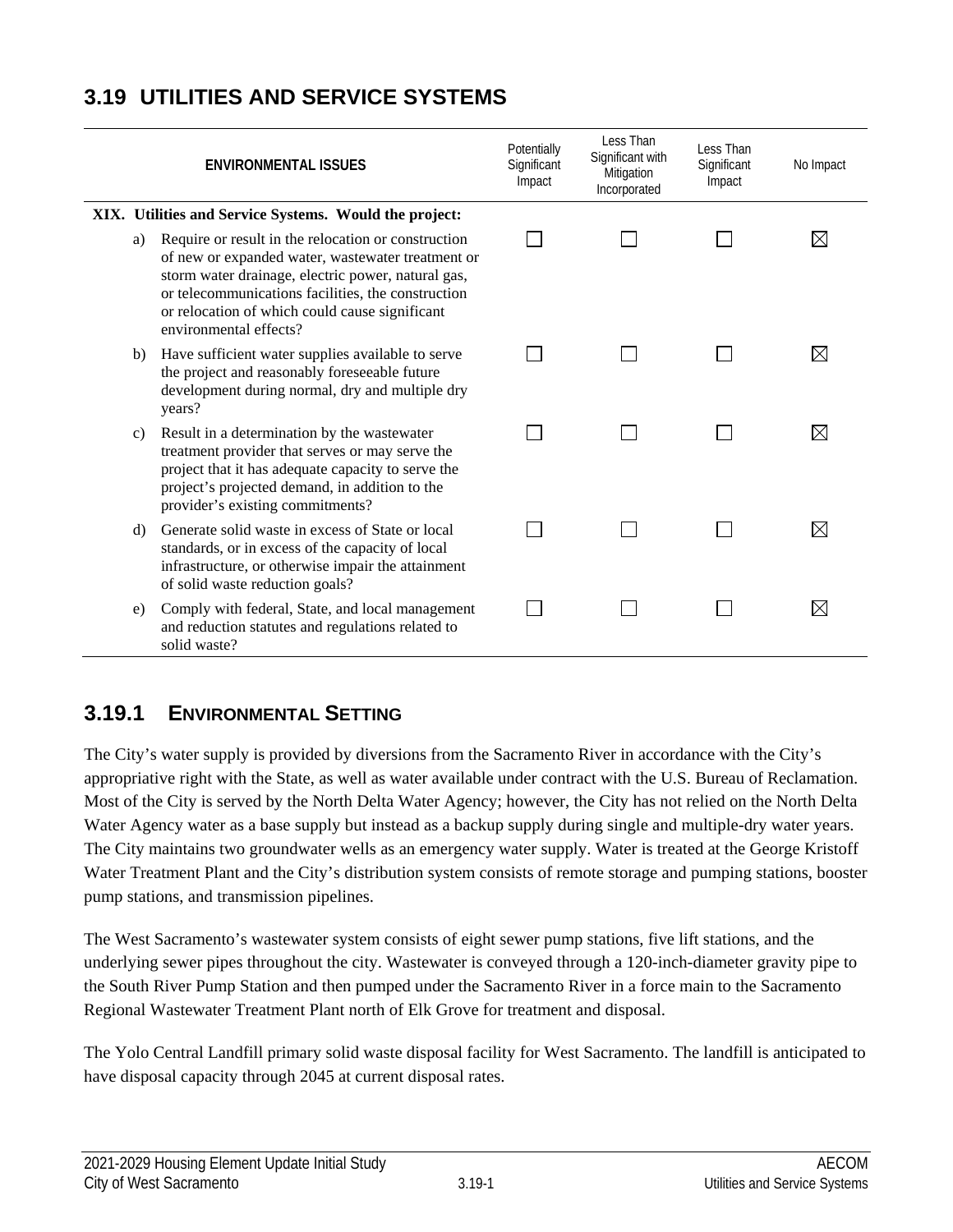Electrical and natural gas service is provided to the City by PG&E. AT&T provides telecommunications services to the City.

### **3.19.2 DISCUSSION**

#### **a) through e)**

The project includes revisions to housing policy and programs, and does not propose new development that could result in new or physically altered utilities and service systems. Please refer to the Project Description, which summarizes the types of policy and program changes contemplated in this update.

No new housing sites are proposed as a part of this Housing Element Update beyond those already designated in the City General Plan and evaluated for potential environmental impacts in the City General Plan EIR. No changes to existing zoning are proposed, and the location of development will continue to be guided by the City General Plan land use map and zoning code. The City General Plan EIR considered the increased demand for utilities and service systems required to serve the population projected in the 2013-2021 Housing Element. The Housing Element Update would not change the population or housing projections identified by the 2013-2021 Housing Element; therefore, the Housing Element Update would not have any impacts on utilities and service systems, such as expansion of utility infrastructure, water supply demand, wastewater treatment capacity, landfill capacity, that are not already contemplated in the City General Plan. Future housing projects will continue to be reviewed through the City's entitlement process and CEQA to ensure that utilities and service systems are provided consistent with all City General Plan goals and policies. Future development will also be considered based on the revised 2019 Appendix G checklist question a), which considers the relocation or construction of new or expanded water, wastewater treatment or storm water drainage, electric power, natural gas, or telecommunications facilities; question b), which considers water supplies to meet the demands of the project and reasonably foreseeable future development during normal, dry and multiple dry years; and question d), which considers generation of solid waste in excess of State or local standards or that impairs the attainment of solid waste reduction goals. Therefore, the proposed project would have **no impact** related to utilities and service systems.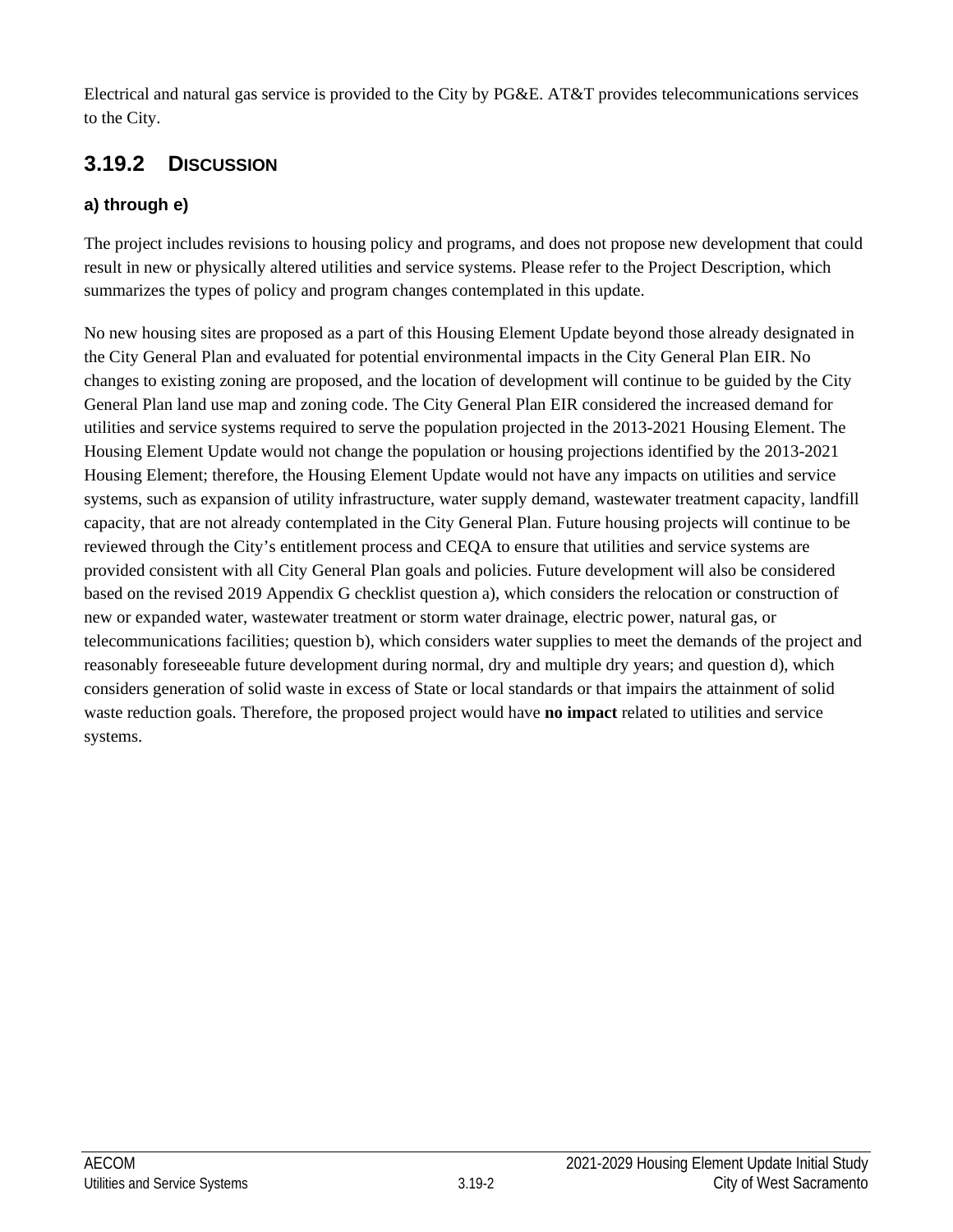#### **3.20 WILDFIRE**

|     | <b>ENVIRONMENTAL ISSUES</b>                                                                                                                                                                                                                                                    | Potentially<br>Significant<br>Impact | Less Than<br>Significant with<br>Mitigation<br>Incorporated | Less Than<br>Significant<br>Impact | No Impact   |
|-----|--------------------------------------------------------------------------------------------------------------------------------------------------------------------------------------------------------------------------------------------------------------------------------|--------------------------------------|-------------------------------------------------------------|------------------------------------|-------------|
| XX. | Wildfire. If located in or near state responsibility<br>areas or lands classified as very high fire hazard severity<br>zones, would the project:                                                                                                                               |                                      |                                                             |                                    |             |
| a)  | Substantially impair an adopted emergency<br>response plan or emergency evacuation plan?                                                                                                                                                                                       |                                      |                                                             |                                    | $\boxtimes$ |
| b)  | Due to slope, prevailing winds, and other factors,<br>exacerbate wildfire risks, and thereby expose<br>project occupants to, pollutant concentrations from<br>a wildfire or the uncontrolled spread of a wildfire?                                                             |                                      |                                                             |                                    | ⋉           |
| c)  | Require the installation or maintenance of<br>associated infrastructure (such as roads, fuel<br>breaks, emergency water sources, power lines or<br>other utilities) that may exacerbate fire risk or that<br>may result in temporary or ongoing impacts to the<br>environment? |                                      |                                                             |                                    | $\boxtimes$ |
| d)  | Expose people or structures to significant risks,<br>including downslope or downstream flooding or<br>landslides, as a result of runoff, post-fire slope<br>instability, or drainage changes?                                                                                  |                                      |                                                             |                                    | ⋉           |

#### **3.20.1 ENVIRONMENTAL SETTING**

West Sacramento is not located in a State Responsibility Area and is not classified as a very high or high fire hazard severity zone (California Department of Forestry and Fire Protection 2007, 2008).<sup>[1](#page-52-0)</sup>

#### **3.20.2 DISCUSSION**

#### **a) through d)**

 $\overline{a}$ 

Because West Sacramento is not located in a State Responsibility Area and is not classified as a very high or high fire hazard severity zone, there would be no related to impairment of an adopted emergency response plan or emergency evacuation plan nor would the proposed project exacerbate wildfire risks resulting is exposure to firerelated pollutants or expose people or structures to risks of flooding or landslides following a fire. Therefore, the project would have **no impact** related to wildfire.

#### **3.20.3 REFERENCES**

California Department of Forestry and Fire Protection. 2007 (November). Yolo County—Fire Hazard Severity Zones in SRA. Available: [https://osfm.fire.ca.gov/divisions/wildfire-planning-engineering/wildland](https://osfm.fire.ca.gov/divisions/wildfire-planning-engineering/wildland-hazards-building-codes/fire-hazard-severity-zones-maps/)[hazards-building-codes/fire-hazard-severity-zones-maps/.](https://osfm.fire.ca.gov/divisions/wildfire-planning-engineering/wildland-hazards-building-codes/fire-hazard-severity-zones-maps/) Accessed September 14, 2020.

<span id="page-52-0"></span><sup>&</sup>lt;sup>1</sup> CAL FIRE's Online Fire Hazard Severity Zone viewer was accessed on September 14, 2020, to confirm the hazard severity zone rating for West Sacramento (http://egis.fire.ca.gov/FHSZ/).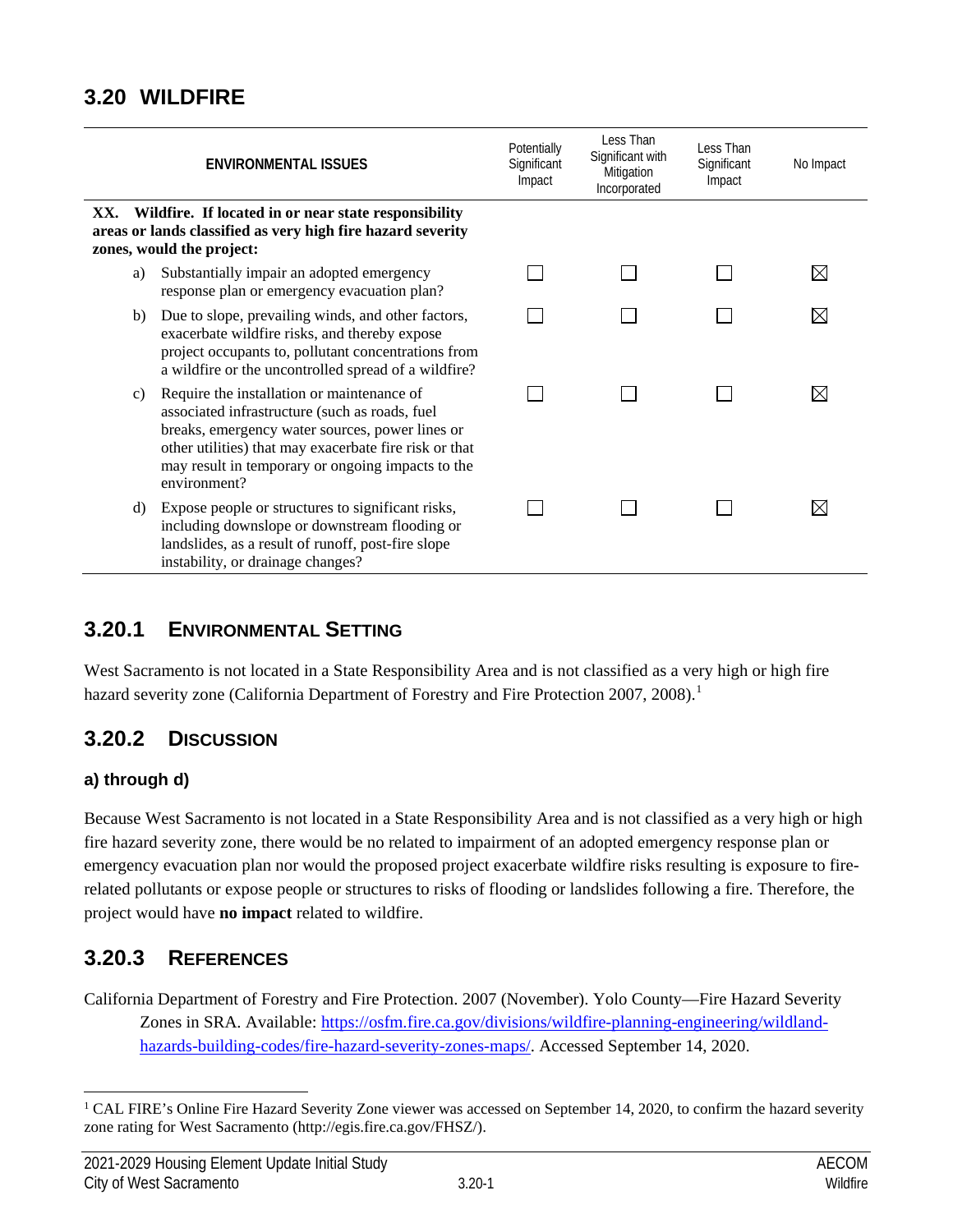-. 2008 (June). Yolo County-Very High Fire Hazard Severity Zones in LRA. Available: [https://osfm.fire.ca.gov/divisions/wildfire-planning-engineering/wildland-hazards-building-codes/fire](https://osfm.fire.ca.gov/divisions/wildfire-planning-engineering/wildland-hazards-building-codes/fire-hazard-severity-zones-maps/)[hazard-severity-zones-maps/.](https://osfm.fire.ca.gov/divisions/wildfire-planning-engineering/wildland-hazards-building-codes/fire-hazard-severity-zones-maps/) Accessed September 14, 2020.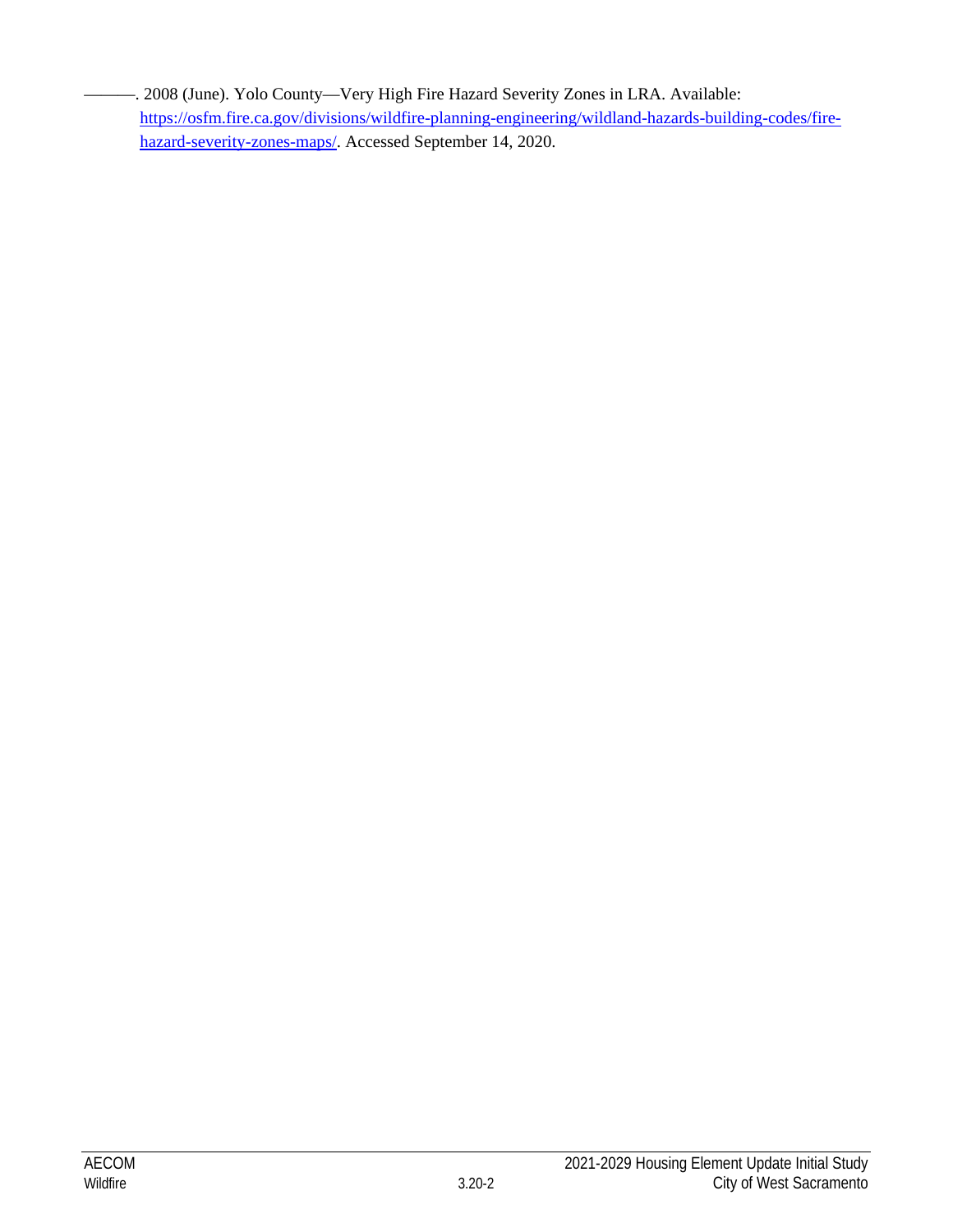### **3.21 MANDATORY FINDINGS OF SIGNIFICANCE**

|      | <b>ENVIRONMENTAL ISSUES</b>                                                                                                                                                                                                                                                                                                                                                                                                                                                                                            | Potentially<br>Significant<br>Impact | Less Than<br>Significant with<br>Mitigation<br>Incorporated | Less Than<br>Significant<br>Impact | No Impact   |
|------|------------------------------------------------------------------------------------------------------------------------------------------------------------------------------------------------------------------------------------------------------------------------------------------------------------------------------------------------------------------------------------------------------------------------------------------------------------------------------------------------------------------------|--------------------------------------|-------------------------------------------------------------|------------------------------------|-------------|
| XXI. | <b>Mandatory Findings of Significance.</b>                                                                                                                                                                                                                                                                                                                                                                                                                                                                             |                                      |                                                             |                                    |             |
|      | Does the project have the potential to<br>a)<br>substantially degrade the quality of the<br>environment, substantially reduce the habitat of<br>a fish or wildlife species, cause a fish or wildlife<br>population to drop below self-sustaining levels,<br>threaten to eliminate a plant or animal<br>community, substantially reduce the number or<br>restrict the range of a rare or endangered plant or<br>animal, or eliminate important examples of the<br>major periods of California history or<br>prehistory? |                                      |                                                             |                                    | $\boxtimes$ |
|      | Does the project have impacts that are<br>b)<br>individually limited, but cumulatively<br>considerable? ("Cumulatively considerable"<br>means that the incremental effects of a project<br>are considerable when viewed in connection<br>with the effects of past projects, the effects of<br>other current projects, and the effects of<br>probable future projects.)                                                                                                                                                 |                                      |                                                             |                                    | $\boxtimes$ |
|      | Does the project have environmental effects that<br>c)<br>will cause substantial adverse effects on human<br>beings, either directly or indirectly?                                                                                                                                                                                                                                                                                                                                                                    |                                      |                                                             |                                    | $\boxtimes$ |
|      | Authority: Public Resources Code Sections 21083, 21083.5.<br>Reference: Government Code Sections 65088.4.<br>Public Resources Code Sections 21080(c), 21080.1, 21080.3, 21083, 21083.3, 21083.5, 21093, 21094, 21095, 21151; Sundstrom v. County of<br>Mendocino (1988) 202 Cal App 3d 296: Leonoff y Monterey Board of Supervisors (1990) 222 Cal App 3d 1337: Eureka Citizens for                                                                                                                                    |                                      |                                                             |                                    |             |

*Mendocino* (1988) 202 Cal.App.3d 296*; Leonoff v. Monterey Board of Supervisors* (1990) 222 Cal.App.3d 1337; *Eureka Citizens for Responsible Govt. v. City of Eureka* (2007) 147 Cal.App.4th 357; *Protect the Historic Amador Waterways v. Amador Water Agency* (2004) 116 Cal.App.4th at 1109; *San Franciscans Upholding the Downtown Plan v. City and County of San Francisco* (2002) 102 Cal.App.4th 656.

### **3.21.1 DISCUSSION**

#### **a) through c)**

The project includes revisions to housing policy and programs, and does not propose new development that would result in physical changes to the environment. No new housing sites are proposed as a part of this Housing Element Update beyond those already designated in the City General Plan and evaluated for potential environmental impacts in the City General Plan EIR. No changes to existing zoning are proposed, and the location of development will continue to be guided by the City General Plan land use map and zoning code. As discussed throughout this initial study, no impacts associated with the proposed project would occur; therefore, the proposed project would not result in cumulatively considerable impacts.

Similarly, implementation of the updated Housing Element would not adversely affect biological resources or cultural resources, and the update would not have environmental effects that will cause substantial adverse effects